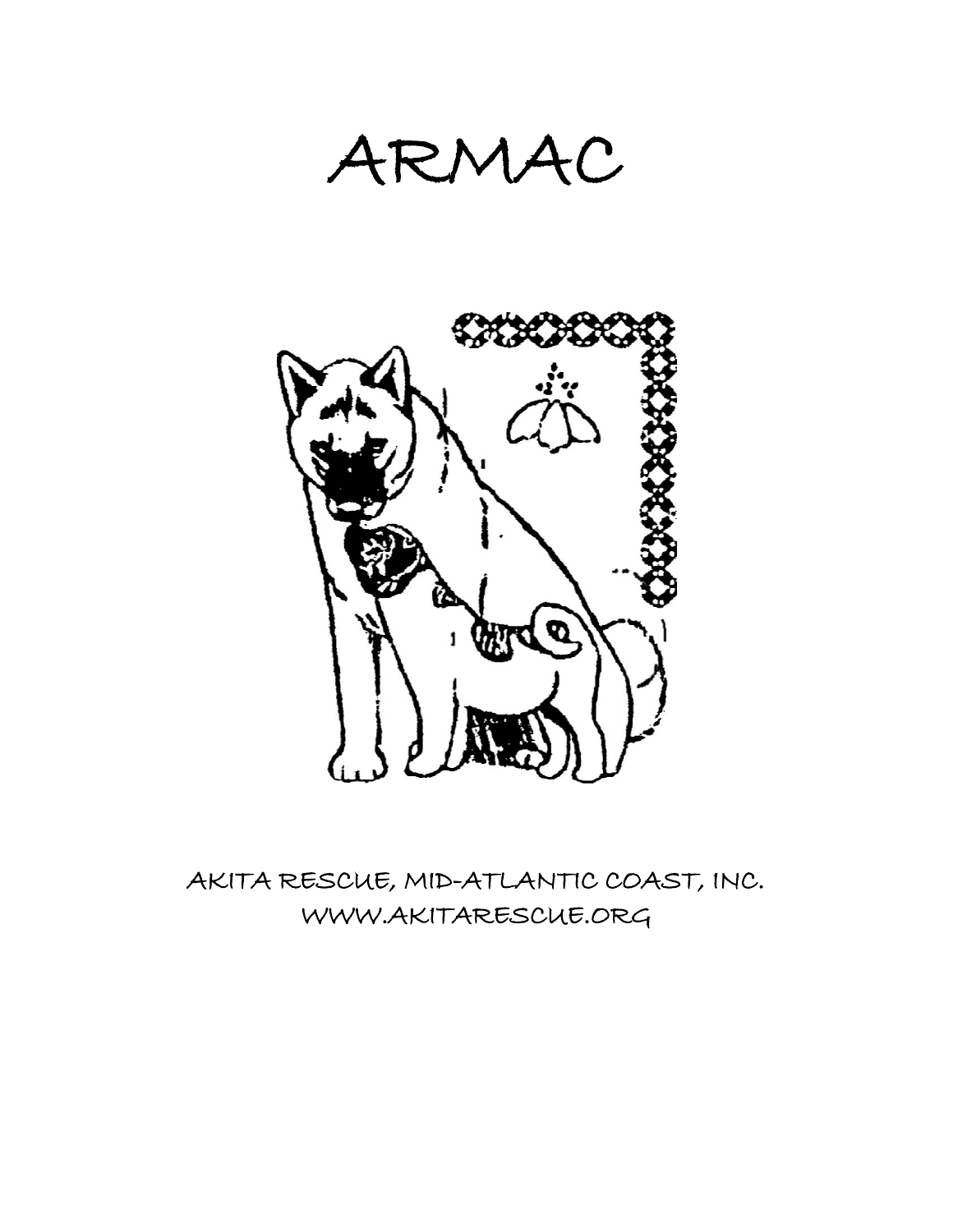# **Contents**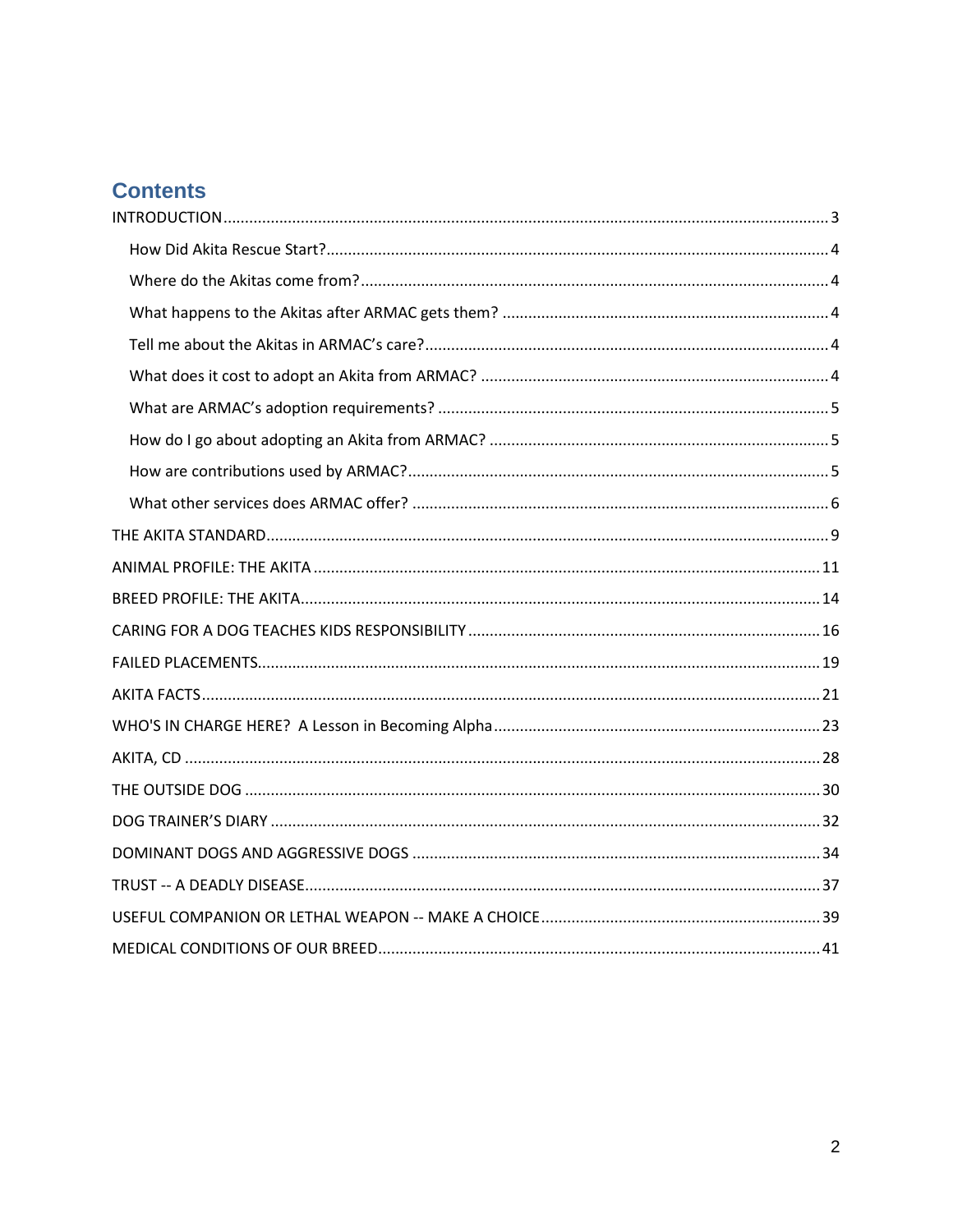## **INTRODUCTION**

<span id="page-2-0"></span>Some of the information contained in the following pages may seem to be very "negative" to you. Yes, we are emphasizing the negative side of owning an Akita. This is something many owners or breeders may never tell you, and something you will rarely read in any book on the breed. We want to prepare you for the absolute worst situation.

It is very important to bear in mind that not all Akitas have any/all of the described problems/faults. Most just have one or two, if any. If you adopt from ARMAC, we will definitely advise you of your Akita's idiosyncrasies. AKITAS ARE WONDERFUL, BUT NOT PERFECT!!

If, after reading this you have any questions, please feel free to contact any of the following people:

| Jodi Marcus    | (703) 730-0844   | jodi@akitarescue.org   |
|----------------|------------------|------------------------|
| Lisa Gray      | (571) 237-7335   | lisa@akitarescue.org   |
| Puller Lanigan | $(301)$ 680-0788 | puller@akitarescue.org |

*If a machine answers, please leave a message and we will get back to you as soon as possible. If it is an EMERGENCY, please indicate this on the message. We all work full time jobs in addition to rescue work and cannot always return your call as quickly as we would like. Please have patience.*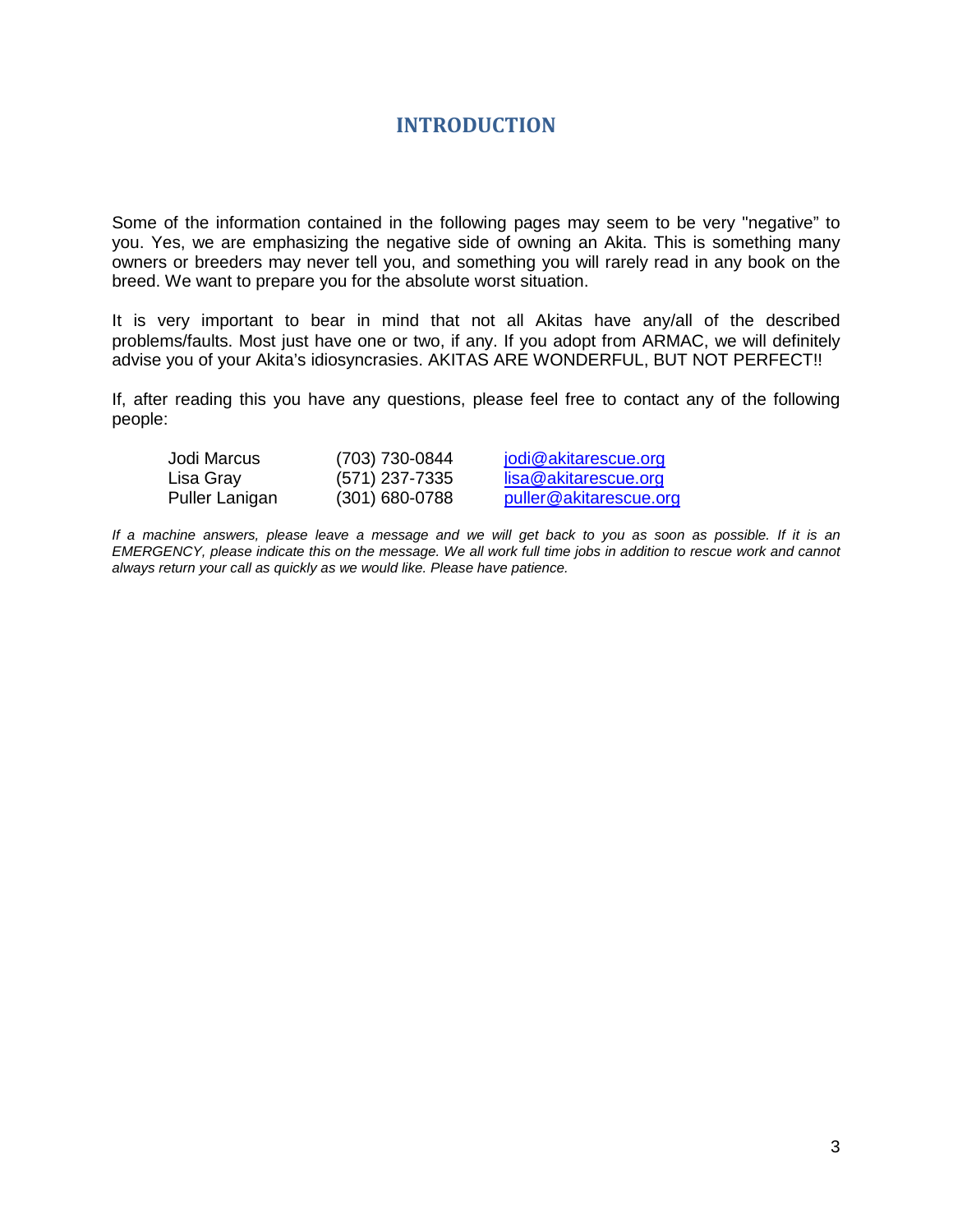## <span id="page-3-0"></span>How Did Akita Rescue Start?

In 1976, the Akita Rescue Society of America (ARSA) was founded by a small group of concerned Akita owners. In the early years, only a few Akitas required the services provided by ARSA, but as the breed has grown in popularity, so has the number of Akitas coming into Rescue. Akita Rescue Mid-Atlantic Coast, Inc. (ARMAC) was a member of ARSA until 1995 when ARSA was disbanded and the Chapters of ARSA became independent rescue organizations.

ARMAC is a 501(c)(3) nonprofit, volunteer organization dedicated to helping Akitas in distress. ARMAC depends entirely on tax-deductible donations to continue this work. ARMAC was founded in 1984 to serve Akitas in the Maryland, District of Columbia and Northern Virginia areas. In the early years, ARMAC took most Akitas east of the Mississippi. In recent years, with the advent of many new Akita rescue groups, they generally take dogs from the Maryland-Virginia-DC area. However space permitting, they have taken Akitas from up and down the eastern seaboard. ARMAC prefers to place dogs within a 4 hour driving distance, but have made long distance placements provided that there are experienced Akita people nearby to do house checks and follow up on the dogs.

## <span id="page-3-1"></span>Where do the Akitas come from?

The majority of them are from animal shelters. When an Akita is brought into the shelter, the shelter notifies ARMAC and an ARMAC volunteer purchases the dog from the shelter. However in recent years, owners are turning more and more Akitas into ARMAC. Once the cute, little, UNTRAINED puppy grows into a very large, powerful adult, the owner does not want to face the challenge of living with an Akita. Other reasons given for relinquishing dogs are new job/longer hours, relocating, divorce, having a baby.

## <span id="page-3-2"></span>What happens to the Akitas after ARMAC gets them?

Once the dog ends up in our care, they are brought up to date on health care, including spaying and neutering and live in a foster home until a suitable home can be found for it. We euthanize terminally ill or excessively aggressive dogs because these dogs are impossible to place safely. We have had Akitas spend as long as 3 or more years in our care before being adopted. We firmly believe there is a home for every one of them and it is our mission to find that home no matter how long it takes. Since its beginnings in 1984, many hundreds of purebred Akitas have been cared for and placed by ARMAC.

## <span id="page-3-3"></span>Tell me about the Akitas in ARMAC's care?

We usually only take purebred Akitas, although we do take the occasional Akita mix. We get dogs of every age, from 6 weeks to 9 years, and in every color. Some are show quality. We get long coats, smaller import types and massive ones. Some dogs have been abused and must stay with us until they are rehabilitated.

## <span id="page-3-4"></span>What does it cost to adopt an Akita from ARMAC?

Our adoption fees vary based on the age, health and length of time the Akita has been in rescue. Check the breakdown of ARMAC costs on the following pages.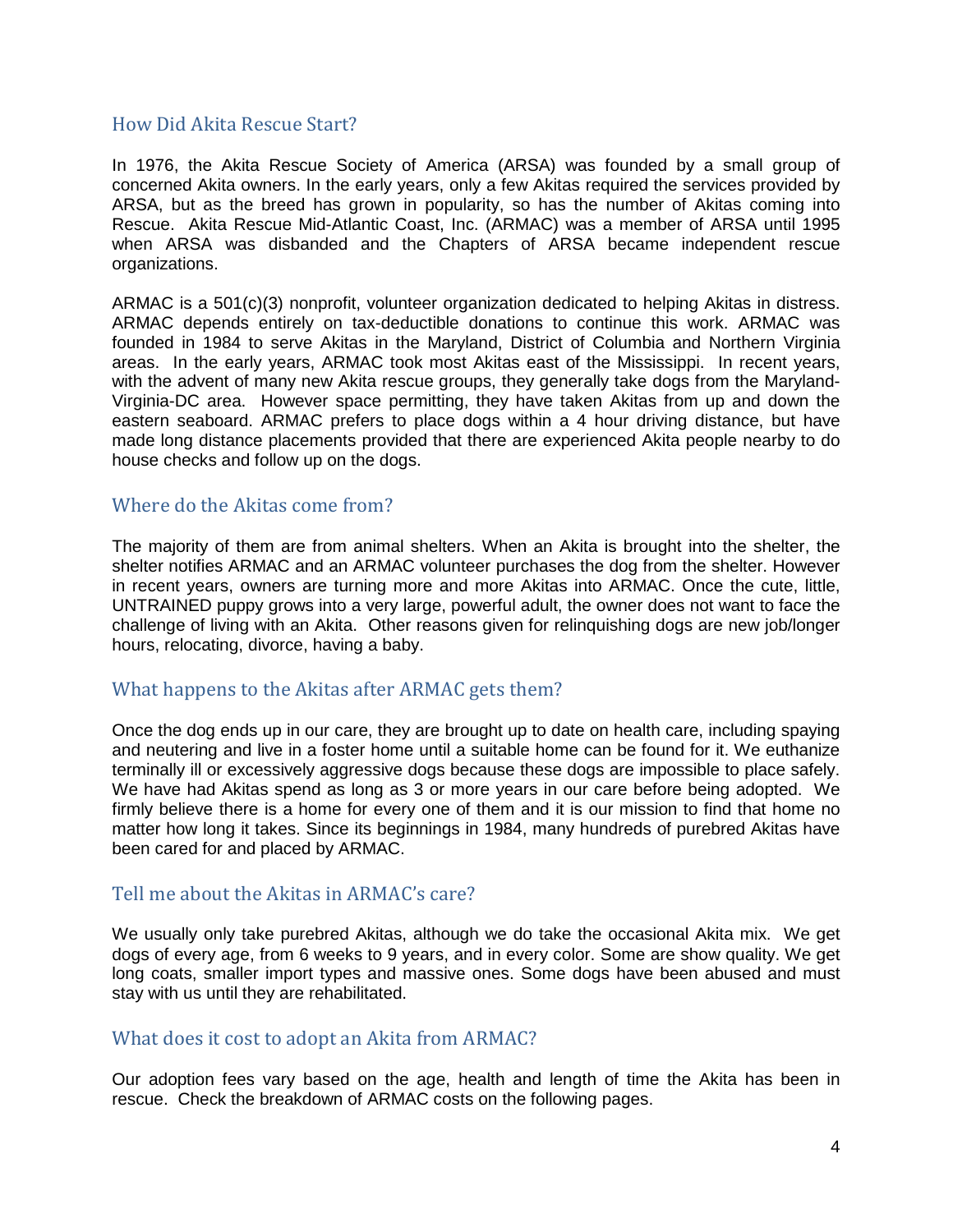## <span id="page-4-0"></span>What are ARMAC's adoption requirements?

All potential homes are well screened. A person with experience in dealing with large dominant breeds is preferred, although we do place with novice owners. Personal and veterinary references are required and contacted. House checks are performed and the adopter must meet with at least one of the founding members of ARMAC. The adopter signs a contract agreeing to provide the dog with a fenced yard or kennel run or if no fence, the dog must be walked at least three times daily. Protection from the weather when the dog is outdoors, the basics of life (food and water), regular veterinary care, a sturdy collar and leash must be provided for the dog, and a dog license must be purchased within the first 8 weeks of ownership. Animals over the age of one year are rarely placed in a home with children under the age of 12, but exceptions have been made depending on the adopters and the dog involved.

## <span id="page-4-1"></span>How do I go about adopting an Akita from ARMAC?

You call us and talk it over, read our Information Package, then complete and return the Adoption Application form. Our representatives will contact your references, getting as much information as possible in order to decide if you will provide an environment compatible with any dog we may have that is waiting for a new home. One or two ARMAC volunteers will visit you in your home in order to ask specific questions about what you want in a dog and to talk about the dogs we have available. Any potential problems we see at that time will be fully discussed and resolved. After the investigation is complete, you will be notified either that 1) We have one or more dogs you may wish to adopt; 2) We have nothing at this time that suits your needs but will notify you if such a dog comes in; or 3) We cannot place an AKITA with you at this time.

If you have been approved for adoption, you will be introduced to the AKITAS we think would suit your home and lifestyle. Each will have been spayed or neutered, and will be up-to-date on all vaccinations, heartworm negative and receiving daily preventative medication, microchipped, occasionally tattooed, crate trained, possibly some obedience training, and in general good health. If the dog has any physical or health problems, you will be informed prior to adoption. The AKITA will have been evaluated on its response to male and female adults, children, cats, other AKITAS, small dogs and various other stimuli. We can certainly tell you what to expect from your new dog in most situations. There is an adoption fee when you adopt; additionally, unusual expenses incurred during the investigation or adoption (for example, long distance telephone charges or shipping costs) will also be paid by the person adopting the dog. During the trial period you may return the dog, to ARMAC at any time and receive a refund of the adoption fee (but not the additional expenses). After the trial period is over, you may still return the AKITA at any time (you are actually required to return the Akita to ARMAC if you can no longer keep it), but with no refund of the adoption fee. All consultation and problem solving services offered by ARMAC volunteers are, of course, available to you as an Akita owner. ARMAC will be happy to provide references on request.

## <span id="page-4-2"></span>How are contributions used by ARMAC?

Donations are used for various purposes: food, veterinary care (shots, spaying, etc.), boarding when necessary, shelter fees, occasional newspaper advertisements that help us to find good homes for the animals. There are FEW administrative costs, except the printing of this brochure that tells you about ARMAC, and the printing of our newsletter that keeps you up to date on our doings. ALL DONATIONS TO THE AKITA RESCUE MID-ATLANTIC COAST, INC. ARE TAX DEDUCTIBLE!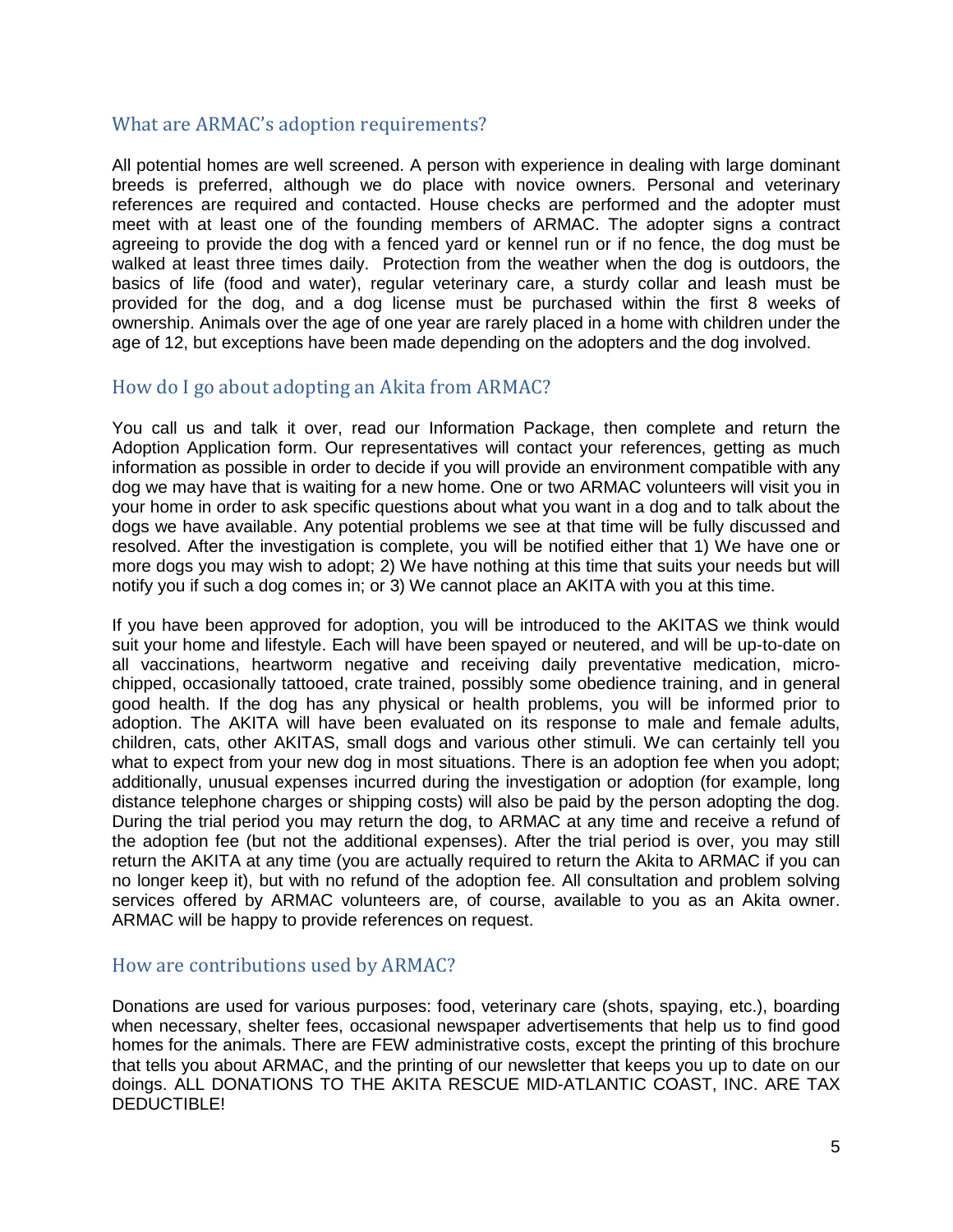## <span id="page-5-0"></span>What other services does ARMAC offer?

- **PROBLEM SOLVING:** We offer consultation on all types of AKITA behavior problems from destructive chewing to inappropriate aggression. Our consultants, who have extensive experience in the training and rehabilitation of AKITAS, are available for emergency calls. Sometimes, a brief telephone conversation is all you need to find a solution for your problem. There is no charge for such a service: If you require more extensive assistance, such as a home visit, you may be asked to make a donation. Before you decide to give up your AKITA, why not give us a try?
- **PREVENTION:** The best way to solve a problem is to prevent it. To this end, we also offer information and advice about raising and training your AKITA. We can give you general instructions for establishing dominance without intimidating your dog, and 'WHAT A WELL BROUGHT UP AKITA SHOULD KNOW." In addition, one of our consultants can evaluate your AKITA and home circumstances. Problems often arise not because the dog or home is "BAD", but because they are mismatched. We can help minimize the adverse effects of such a mismatch.
- **REFERRAL SERVICES:** Ever feel like your dog is the only AKITA your veterinarian has ever met? Wish you could buy good quality dog food cheaper? From our work with large numbers of AKITAS in various conditions of health and development, we have gathered considerable information about veterinary services in the area. Our co-operating veterinarians have become somewhat of AKITA health experts, and may be able to offer a solution to your problems. Or perhaps we can refer you to a specialist. Our members include scientific researchers and information analysts who monitor the research literature for the latest developments of relevance to AKITAS. We can also steer you to local sources for high-quality, reasonably priced dog food and other supplies. And, oh yes --- finding a good -boarding kennel or groomer will be a lot easier if you call us first!
- **PLACEMENT ASSISTANCE:** *(this service is ONLY offered to those who did not originally acquire their Akita from ARMAC).* If for whatever reason, you decide that you can no longer keep your AKITA. We hate it, but it happens. We offer two types of services to owners who have decided to place their AKITAS - help with DO-IT-YOURSELF programs, or placement through ARMAC. Because rescue services depend entirely upon volunteers and contributions, we do ask for a donation when you have received this service from us.

The DO-IT-YOURSELF programs works like this: You place ads in the local newspapers, tell everybody you can think of who might know someone who might be interested; post notices at work, in the supermarket, at school, at the Vet, or anyplace that comes to mind. We can help you compose the ad and screen telephone responses. We will also be happy to feature your dog on our web page (the dog must be spayed/neutered, up-to-date on all vaccinations and be heartworm negative with NO bite history). Once you have narrowed it down to a few good prospects, we can help you investigate them and make sure they offer a good home for your dog. Once the dog is placed, we will be a continuing resource to the new owners.

The RESCUE PLACEMENT program works like this: We will take your dog IF we have foster space available. Your AKITA must be spayed or neutered, current on all vaccinations, tests negative for heartworms and has NO bite history. Do to insurance restrictions, we are unable to take an Akita that has bitten, regardless of reason. You sign the Akita over to ARMAC along with its AKC papers (if any) and all relevant medical information (names and locations of all vets who have treated the dog). You will be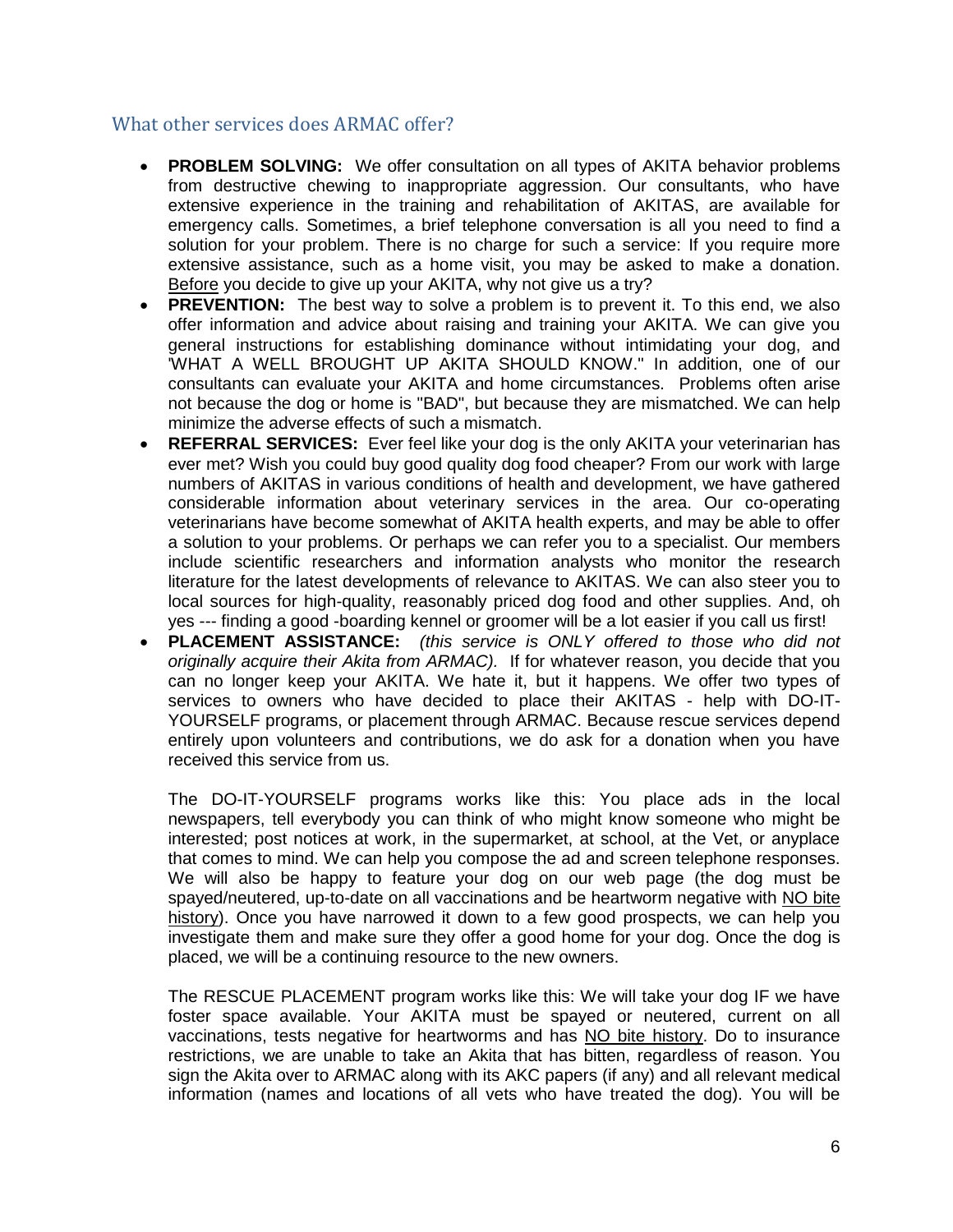required to sign our Owner Release form which relinquishes your ownership rights in the AKITA. We will evaluate the dog's characteristics and decide what type of home he/she is best suited for. It generally takes about three to six months or longer for a dog to be placed through rescue, during which time the dog is cared for, socialized, and provided with top-of-the-line health care and refreshed on his or her obedience training.

#### *Average costs for an Akita dog taken into ARMAC*

| <b>Initial Vet Costs</b> (all figures rounded to the nearest dollar) |               |
|----------------------------------------------------------------------|---------------|
| Standard office visit fee                                            | $$45 - $65"$  |
| Heartworm diagnostics                                                | $$30 - $40*$  |
| Fecal testing                                                        | $$30 - $45"$  |
| Vaccinations                                                         | $$60 - $90*$  |
| <b>Total Routine Vet Visit</b>                                       | $$165 - $240$ |

*\* These prices represent a discount which is customarily given to ARMAC by the vets we use.*

#### *Spay/Neuter Fees (if necessary)*

| Male   | $$100 - $150**$ | $$225 - $275$ |
|--------|-----------------|---------------|
| Female | $$140 - $300**$ | \$270 - \$310 |

\*\* *These prices are when a low-cost spay/neuter clinic is used, which is not always an option. These costs are for normal spay/neuter without complications. Rates are much higher in cases of extra long uterine horns, pregnancy, un-descended testicles, or other complications.*

#### *Microchip and Registration*

| Performed by ARMAC | \$35         |
|--------------------|--------------|
| Performed by Vet   | $$55 - $70*$ |

*\* These prices represent a discount which is customarily given to ARMAC by the vets we use.*

Using the above figures, the initial cost for a dog that requires vaccinations, heartworm testing, fecal float, microchip, and spay/neuter with no surgical complications can range as follows:

| Male (low/high)   | \$300 / \$460 |
|-------------------|---------------|
| Female (low/high) | \$340 / \$610 |

| <b>Maintenance Costs</b> (Based on a 30 day month) | Monthly             |
|----------------------------------------------------|---------------------|
| Heartworm Prevention (given monthly)               | \$25                |
| Multi-Vitamins/supplements (given twice daily)     | \$26                |
| Flea/Tick prevention (given monthly)               | \$15                |
| Canned Dog Food (1/2 can daily)                    | \$28                |
| Quality Dry Dog Food (4 cups daily)                | \$67                |
| Non-soy Dog Biscuits (1-2 daily)                   | \$19                |
| <b>Total Monthly/Daily Costs:</b>                  | \$180 (\$6 per day) |
|                                                    |                     |

| <b>Boarding</b> (when necessary) |              |
|----------------------------------|--------------|
| Daily Rate (low/high)            | $$10/$ \$25* |

\* *These prices represent a significant discount customarily given to ARMAC. Prices vary based on location of kennel.*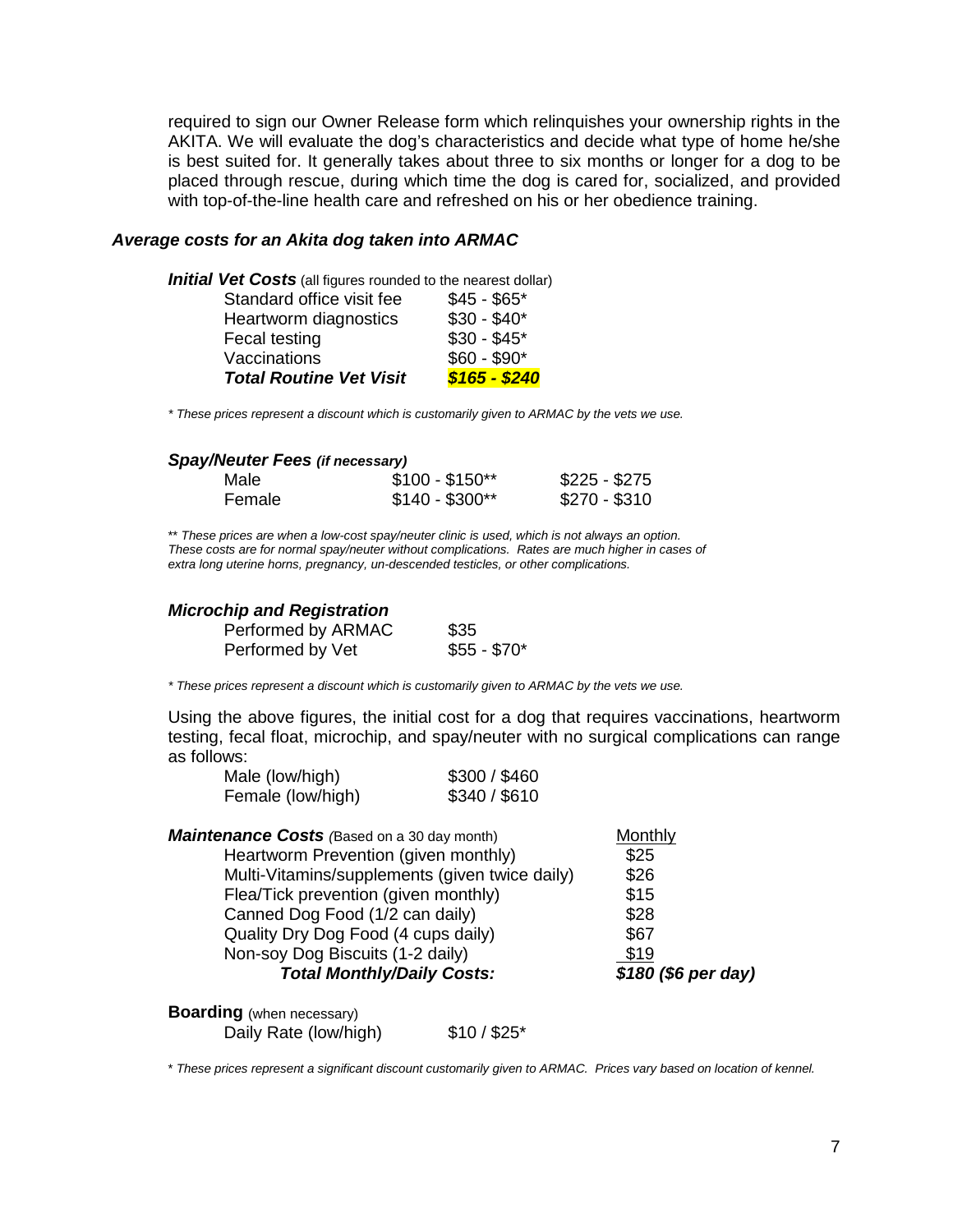The average total costs for a healthy rescued AKITA with unknown medical history, that requires spay/neuter and is adopted in 3 months:

|                   | In Foster Home  | In Boarding Kennel |
|-------------------|-----------------|--------------------|
| Male (low/high)   | \$840 / \$1,000 | \$1,740 / \$3,250  |
| Female (low/high) | \$880 / \$1,150 | \$1,780 / \$3,400  |

As you can see, our adoption fees barely cover the costs of caring for an Akita one month, much less the average 3-9 months, or more, an Akita usually stays in our care prior to permanent adoption. The only way that ARMAC is able to cover the difference is other funding sources such as private donations, fund-raising activities, private grants and money from the pockets of our volunteers.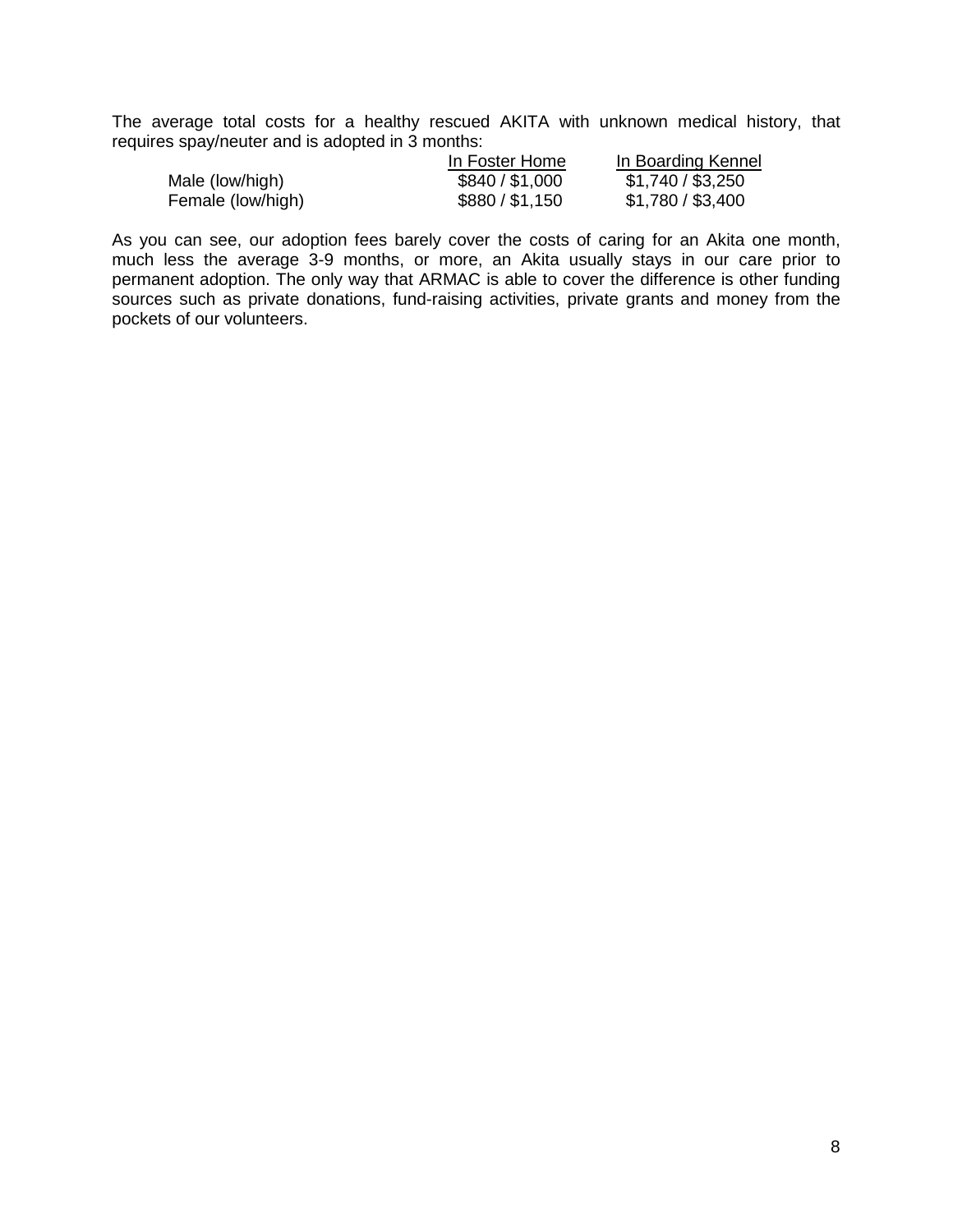## **THE AKITA STANDARD**

(American Kennel Club, Approved May 12, 2009)

#### <span id="page-8-0"></span>**General Appearance**

Large, powerful, alert, with much substance and heavy bone. The broad head, forming a blunt triangle, with deep muzzle, small eyes and erect ears carried forward in line with back of neck, is characteristic of the breed. The large, curled tail, balancing the broad head, is also characteristic of the breed.

#### **Head**

Massive but in balance with body; free of wrinkle when at ease. Skull flat between ears and broad; jaws broad and powerful with minimal dewlap. Head forms a blunt triangle when viewed from above. *Fault*--Narrow or snipey head. *Muzzle*--Broad and full. Distance from nose to stop is to distance from stop to occiput as 2 is to 3. *Stop*--Well defined, but not too abrupt. A shallow furrow extends well up forehead. *Nose*--Broad and black. Black noses on white Akitas preferred, but a lighter colored nose with or without shading of black or gray tone is acceptable. *Disqualification-- partial or total lack of pigmentation on the nose surface. Ears*--The ears of the Akita are characteristic of the breed. They are strongly erect and small in relation to rest of head. If ear is folded forward for measuring length, tip will touch upper eye rim. Ears are triangular, slightly rounded at tip, wide at base, set wide on head but not too low, and carried slightly forward over eyes in line with back of neck. *Disqualification*--*Drop or broken ears. Eyes*-- Dark brown, small, deep-set and triangular in shape. Eye rims black and tight. *Lips and Tongue*- -Lips black and not pendulous; tongue pink. *Teeth*--Strong with scissors bite preferred, but level bite acceptable. *Disqualification*--*Noticeably undershot or overshot.*

#### **Neck and Body**

*Neck*--Thick and muscular; comparatively short, widening gradually toward shoulders. A pronounced crest blends in with base of skull. *Body*--Longer than high, as to 10 is to 9 in males; 11 to 9 in bitches. Measurement from the point of the sternum to the point of buttocks. Chest wide and deep; reaching down to the elbow, the depth of the body at the elbow equals half the height of the dog at the withers. Ribs well sprung, brisket well developed. Level back with firmlymuscled loin and moderate tuck-up. Skin pliant but not loose. *Serious Faults*--Light bone, rangy body.

#### **Tail**

Large and full, set high and carried over back or against flank in a three-quarter, full, or double curl, always dipping to or below level of back. On a three-quarter curl, tip drops well down flank. Root large and strong. Tail bone reaches hock when let down. Hair coarse, straight and full, with no appearance of a plume. *Disqualification*--Sickle or uncurled tail.

#### **Forequarters and Hindquarters**

*Forequarters*--Shoulders strong and powerful with moderate layback. Forelegs heavy-boned and straight as viewed from front. Angle of pastern 15 degrees forward from vertical. *Faults*-- Elbows in or out, loose shoulders. *Hindquarters*--Width, muscular development and bone comparable to forequarters. Upper thighs well developed. Stifle moderately bent and hocks well let down, turning neither in nor out. *Dewclaws*--On front legs generally not removed; dewclaws on hind legs generally removed. *Feet*--Cat feet, well knuckled up with thick pads. Feet straight ahead.

#### **Coat**

Double-coated. Undercoat thick, soft, dense and shorter than outer coat. Outer coat straight,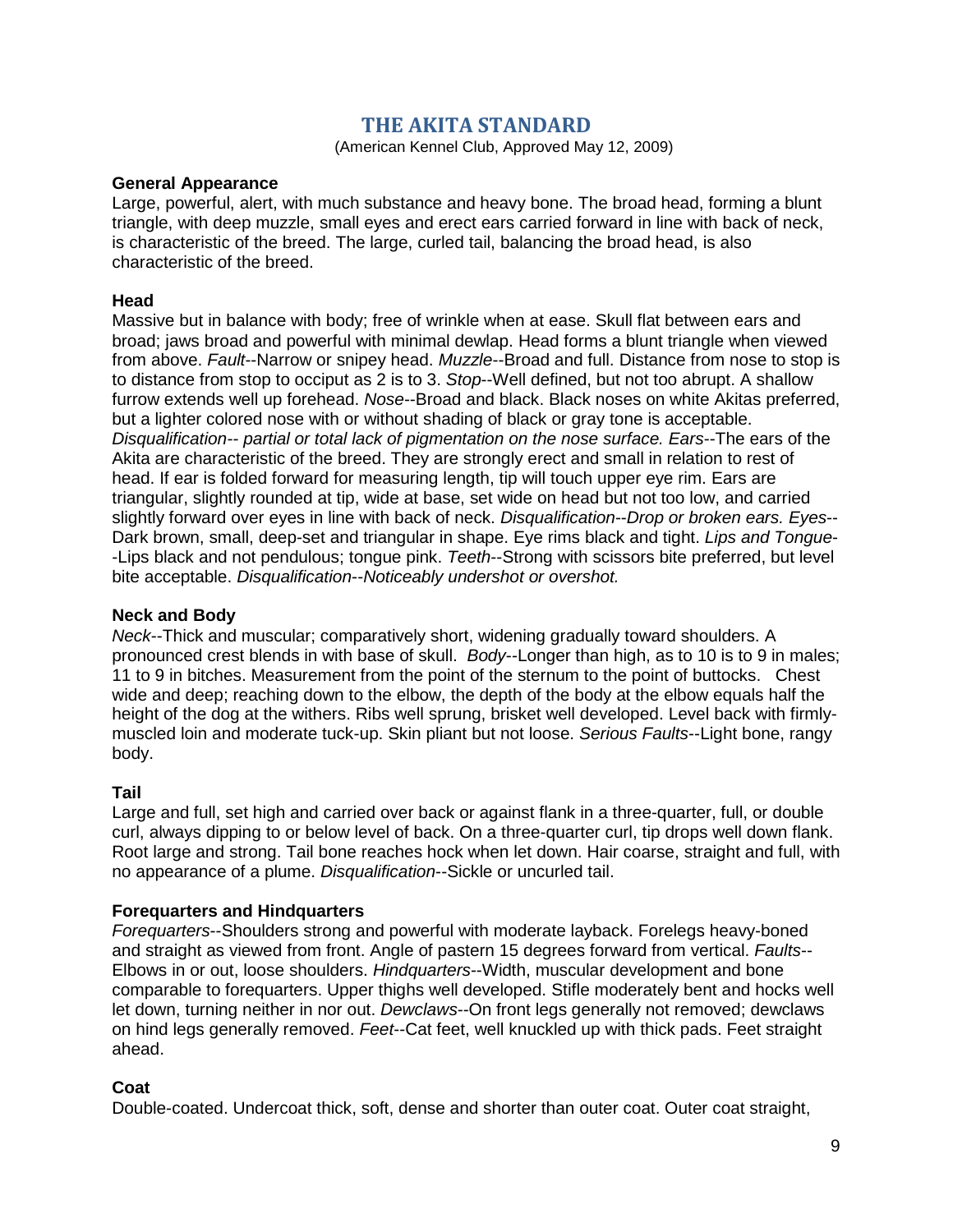harsh and standing somewhat off body. Hair on head, legs and ears short. Length of hair at withers and rump approximately two inches, which is slightly longer than on rest of body, except tail, where coat is longest and most profuse. *Fault*--Any indication of ruff or feathering.

#### **Color**

Any color including white; brindle; or pinto. Colors are rich, brilliant and clear. Markings are well balanced, with or without mask or blaze. White Akitas have no mask. Pinto has a white background with large, evenly placed patches covering head and more than one-third of body. Undercoat may be a different color from outer coat.

#### **Gait**

Brisk and powerful with strides of moderate length. Back remains strong, firm and level. Rear legs move in line with front legs.

#### **Size**

Males 26 to 28 inches at the withers; bitches 24 to 26 inches. *Disqualification--dogs under 25 inches; bitches under 23 inches.*

#### **Temperament**

Alert and responsive, dignified and courageous. Akitas may be intolerant of other dogs, particularly of the same sex.

#### **Disqualifications**

*Partia*l *or total lack of pigmentation on nose. Drop or broken ears. Noticeably undershot or overshot. Sickle or uncurled tail. Dogs under 25 inches; bitches under 23 inches.*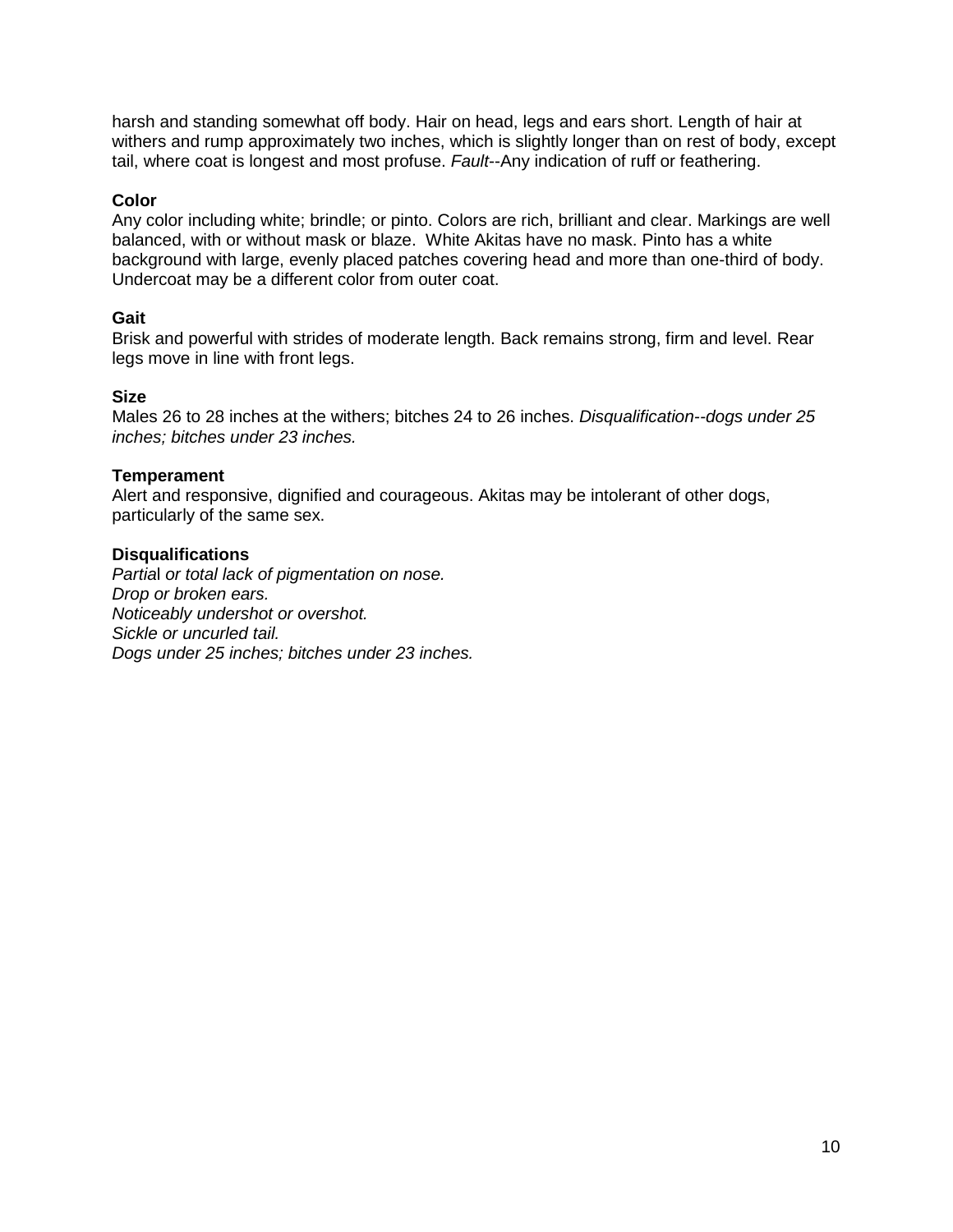#### **ANIMAL PROFILE: THE AKITA**

By Barbara Bouyet (Reprinted from "Animal Review", October 1984)

<span id="page-10-0"></span>This noble breed had its beginnings many hundreds of years ago in Akita Prefecture, a small region on the northern-most tip of Honshu Island in Japan. The area gave the breed its name, and us, this marvelous breed. In Japan, the dog is called "Akita Inu." "Inu" is dog in Japanese.

At one time the Akita was owned only by shoguns, those imperial leaders of a bygone era. During the 17th and 18th centuries, the Akita was crossed with the "Tosa" a large fighting dog, and the resultant strain was used for dog fighting. This instinct to fight is still one of the major problems with these dogs today.

In 1931, the Akita was officially named a Japanese national monument, but during World War II, the Akita faced extinction because of food and clothing shortages. Many were clubbed to death and, had not a few concerned owners hid their dogs, the breed would probably have become extinct Why was this magnificent Japanese national monument attacked so viciously? They were the largest breed of dog and food was scarce. Their pelts were used for clothing.

Helen Keller was responsible for bringing the Akita to this country. In 1937, while on a trip to Japan, she expressed a desire to own an Akita and she was presented with a threemonth-old puppy named "Kamikaze". He became her constant companion until he died from distemper at eight months. .A determined Miss Keller wrote to Japan and received a littermate to her beloved "Kami", "Kens an-go", who lived with his mistress at her estate in New York until his death in 1945.

No history of the Akita would be complete without the story of "Hachi-ko", a purebred belonging to Professor Elisabaru Ueno of Tokyo. In the early 1920's, the professor commuted by train to his work. Each day, the two of them walked to the station where Professor Ueno boarded the train each morning and arrived each evening to "Hachi-ko", who waited at the station. On May 21, 1925, "Hachiko" was waiting, but the professor never arrived. Hours earlier, he'd died of a stroke. Relatives took care of "Hachi-ko", but each day the dog faithfully waited at the Shibuya station for his master's return. He continued to wait, in vain, until his death in 1934, at the age of 11 years. Because of his devotion and faithfulness, a bronze statue of "Hachi-ko" stands today at the Shibuya station, a monument to a forever-faithful Akita.

Serious breeding of the Akita in this country began in the 1950's and 1 960's. Today the breed is found in nearly every state, but California is where the breed started. The American Kennel Club recognized the Akita in 1973, and sadly, the Akita has now become the "fad dog" of the 80's.

#### **A DOG OF STRENGTH AND SUBSTANCE**

"Large, powerful and alert, with much substance and heavy bone" is the way the AKITA standard describes the breed. The average female Akita of good breeding will stand at approximately 24 inches or more and weigh about 75-90 pounds. Males are a third larger, usually 26 to 27 inches or more and weigh 90-110 pounds at maturity. A dog of such size and strength must be controlled early, before they ever attain their great size and the AKITA MUST BE CONTROLLED!

An adult Akita is dignified, aloof and aggressive, while an Akita puppy is playful, affectionate and adorable, resembling a bear cub. Because they are friendly and open to socialization as puppies, all Akita puppies must be well socialized so they can grow into calm, well-adjusted adults. You cannot simply put an Akita puppy into a yard, feed him and ignore him, as many people wrongly do with other breeds. Akita puppies must be taken out for walks to shopping centers, through parking lots, parks and busy streets. Allow strangers to pet and fuss over them, always assuring the experience is positive. Invite friends and relatives into your home and allow them to play with and pet the youngster. As the Akita puppy grows, he will seek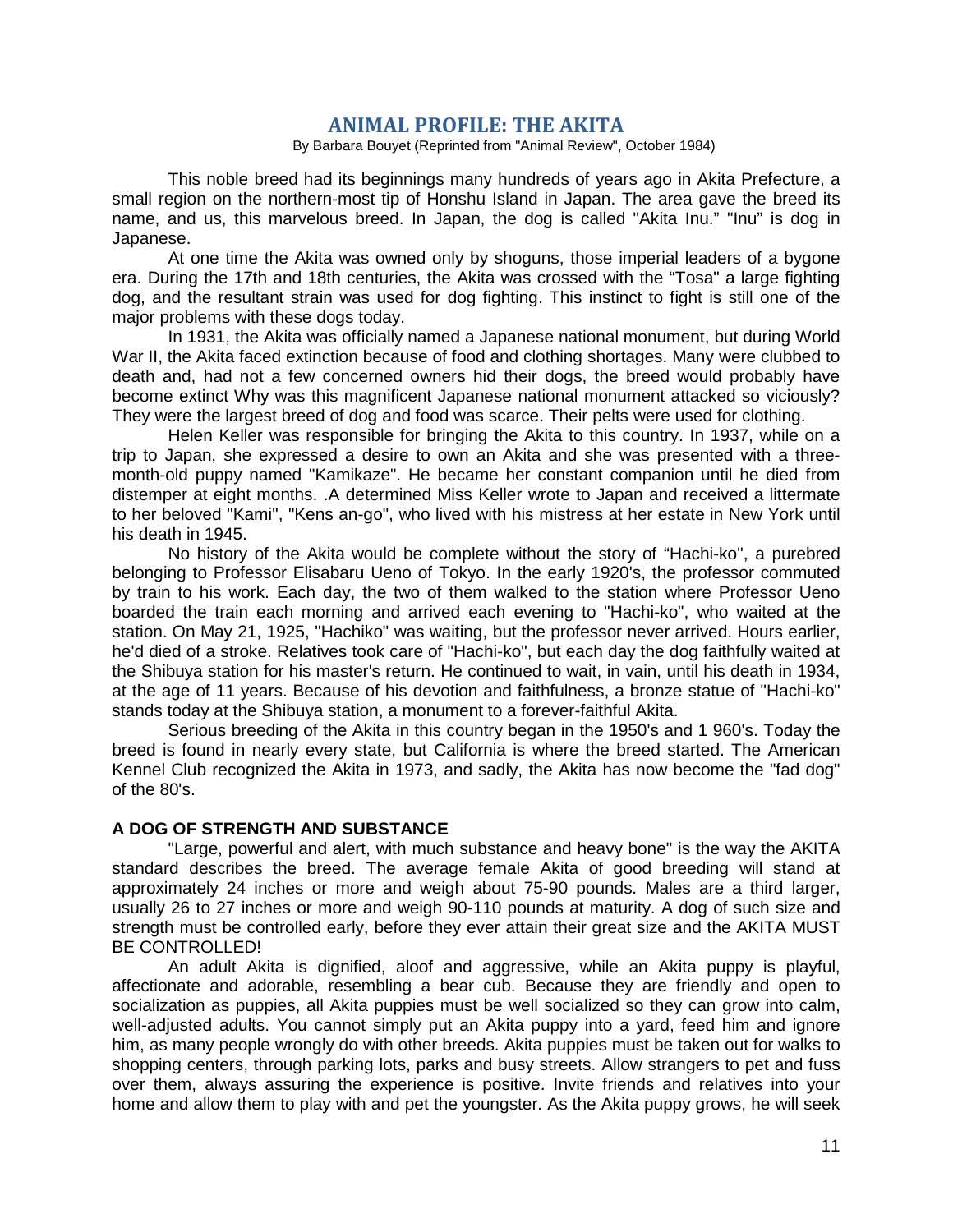these relationships less and less. His aloofness will increase with age, so it's vitally important that the puppy be well socialized.

#### **THE AKITA'S FIGHTING INSTINCT MUST BE TEMPERED WITH OBEDIENCE TRAINING**

As early as four months old, the Akita puppy should be entered into an obedience class with other dogs, a perfect opportunity to set up situations where you can correct your dog's aggression towards other dogs. The Akita's instinct to fight is never fully overcome, but you can control him to some degree with training.

Kuma, a very large five-year-old male lived in the Akita Rescue kennel. Kuma was turned into Akita Rescue by his owner, who claimed that Kuma regularly sailed over his fence to kill every dog within a three-mile radius of his home. At first, he could not be kenneled near another dog and the kennels on either side of him were left empty. After months of working with him, he permitted a female to live near him. This big, powerful Akita loves people, but his instinct to fight was never tempered, controlled or corrected and he became a killer.

Usually Akitas will demand submission from another dog and let it go at that, but some are interested only in fighting. Two males rarely live harmoniously together and two females are just as difficult. A male will live with a mate but the male must be dominant and establishing his dominance can lead to some noisy but harmless arguments between the pair – rather like husbands and wives! To dominate the female, the male will usually knock her down and sit on her, demonstrate first rights to the water bowl and so on. Akitas of either sex can fit into a home with another breed of dog, just as Iong as the other is of the opposite sex. There are exceptions. A young two-year-old Akita lives with and loves a mixed breed shepherd, both are males. The shepherd was there first and welcomed the Akita puppy. Growing up with the male dog, the Akita never considered his docile friend a threat to his territorial rights and they get along well, but this is a very rare circumstance.

## **THE AKITA WILL LEAD, IF NOT LED BY HUMAN PACK LEADER**

Many Akitas challenge their owner for the role of pack leader and if this behavior is not corrected immediately, the challenge will grow in intensity. Usually occurring before the dog is a year old -- in the form of disobeying a command or growling or snapping -- this serious offense should be corrected in accordance. Let the dog win the first challenge and you will not wish to live with him. Expect to deal with it and go on from there. A firm correction at the first display of challenge for leadership and your Akita will rarely repeat the act.

## **AKITAS AND CHILDREN, AND CATS**

As a breed Akitas different as individual dogs are, they are all very intelligent and devoted to their families. They have a wonderful sense of humor and fun that makes them a joy to live with. They like long walks on a leash and snow (they are often used for pulling sleds).

Some Akitas raised with children can be wonderful companions and loyal defenders; Akitas not raised with children should be watched carefully when around children. Because of some tragic incidents, Akita Rescue prefers not to place Akitas in homes with children under the age of 12 years. The fast movements of small children will put an Akita on guard, which can result in injury to the child.

Akitas are very feline -- they clean their faces after eating and when hunting, they stalk low to the ground in a feline position. Often used in Japan to hunt bear and wild boar, they hunt small animals and that can include the family cat! Raising an Akita puppy with an adult cat is still no guarantee of safety. A six-year-old Akita, who had been raised with two adult cats, killed one in an unprovoked attack, though she had never shown, aggression previously. Yet, I've seen Akitas live to ripe old ages with the family cat as a friend and companion. Each Akita is different, unpredictable.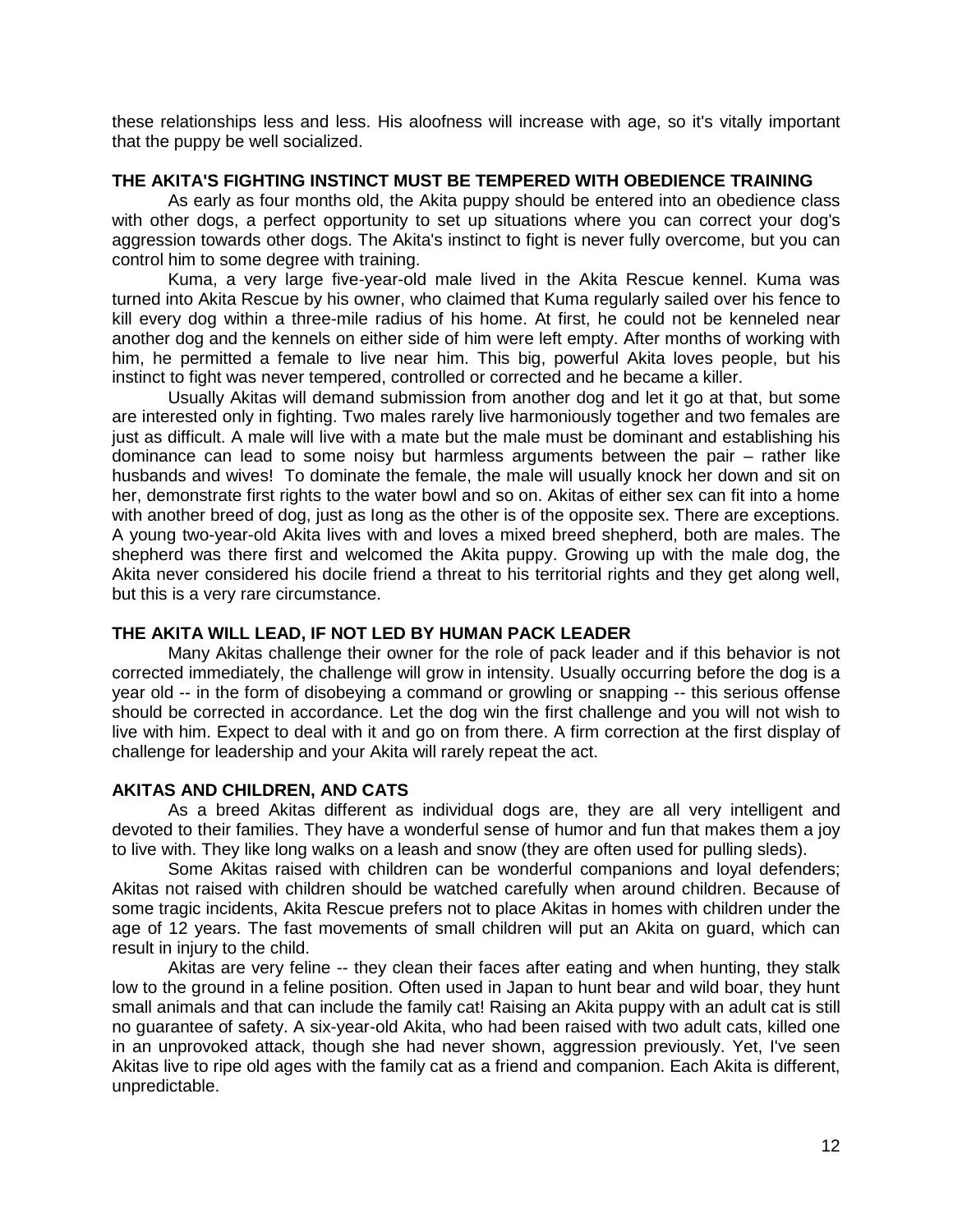## **BEWARE -- THE PET PROFITEERS HAVE JUMPED ON THE TRENDY BANDWAGON!**

For such a relatively new breed in this country, the Akita is already-facing some of the breeding problems afflicting other popular breeds. Because Akitas command a high price \$250.00-\$1,000.00 there are people who consider the breed for its monetary worth only and when buying puppy, BEWARE! There are some very serious genetic problems in the breed and you could buy a genetic time bomb.

Hip dysplasia is one problem, but some years ago responsible breeders began having breeding stock OFA'd (x-rayed) and the incidence of dysplasia was reduced from 51 % to 17%.

Progressive Retinal Atrophy (PRA), which results in blindness, is found in this breed and buying a puppy from parents certified free from PRA does not guarantee that your puppy will never have PRA. The certification must be done every six months and since this disease can occur at any age, though parents may be free from PRA when the puppies are born, they can still develop the disease later on. This means that parents could have passed on the genetic tendency. Certification is not a test for genetic carriers, but an eye examination to determine the presence of the disease.

Glaucoma, epilepsy and autoimmune diseases are also found in the Akita. Stay away from pet stores and backyard, unknowledgeable breeders. The pain of watching your dog suffer from autoimmune diseases or blindness is simply not worth it. Any breeder who will sell to a pet store is more interested in money than in producing healthy, sound animals. Ignorant breeders who own a male and a female which they've bred together (or a female who was bred to a male down-the-street) do not care enough or know enough to research the genetic backgrounds of both lines to determine if the breeding will be a good one. They see puppies with dollar signs on their bodies and you would be ill advised to own one of their puppies.

This noble breed, once companion to shoguns, is dignified, intelligent, loyal, devoted, courageous and aloof. They are large, with breathtaking beauty, but they are also very strong and seek to dominate. Because of these two latter traits, they require a great deal of work: socialization and training. If the extra work and challenge appeal to you, then you should be owned by an Akita.

Barbara Bouyet lives in Thousand Oaks, California. Because of her work with Rescue, this profile takes on special significance.

If you know of anyone who is considering the purchase of an Akita, please show him or her this profile before they buy! Their Akita will be eternally grateful for a happy and truly permanent home.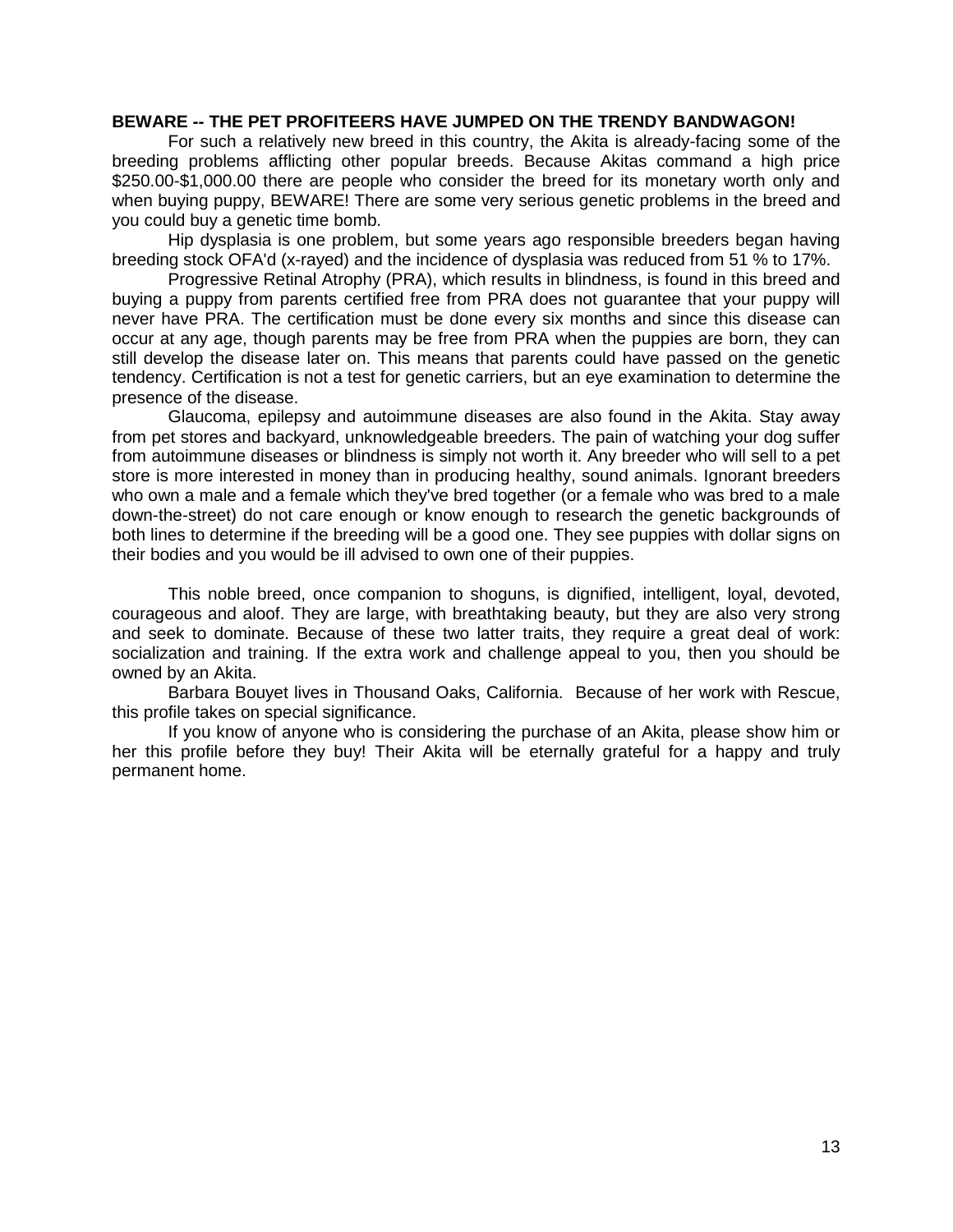#### **BREED PROFILE: THE AKITA**

by Edita Van der Lyn (Dog Fancy Magazine, November 1984)

<span id="page-13-0"></span>"Tender in heart and strength" is how the Japanese describe their Ichiban (number one) the AKITA. Of the seven purebred Japanese breeds, the Akita is the largest and the most revered by the people of Japan. The Japanese Ministry of Education has designated it as a national monument, and in their native land they regarded not only as fine pets and companions but also as symbols of good health.

The breed was developed in the 17th century when a nobleman exiled to Akita Prefecture, the northernmost province of the island of Honshu, Japan, encouraged the land barons there to compete in the breeding of a dog for hunting. He wanted a large, aggressive dog that would be versatile enough to hunt deer and bear. Generations of selective breeding produced the Akita's ancestor (smaller than the modern day Akita), a dog of superior size and frame with versatile hunting abilities.

Once, ownership of an Akita was restricted to the Imperial family and the ruling aristocracy. Instructions for the dog's care and feeding were detailed in elaborate ceremony and special leashes denoted the Akita's rank and the standing of its owner. Each dog had a caretaker who wore an ornate costume in accordance with the Akita's standing.

Several times over the next, 300 years, this "good luck charm" of the wealthy was nearly driven to extinction. Periodic favor kept the Akita alive through the Meiji and Taisho eras. But, during the 17th and 18th centuries, dog fighting posed a serious threat to the breed's continuation. Crossed with the Tosa Fighting Dog (a large mastiff type of dog) from Shikoku Island produced the "Shin-Akita" (New Akita Dog), an animal of imposing size, trigger-like aggression and immense power. With all the inter-breeding to produce Shin-Akitas, the original strain was nearly lost.

In 1899, there was a devastating outbreak of rabies in Japan. During the next 30 years, nearly 3,000 cases were reported. Dogs including many Akitas, were ruthlessly and indiscriminately killed, for fear they might be carriers of this fatal disease:

By the 1900's, Akitas were nearly extinct. In 1927, the Akita Inu Hozankai Society of Japan was established to preserve the purity of the breed. In 1931, the government of Japan designated the Akita breed as a national monument as one of Japan's national treasures. The breed was so highly prized because of its rarity that the government would subsidize food for Akitas when their owners couldn't afford to feed them.

The ancient Japanese word matagi, meaning esteemed hunter, was bestowed on the best hunters in a village. The Akita was known as matagi-inu (esteemed hunting dog) by the hunters of the northern Prefecture of Akita, who used pairs of dogs (a male and a female) to hunt deer, bear and wild boar. The animals would hold their prey at bay until the hunters arrived.

Akitas are highly prized because they hunt silently. They also have a "soft mouth" which allows them to retrieve game unharmed. Legend has it that Akitas were even said to have been used to drive fish into waiting nets. The renowned Helen Keller is accredited with bringing the first Akita to the U.S.

Outside of a Tokyo train station there is a statue of Hachiko, faithful pet of Dr. Elisaburo Ueno. The dog waited faithfully each day for his master to debark the train after work. One day the master did not come home, but still Hachiko waited, keeping up his daily vigil for nine years. Station attendants fed him until his death, and each year a solemn ceremony is held in his honor. Keller was so taken with the story of the dog's fidelity that the Ministry of Education presented her with an Akita puppy named Kamikaze. Later, when the puppy died, the Ministry sent a second Akita to Miss Keller.

The breed's popularity in the U.S. really started when returning servicemen brought the dogs home with them. They were attracted to the dogs' strength and adaptability. The Akita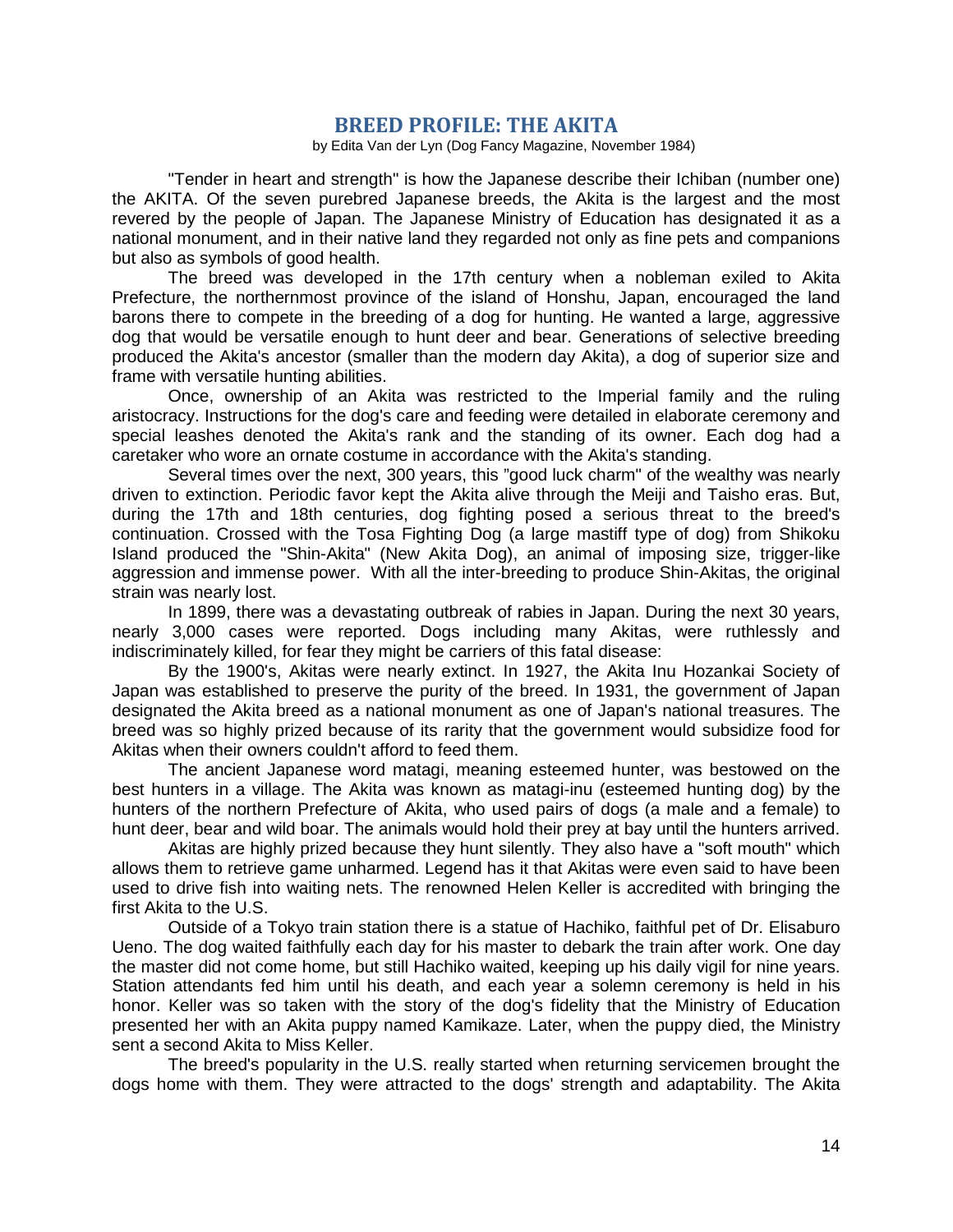Club was founded in 1956, and the breed was admitted to registration in the American Kennel Club Stud Book in October 1972, and to regular show classification in 1973.

It is not uncommon for the uninitiated to ask if the Akita is a cross between a dog and a bear. Indeed its massive head and chest do "bear" a certain resemblance to the larger mammals. One distinctive feature of the Akita is its fine ears: erect, triangular, small ears, set slanting forward and on either side of the head. Another Akita feature you can't miss is its tail, set high and carried in over its back. Its eyes are deep-set and triangular.

The Akita is a liberal combination of kindness, courage and alertness. It is extraordinarily affectionate and tolerant with its owner. It is also very protective and will defend itself and its charges against others, particularly other dogs. It is intelligent and retains its lessons very well. But it can't be bullied into submissiveness and will resent forceful training methods and nagging.

Akitas will not tolerate physical abuse. They are strong willed dogs with proud egos. They need firm handling, patience and praise. Large breeds like the Akita have a potential for violence and should not be sold to weak-willed or impatient owners. These dogs won't stand for mistreatment and will resent disciplinary training tactics sometimes used on other large breeds. An Akita may live 10 to 12 years and needs love and gentle guidance to prosper. Because of their strength, Akitas in the wrong environment, or without proper training, can be dangerous.

Akita puppies resemble teddy bears as much as older dogs resemble the full-sized, real ones. The Akita litter is usually about 8 to 10 pups. Pet quality pups cost about \$350 to \$600, while show quality ones will cost \$1,000 of more. *[In 2010, pet quality pups cost between \$1,000 and \$1,600, while show quality cost \$2,000+].*

At 3 months, an Akita pup might weigh more than 30 pounds, and at 10 months, it is filled out to nearly adult stature. Akitas will adjust to any climate and don't require as much exercise as other large breeds; however, a large, fenced yard should be considered a necessity.

Akitas mature at 3 to 4 years of age and should be given calcium supplements while growing, **if a need is indicated.**

Akitas are basically sound with few health problems. Conscientious breeders have their stock x-rayed for hip dysplasia. Bloat is a life threatening condition to watch for that requires immediate veterinary attention. Making sure meals are digested before vigorous exercise and that water is not drunk in excess can prevent it. Otherwise, regular grooming, veterinary checkups-and a good diet will keep the Akita in good condition.

An Akita is an intrepid guardian of its family and property. It will not bark unless thoroughly alarmed so it can be kept in close proximity to neighbors. Most are ideal car passengers that won't fuss, drool, or get sick, and they keep themselves fastidiously clean. Akitas generally shed twice a year (sometimes more depending on the weather), unless kept in a cold climate in which case they shed only once.

They are known for their moderate disposition and their ability to generally keep their "cool" in stressful situations. One bad habit they seem to have is "goosing" people, and being goosed from either front or behind by one of these dogs can be embarrassing. The Akita is also inclined to be jealous, so showing affection to other family pets will have to be handled diplomatically.

Akitas are gentle, extremely loyal, dogs. They won the heart of their native land with their kind disposition and loving nature, and for a few special owners, they are the only breed to own. In Japan, they are considered good luck and are often given to ill persons or families with newborns to bring good fortune and happiness into their homes. But no matter what country and customs it must adhere to*,* the Akita is a versatile and revered companion, capable of loving and protecting its family for many years.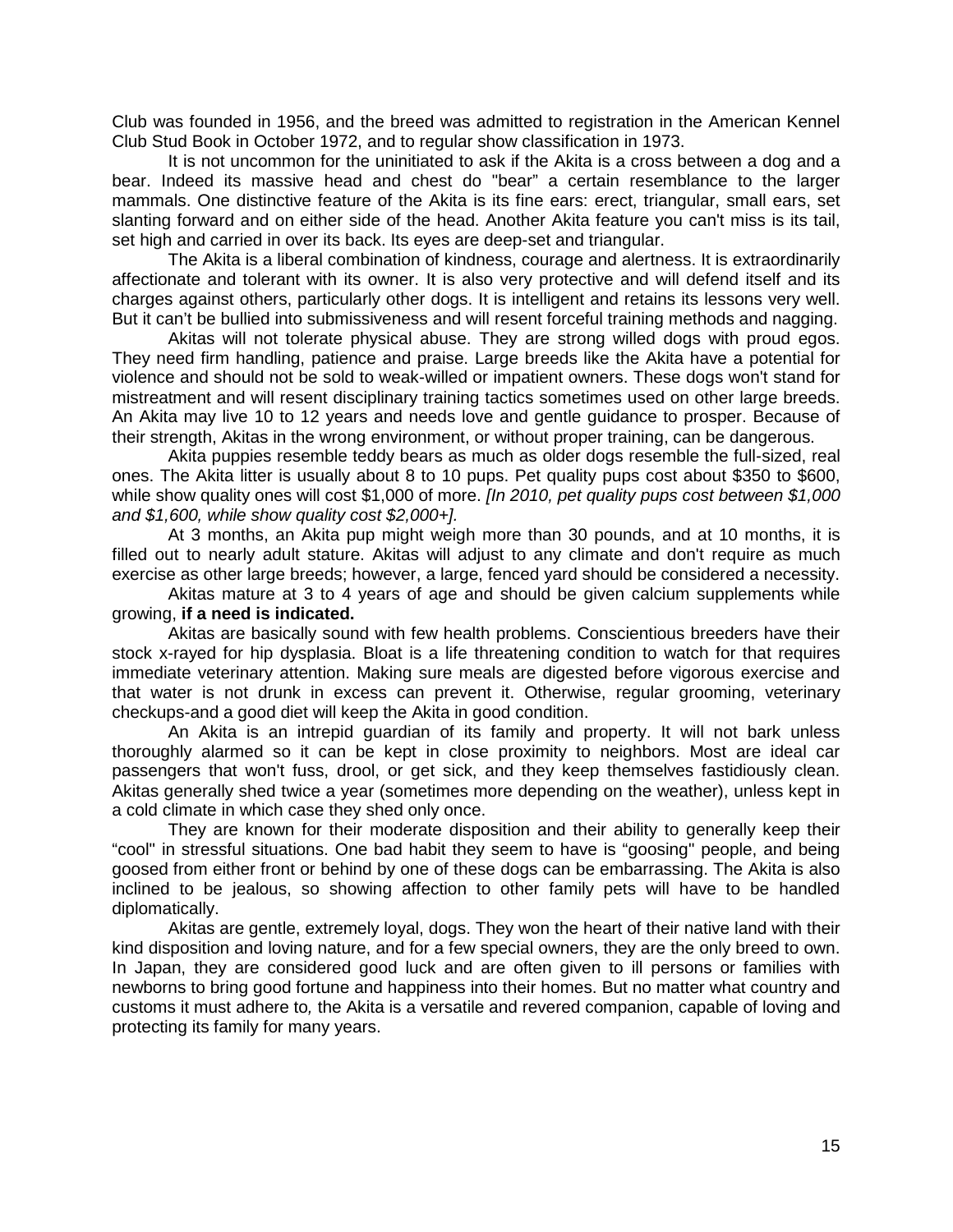## **CARING FOR A DOG TEACHES KIDS RESPONSIBILITY**

By Pat Miller

<span id="page-15-0"></span>Dogs and kids go together like peanut butter and jelly. We had dogs the entire time I was growing up, starting with Flag the beagle, then Rusty, Cinders and several other spaniel mixes, and finally a succession of rough collies, thanks to my love affair with Lassie. We weren't the most responsible dog owners ---our dogs often roamed the neighborhood, and our females regularly had litters of mixed breed puppies. It wasn't until I was an adult that I actually had a dog die of natural causes rather than catastrophe, but we loved and cared for them the best we knew how at the time.

I couldn't imagine growing up without a dog. Many families today feel the same way. A big percentage of adopters from animal shelters nationwide are families with children. Dog trainers often host entire families, kids included, in their training classes. Some offer training specifically for children and we're frequently asked which breed is the best choice to have around children. (See "**Forget about breed and focus on a dog who adores children"** later in this article)

#### **Lofty goal**

Parents often bring a dog into the home to teach children responsibility. This admirable motive also serves to teach empathy because children easily relate to their pets' feelings. I'm sure that was part of my parents' plan; they assigned the four of us kids the tasks of feeding, walking, and cleaning up after our furry siblings. It worked for me. I decided by first grade that my life's work would involve animals.

The goal of responsibility serves children well, with several caveats. Parents must be good role models for empathy and responsibility. If they threaten to "get rid of" Buddy every time Susie neglects her pet care duties, the message is that the dog is disposable, and the family hasn't made a lifetime commitment to this living, breathing, feeling family member. Susie can shed her responsibility by saying in a pique of childish anger, "Fine, get rid of him!" even if she doesn't mean it.

If the parents follow through on that threat, Susie may suffer considerable guilt and grief, believing it's her fault that Buddy's gone. Or she may grow up with a damaged ability to fulfill responsibilities and commit to relationships, canine or otherwise. The results of that ruined human-animal bond can be in the kennels of shelters across the country.

Parents must make it clear that Buddy's care can't be compromised. They must step in to help, when necessary, to ensure he's fed, exercised and groomed, and deliver appropriate consequences if the child neglects assigned duties--- perhaps a loss of privileges but not the loss of buddy. The lifelong commitment to and responsibility for the family dog ultimately rests on the shoulders of the adults in the house, not the kids.

By the same token, Mom and Dad must model humane and respectful treatment of Buddy if they want Susie to learn empathy. Positive training methods are ideal for teaching empathy, utilizing pain-free tools and techniques, and emphasizing the importance of understanding how dogs think, feel and learn. In contrast, old-fashioned methods that rely on coercion and pain administering tools such prong collars and shock devices, teach Susie that it's OK to hurt living things, and desensitize her to Buddy's reactions when he protests the pain.

## **Training Class**

Good Trainers welcome appropriate-aged children in their training programs. Children 8 years and up are usually mature enough to participate in training classes, and younger children can help with Buddy's training at home. Even a 2-year-old can learn to lift a hand to his chest as a cue for Buddy to sit politely rather than jump up. An 8-year-old can also assume primary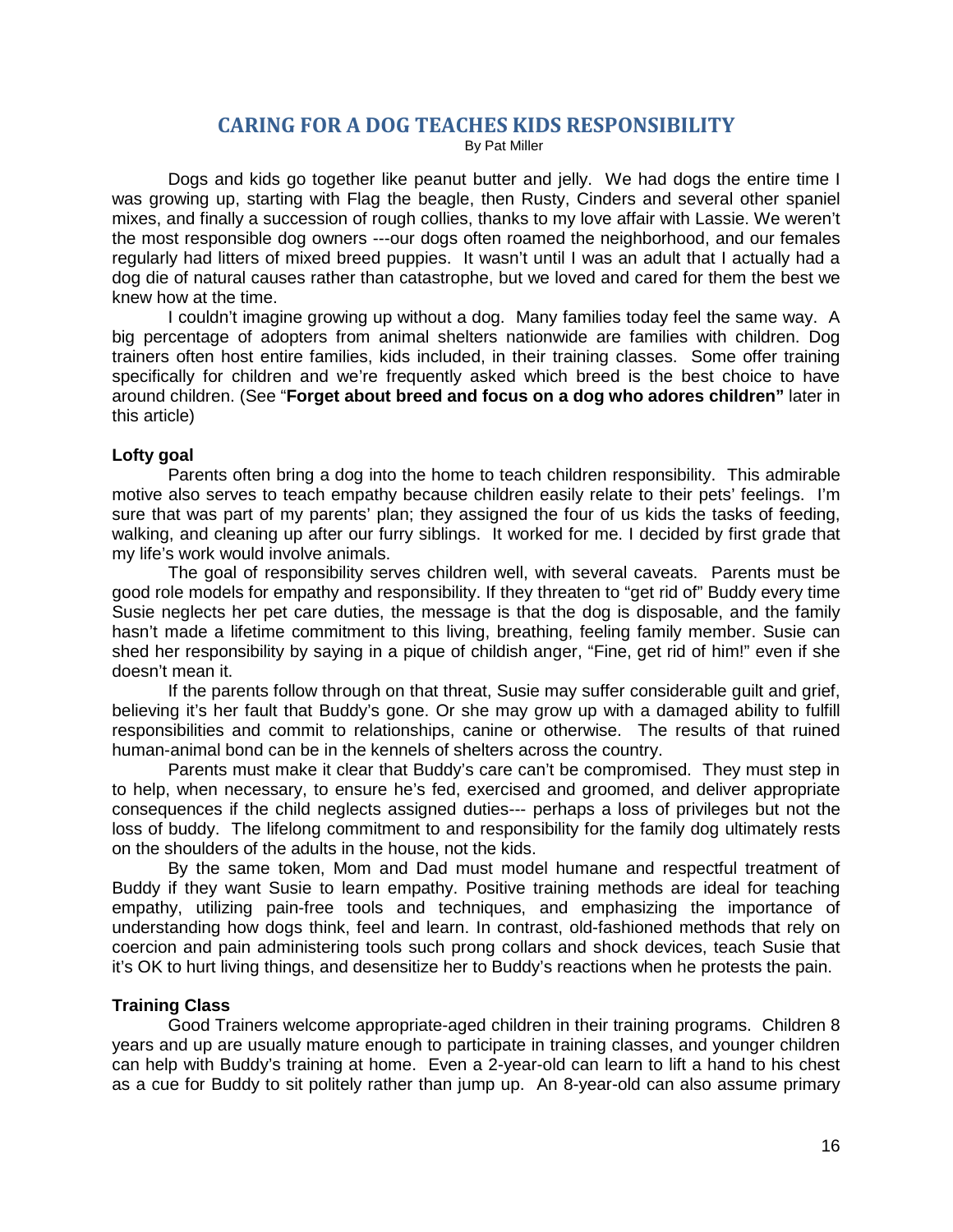responsibility for Buddy's care—with supervision—while younger children can help parents and older siblings with dog care tasks.

Depending on the size, training, temperament and behavior of the dog, older children may be able to take Buddy for walks. You can use two leashes to allow younger children to help walk Buddy—you hold one leash, your child holds the other, while you make sure your leash is always shorter so you can absorb the impact if Buddy pulls.

One of the most important things you can do for your dog and children is to provide adequate supervision. Children under the age of 7 or 8 should always be supervised when interacting with Buddy, and sometimes older children, too, depending on the dog and child. An overwhelming percentage of dog-related maulings and fatalities occur with no adults present. It's critically important to remember that any dog can bite. Period.

A child's experiences with dogs can have a significant impact on his perspective on other living beings as he matures. It's up to you as a parent to ensure those experiences are positive, so the child grows up loving, not fearing dogs, and learns how to be responsible for and caring toward the lives that in touches in this world. If all children learned empathy toward all living things as they grew up, what a wonderful world this could be.

#### **Forget about focusing on breed and adopt a dog who adores children, not merely tolerates them.**

I'm often asked what breed of dog I recommend for kids. My answer: none. I could recommend a Labrador retriever, a breed known for friendliness, and the family could adopt a lab who would maul their child at the first opportunity. Far more important is the nature of the individual dog and the preferences and personalities of the family members.

I tell people the dog they adopt should adore children, not merely tolerate them. A dog who adores small humans will forgive the inevitable kid stuff the child does and come back for more. A dog who thinks kids walk on water won't think twice about the occasional poke in the side. He'll simply wag his tail when the toddler trips and falls on top of him. The dog who simply tolerates children may be at the end of his fuse after one too many pokes and bite the next toddler who stumbles. The headline will read "Dog Mauls Toddler," and almost every time the article will include two quotes:

- 1. "We don't know how this happened—he was always good with kids!" Well, he wasn't good with kids. If the owners had been better at reading and understanding canine body language, they would have seen the subtler signs of stress—such as the dog's walking away—that signaled his discomfort and predicted the eventual bite.
- 2. "The bite was unprovoked." From the dog's perspective, the bite is always provoked. Otherwise, he wouldn't have bitten! What we usually mean when we say "unprovoked" is that the bite seemed inappropriate from our perspective and we don't understand why the dog bit.

It's important to take certain qualities into consideration in addition to the "adores children" trait when adopting a dog. Toy breeds tend to be fragile and are generally not recommended for small children because they break easily. They can also become defensive and nippy when they feel threatened, which occurs easily because of their size.

At the other end of the scale, the giant breeds and those known to have strong personalities with the potential to do significant damage are often not recommended. The more the size disparity between the child and the dog, the more important it becomes that you scrupulously supervise their interactions—the potential for damage is greater.

It is also wise to consider an older dog, rather than a puppy, if you have small children crawling around. A young pup's teeth are needle-sharp, and puppies explore everything, even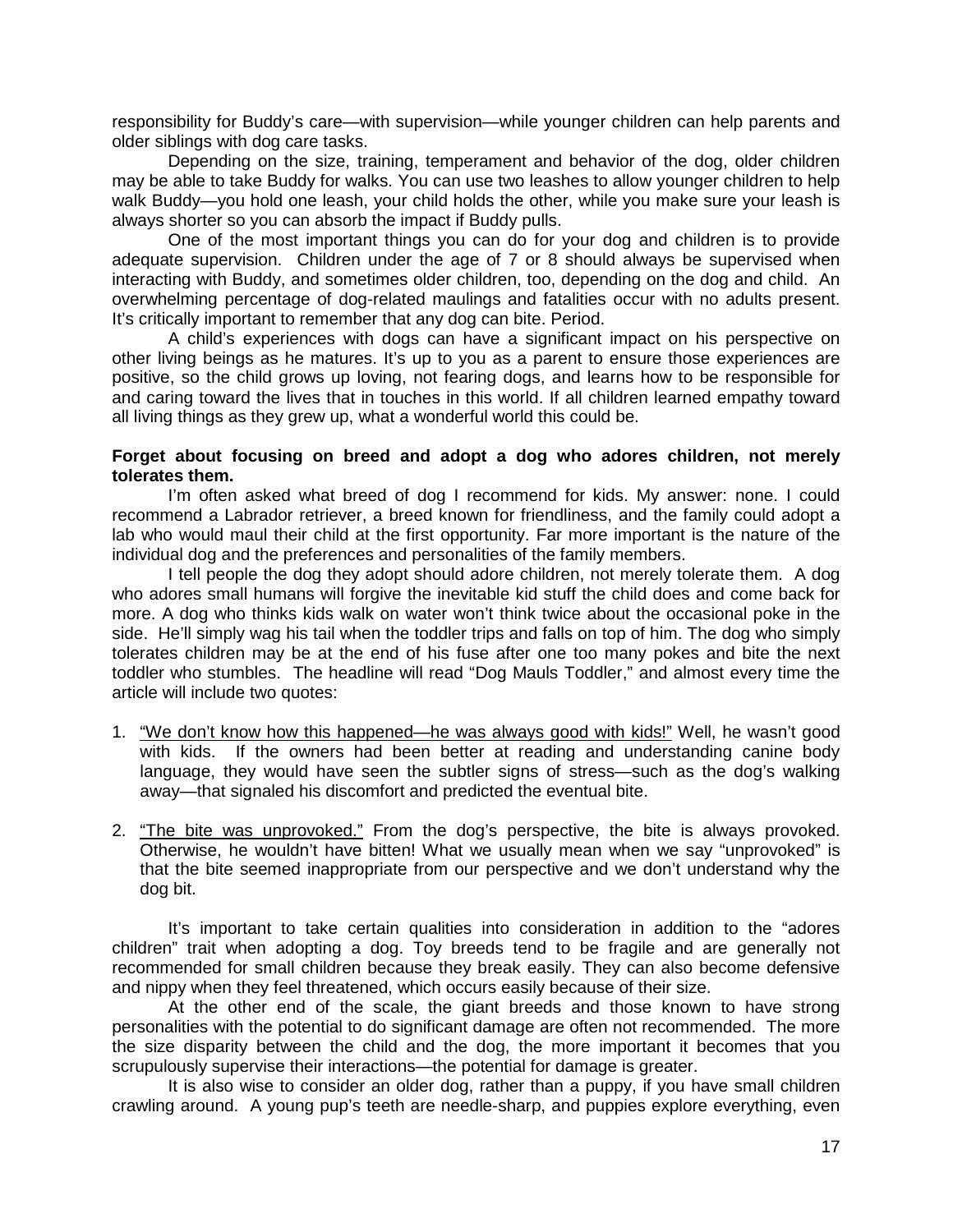tender baby skin, with their teeth. By the age of 6 months, a dog's adult teeth have arrived, and he's far less likely to chew on everything. Shelter and rescue groups are full of young adult dogs given up by their owners when the novelty wore off and the responsibility became too much of a burden. Consider giving one of those dogs a second chance at at lifelong, loving home.

#### **Ban these behaviors or risk a bite: hugging, staring, teasing, chasing**.

You see inappropriate kid-dog interactions all the time—on television, in advertising, in real life. Dogs in general are pretty tolerant—they put up with a lot of kid behavior I wouldn't allow without snapping. Still, your kids will be safest if you teach them to behave appropriately around dogs. Here are six behaviors to teach our kids not to do:

- 1. **Hugging and kissing**. As much as this is a loving gesture on the children's part, many dogs don't perceive it as such. These behaviors are often the cause of dog bites—and the kids' faces are usually very near the dog's mouth. Teach your kids to kiss their own hand and then pet Buddy with the "kiss". Avoid hugging and kissing your dog yourself, at least in your child's presence, as this will model inappropriate behavior. Your dog may tolerate your hugs but not your children's—they may have less control over the amount of pressure they exert, and they won't read or understand your dog's signals to stop. If you foolishly choose to ignore this advice, your children must absolutely understand it's never okay to hug and kiss other dogs.
- 2. **Staring into a dog's eyes**. This is normal human behavior, especially for a child or adult who is somewhat fearful of a dog. Direct eye contact can also be a strong threat to a dog. Teach your child to look at the top of–or over—a dog's head rather than directly at his eyes.
- 3. **Running and Screaming**. Whether in fear or in play, running and screaming elicit arousal behavior in dogs, and encourage them to chase and bite. If kids want to run and scream, put the dogs away.
- 4. **Teasing, pinching, poking or blowing at the dog**. Kids like to see dogs react. They need to understand these behaviors are forbidden because they annoy and hurt. Instead teach them to play fetch with Buddy so the dog directs his reactions toward a ball.
- 5. **Following and chasing**. When a dog walks and runs—away from a child, he's saying he doesn't want to interact with him. If the child follows, he's pestering a dog and risks getting bitten. Teach your child to respect a dog's choice to leave. If you have very young children, it's a good idea to create escape routes for your dog, such as low gates he can jump over while the children can't.
- 6. **Wrestling, straddling, riding or lying on the dog**. Just because some dogs seem to tolerate these behaviors doesn't mean they should have to. It's sometimes a fine line between tolerate and bite. Wrestling encourages the dog to be inappropriately physical humans, while straddling, riding and lying on him can cause pain and trigger a bite.

Reprinted with permission from Tuft's University "Your Dog" newsletter, March 2007. For more information about the newsletter, call 1-800-829-5116. Reprinted with permission of the author, Pat Miller, of Peaceable Paws Center, Hagerstown, Maryland. www.peaceablepaws.com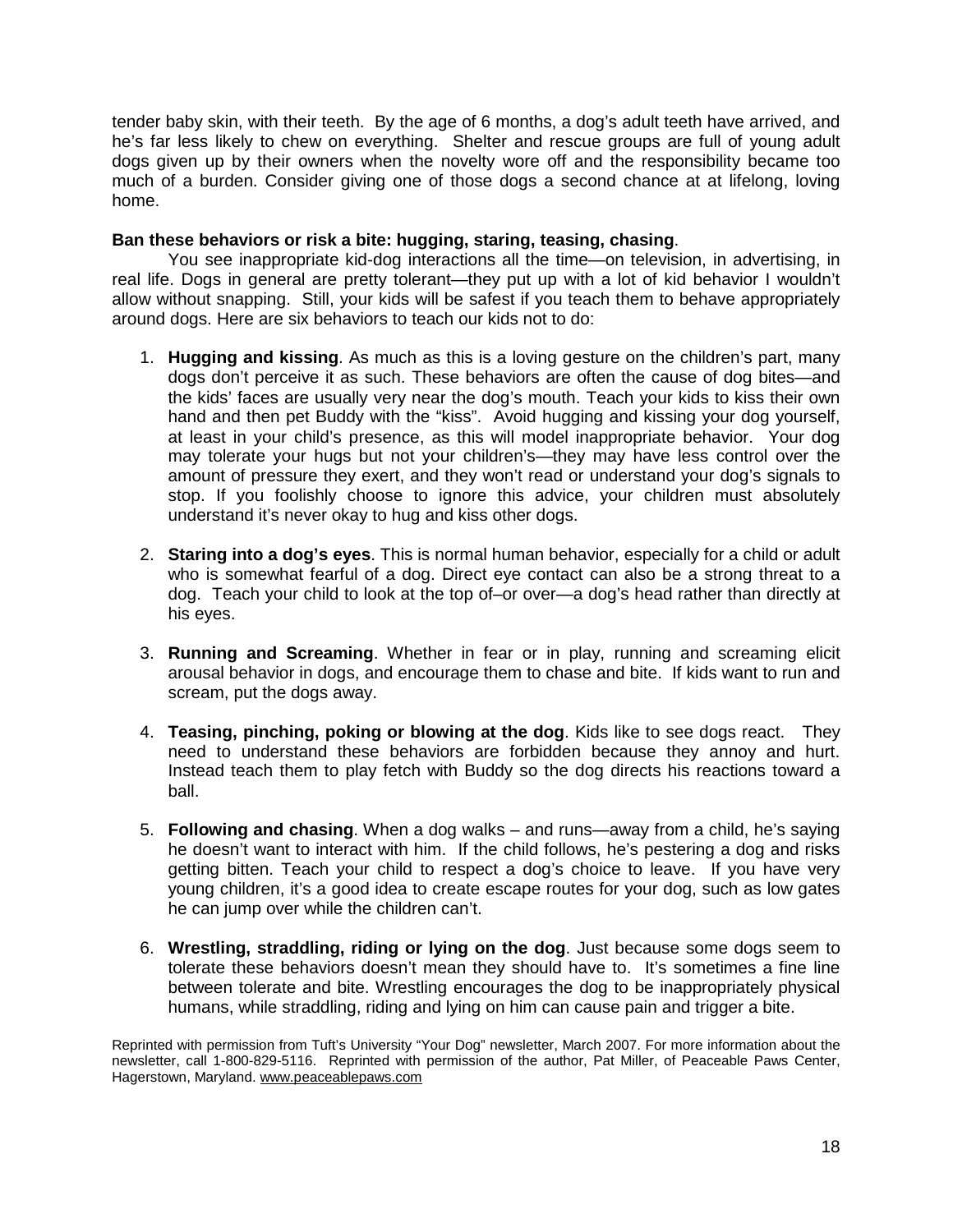#### **FAILED PLACEMENTS** by Sheila Proudman

<span id="page-18-0"></span>For some reason(s), a person who once decided to own an Akita' can no longer keep the dog. And so, an ad goes in the local paper, or the dog is given away to an acquaintance, or is taken to the shelter or pound, or is left at the local kennel, or is shoved out of a car on an unfamiliar highway, or is left in (or tied near) the house the owners have moved away from or to paraphrase Paul Simon, "there must be 50 ways to get rid of your Akita". As a breeder, I have been fortunate in that most of my failed placements have been returned to me; in fact, four of the eight pups in my first litter came back by the age of 6 months! However, there are also a few "lost souls" out there - I don't know if they are dead or alive, who owns them, how they are cared for, nothing! Their original owners decided to give them away rather than return them to me. What goes wrong in a failed placement? What makes people give up their Akitas?

In 1984 our local Akita Rescue Society investigated the circumstances of 33 homeless Akitas. Of course, four were strays that had wound up in local shelters and were subsequently returned to their owners. All the rest, 29 Akitas, were placed in new homes or euthanized. Ten of these were in "foster care" with rescue society members, and so we got to know them pretty well. In every case, the dogs were well behaved, even-tempered, accepting of friendship, allaround good pets. You might think that the main reason people give up their Akitas is viciousness or uncontrollable behavior -- these dogs certainly exploded that theory! So, what went wrong?

Admittedly, many people who are giving up a dog will not tell the real reason, even if they know it. As far as we can tell, though, the main reason for giving up their Akitas has to do with lifestyle: the people are moving to a smaller place, or one that doesn't allow dogs, or they are working more hours and don't have enough time to spend taking care of a big dog or the family is breaking up and neither adult wants the responsibility of a dog. Generally, the dogs these people have are under three years old. At least five of the ten Akitas placed by the local rescue society in 1984 were in this category.

So far in 1985, the local group has taken in nine Akitas: five due to lifestyle problems of the owners, two because of neighborhood protests (for killing cats or attacking small dogs), and two were found straying. In only one case was there a problem with the dog itself, a 14-month old male who had been kept crated on the deck of a condo for most of his short life. His personality had never developed properly, and he suddenly attached a member of the family of the rescue worker with whom he was living, a person who had regularly fed, walked and played with him. With much regret, the rescue group members decided this dog was unplaceable, and had him euthanized; a rescue group can have its own failed placement.

The point is, in only three out of 19 rescue cases was there an actual behavior problem with the dog, and in only one instance was it found to be "incurable". What is going wrong is not with the dogs themselves! IT IS WITH PEOPLE WHO THINK THEY WANT AN AKITA, AND THEN DECIDE A COUPLE OF YEARS LATER THAT THE DOG JUST ISN'T FOR THEM. In the case of my own failed placements, in each instance there was nothing I could discern wrong with the pups; they just didn't meet their new owner's expectations. I have learned to point out every disadvantage I can think of (they chew, they shed, they have to be kept in a run or in the house in a DOG PROOF place, they can be stubborn if not trained young, they will attack other dogs, they cost money to keep properly, and soon) and give the people at least a 24 hour cooling-off period to think all these things over.

It seems that there are two ways in which we can decrease the number of failed placements. One is telling people just how much time, work and money is involved, and that the pups soon outgrow the cuddly Teddy-Bear stage and become big, independent dogs who spend much of their time eating, eliminating, shedding and getting bored. It is important that potential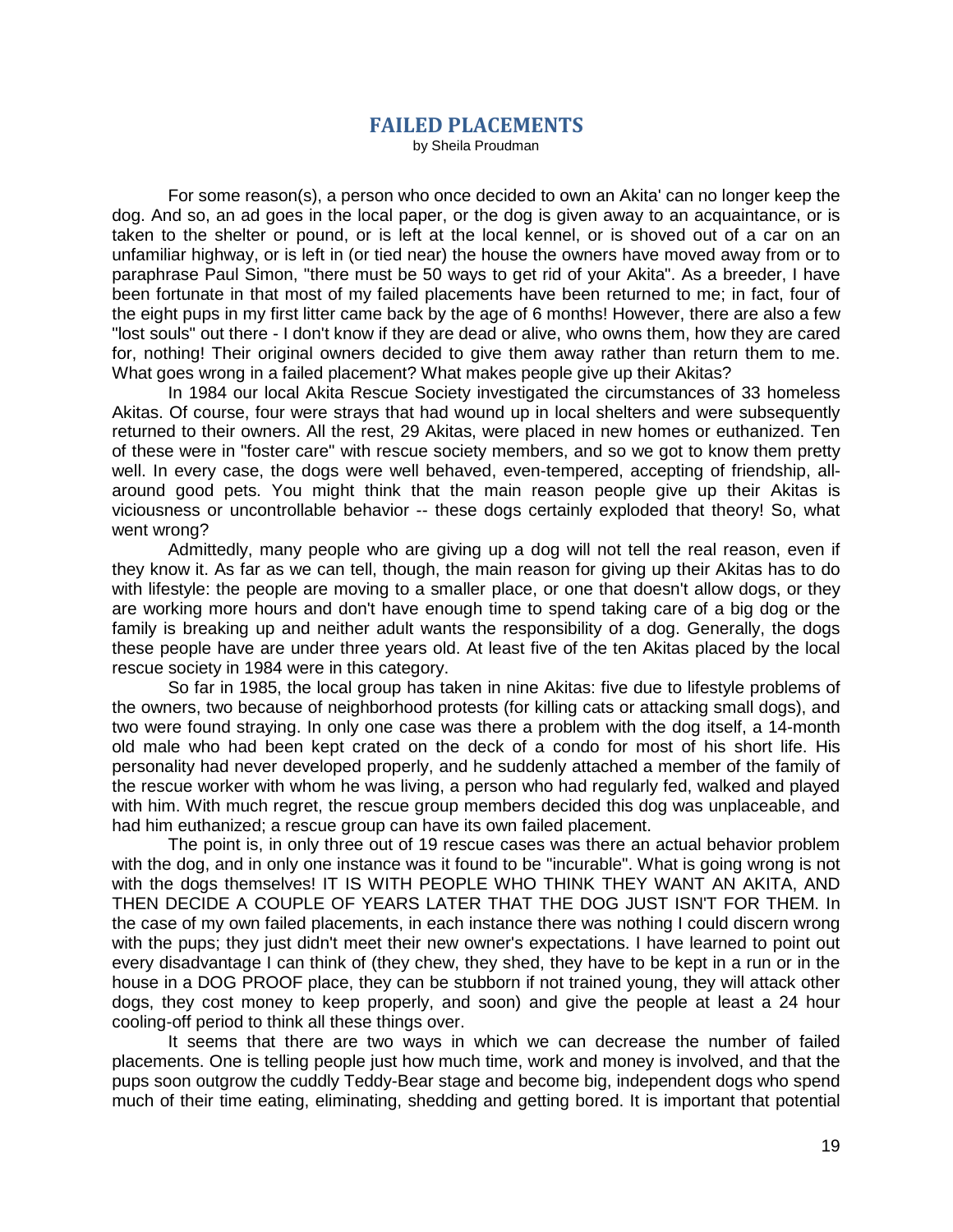Akita owners understand that THEY ARE MAKING A LONG-TERM COMMITMENT, and that the house will never be the same once the dog lives there. I find that the most successful placements I have are ones where a big dog has lived before, the people are used to what that means, and they have decided to accept whatever inconveniences there may be in return for the pleasures derived from having an Akita.

In addition, we need to assess the stability and judgment of the potential owner: not just finding out if there is a fenced yard, but getting an idea of how realistic it is for this person to have an Akita. It may be impossible, of course, to detect the seemingly happy couple that wiII file for divorce next year, or the executive who will suddenly be transferred to Hawaii. But it should be possible to determine how that person will REACT to these situations -- will he or she return the pup, place it with a friend, or dump it on the interstate median strip? Unfortunately there is no easy way to find out about a potential owner, except perhaps through checking on what happened to other animals he or she has owned. It may help to ask for a reference from their veterinarian. What we can do as breeders, then, to make our placements as successful as possible, is to try to match the expectations of the potential owner with what can realistically be "delivered" by the dog, to match what the potential owners are willing to give in terms of time and work expense with the needs of the dog, and to discuss in advance what the owner will do if it doesn't work out. If you are unwilling to take back your failed placements, at least suggest the person try a responsible local organization such a Akita Rescue or a humane society; and if you do that, it would be nice if you would send the group a few dollars to help them take care of YOUR dogs.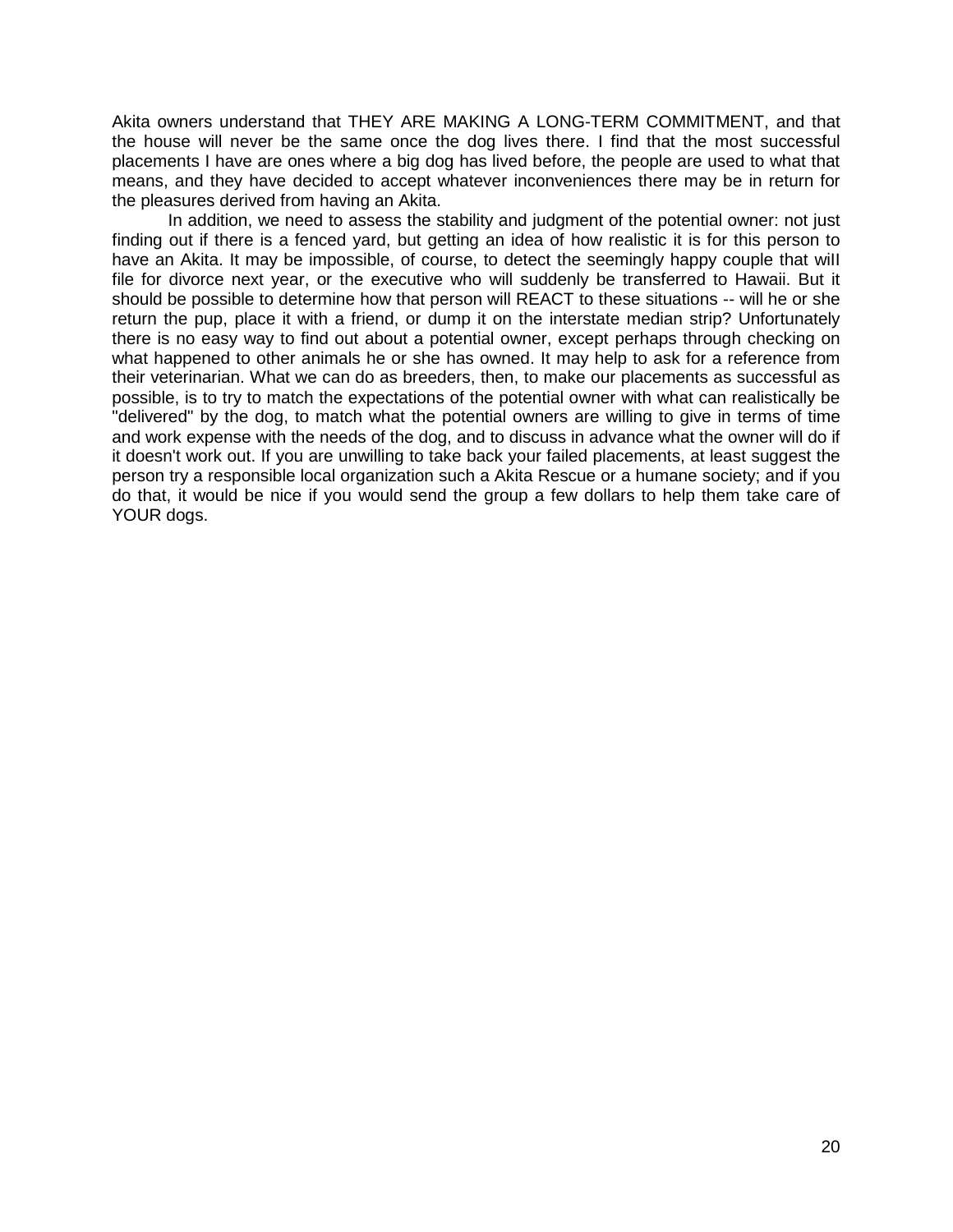#### **AKITA FACTS** By Jodi Marcus

- <span id="page-20-0"></span>1. Most Akita puppies chew. A poodle puts a few teeth marks in chair; an Akita will destroy the whole chair. Most grow out of this stage by their first birthday, but some do not stop until they are about two. They have been named "100 pound termites" with good reason.
- 2. Akitas do not bark unless there is a good reason. When an Akita is barking, pay attention!
- 3. Akitas are inherently aggressive towards other animals and for this reason, they should not be allowed to run free or roam at will.
- 4. Akitas consider small animals as prey and hunt them. This includes cats, rodents, birds, small wildlife and small dogs. Akitas can be raised to accept animals in residence. Some adult Akitas can even be trained to fit into a home where other animals are already established. It is imperative, however, that the Akita be closely watched around the other animals until you have established a peaceful co-existence, and remember nothing is ever guaranteed.
- 5. Akitas are VERY FOOD POSSESSIVE around other animals, and sometimes people. If you have other pets, you will want to be certain the Akita is given his own food bowl or treats well away from other animals and that the other animal not allowed near the Akita until you are sure every last vestige of the food is gone. They can also be toy possessive. Two dogs wanting the same toy or bone is a sure setting for a fight.
- 6. Akitas not raised with children are not always tolerant of small children, and **the Akita should never be left alone with a child under any circumstances**. Often, Akitas raised with children will tolerate their own children, but may not accept the neighborhood kids who come to play. Children **MUST** be taught acceptable behavior around dogs, and vice versa.
- 7. Akitas do not like to be teased and may respond by biting. Some children are allowed to treat animals unkindly, a behavior that often leads to cruelty to animals. These children should be kept away from an Akita whose large size and hunting instincts can endanger the child's life.
- 8. Akitas like to take charge and may at times challenge you for the dominant position (especially adolescent males from 1 year to 2 years of age). This behavior cannot be tolerated and a firm, CONSISTENT correction should be your immediate response. Akitas with good temperament accept discipline well-- not physical or verbal abuse, but intelligent discipline.
- 9. Akitas should be obedience trained BY THEIR OWNER and not sent away to school. A good obedience class will guarantee a firm bond with your dog and well-behaved dog. Remember though, Akitas are extremely intelligent and tend to get bored easily. They learn quickly so short training periods interspersed with fun are suggested. This keeps the dog from becoming bored. Akitas are very stubborn, and when the dog thinks it is a waste of time to "sit" or "stay" one more time, he may simply walk away, or remain seated. Obedience training requires patience!
- 10. Some Akitas are "talkers". They may grunt, groan and mumble to entertain themselves and you. This conversational verbalizing is not growling and should not be interpreted as a growl, which sounds quite different. Akita "talking" is an endearing trait, and should not frighten you. After living with the dog, you will easily distinguish between talking and growling.
- 11. Akitas are not considered hyperactive; they are low activity indoor dogs and moderate activity outdoor dogs. They can fit into a sedentary household, but for optimum health for both you and your Akita, regular exercise is important.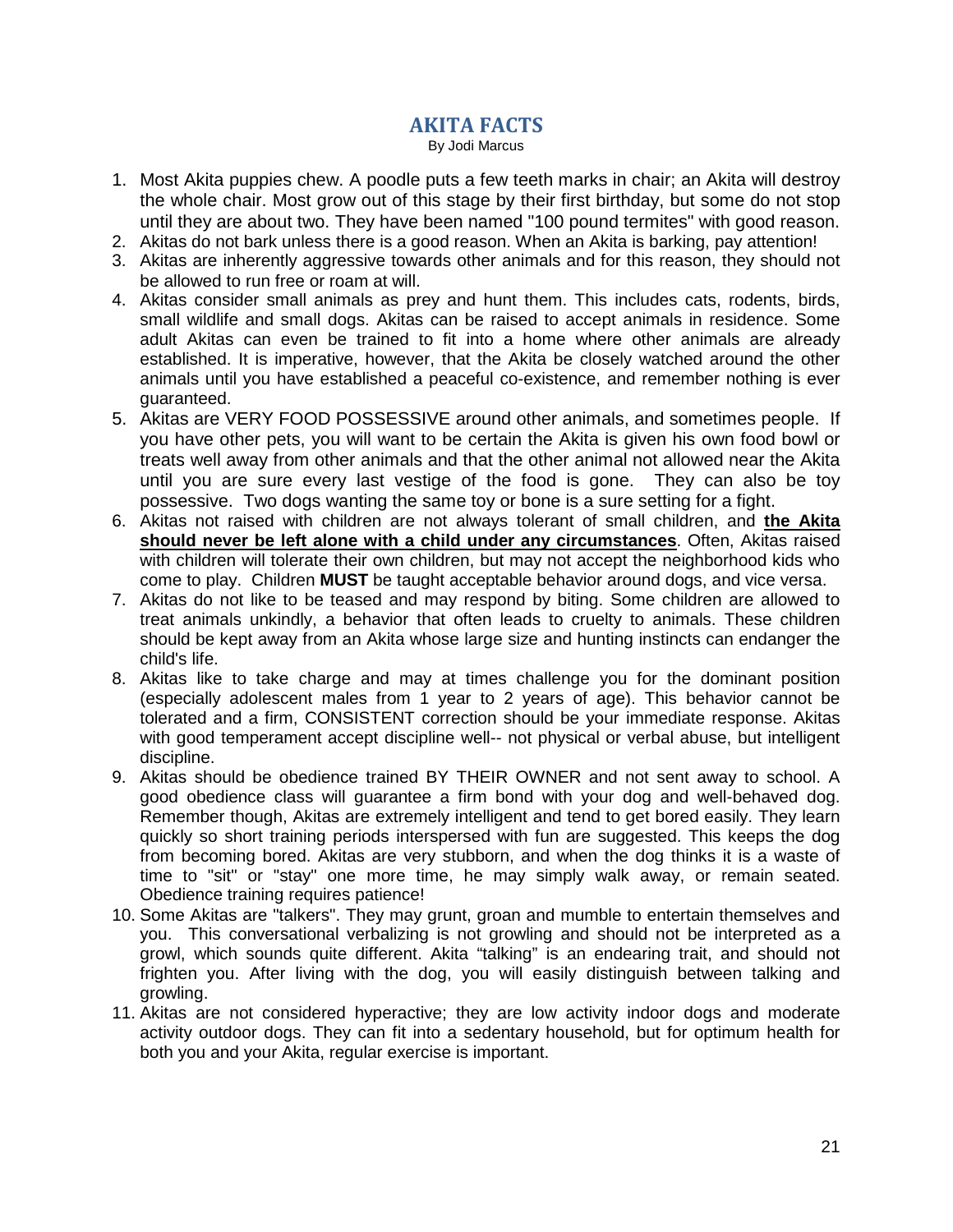- 12. Akitas are very people oriented and are not happy when kept apart from the family. If you do not plan on having your dog live with you both inside your home and yard, you should not seriously consider an Akita for a pet.
- 13. When keeping another dog with an Akita, it is usually more harmonious to have one of each sex. As a rule, males will fight with other males and females with other females. There can be fights between opposite sexes if food or toys are involved.
- 14. If your Akita has a propensity for digging, expect your yard to resemble a lunar landscape; they are great earth moving machines when so motivated.
- 15. Some Akitas are escape artists. They will hook their front paws over the top of a low fence and climb over. Some have even climbed tall chain link fencing. If they can get their heads under a fence, the rest of the body is sure to follow. Some have been known to go through a wooden fence with the right motivation.
- 16. Akitas usually shed twice a year in great quantities. It is called "blowing their coat". They lose the entire wooly undercoat, which makes little tumbleweeds of hair all over your house. The shed lasts 4 to 8 weeks. Daily brushing and warm baths can hurry it along.
- 17. GROOMING: If you get a puppy, start cutting toenails, brushing, bathing, ear cleaning, tooth brushing very early. It is much easier to do this to a 20 lb. puppy and get him used to it than to fight with a 100 lb. adult. Adults can be trained to accept this with patience, food, and a little TLC.
- 18. Akitas are big dogs. Therefore, everything is going to be "more". More expensive vet bills, medications, collars, food, bigger piles of stool to clean up, large food/water bowls, large size crates. It will be expensive to board your Akita, or have it bathed and dipped. This will affect you financially, so consider carefully, and be sure you can afford to have an Akita.
- 19. Akitas live from 10-14 years with good care and proper nutrition.
- 20. . Feed your Akita a high quality non-soy food. Akitas fed bargain brand foods will not look as good or be as healthy as those fed premium foods. Remember "garbage in, garbage out".
- 21. Akitas are loyal, excellent watchdogs, wonderful companions who enjoy affection, but do not crave it. Once you've been owned by an Akita, you will never switch to another breed!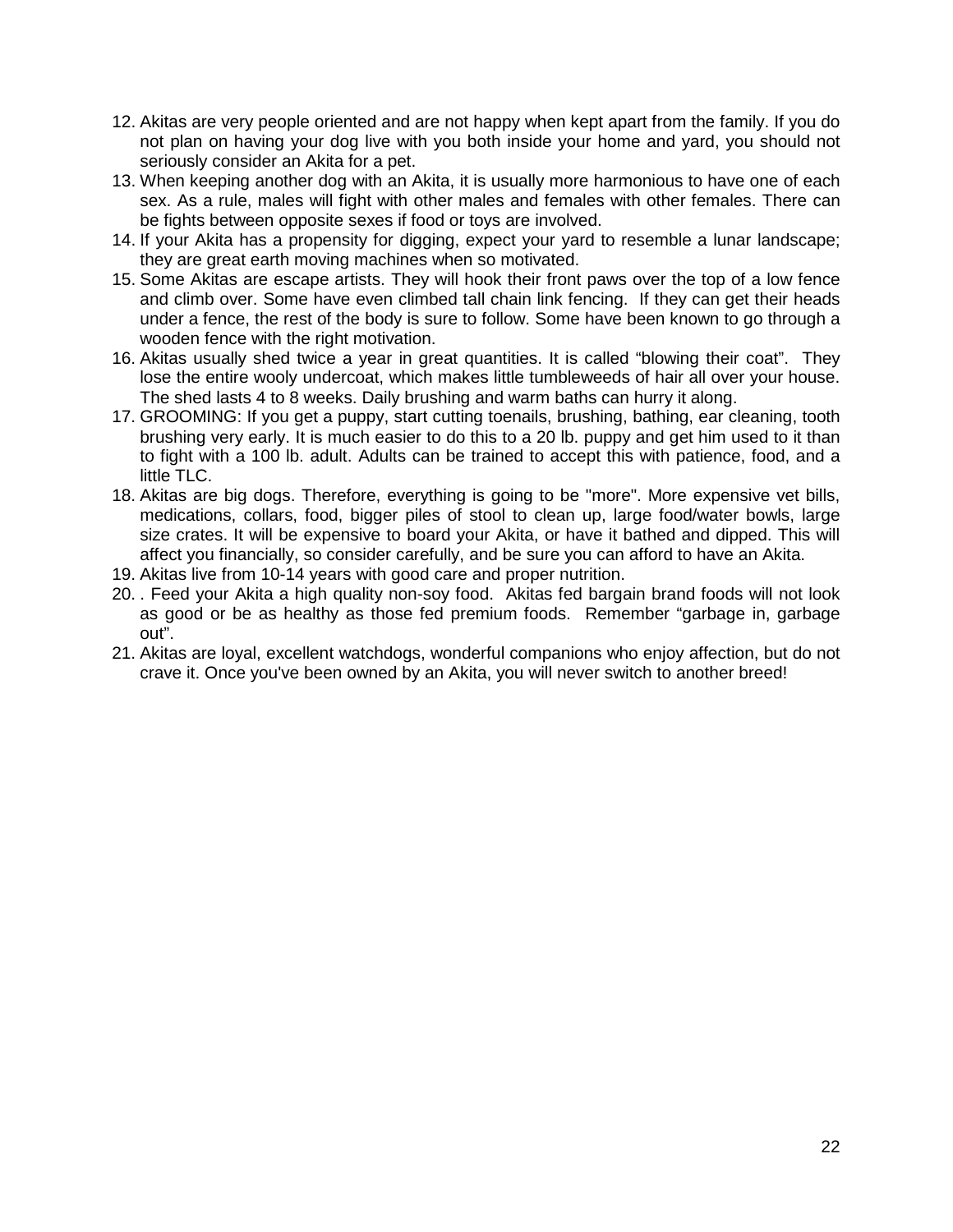### **WHO'S IN CHARGE HERE? A Lesson in Becoming Alpha**

(By Vicki Rodenberg, Chairman of the Chow Chow Clup Inc. Welfare Committee)

<span id="page-22-0"></span>My dog just tried to bite me! All I did was tell him to move over so I could sit on the couch next to him." "My dog got into the trash can and when I scolded her, she growled at me. What's wrong with her? I thought she loved me!" "Our dog is very affectionate most of the time but when we try to make him do something he doesn't want to do, he snaps at us."

What do these three dogs have in common? Are they nasty or downright vicious? No - they're "alpha". They've taken over the leadership of the families that love them. Instead of taking orders from their people, these dogs are giving orders! Your dog can love you very much and still try to dominate you or other members of your family.

Dogs are social creatures and believers in social order. A dog's social system is a "pack" with a well-defined pecking order. The leader of the pack is the alpha, supreme boss, Top Dog. He (or she gets the best of everything - the best food, the best place to sleep, the best toy, etc. The leader also gets to be first in everything - he gets to eat first, to leave first and to get attention first. All the other dogs in the pack respect the alpha dog's wishes. Any dog that challenges the alpha's authority gets a swift physical reminder of just where his place in the pack really is.

Your family is your dog's "pack: Many dogs fit easily into the lower levels of their human pack's pecking order and don't make waves. They do what they're told and don't challenge authority. Other dogs don't fit in quite as well. Some of them are natural born leaders and are always challenging their human alphas. Other dogs are social climbers - they're always looking for ways to get a little closer to the top of the family ladder. These natural leaders and the social climbers can become problems to an unsuspecting family that's not aware of the dog's natural pack instincts.

Some families encourage their dogs to take over the "pack" without realizing it. They treat their dogs as equals, not as subordinates. They give them special privileges like being allowed to sleep on the bed or couch. They don't train their dogs and let them get away with disobeying commands. In a real dog pack, no one but the alpha dog would get this kind of treatment. Alpha doesn't have anything to do with size. The tiniest Chihuahua can be a canine Hitler. In fact, the smaller the dog, the more people tend to baby them and cater to them making the dog feel even more dominant and in control of his humans.

Alpha dogs often seem to make good pets. They're confident, smarter than average, and affectionate. They can be wonderful with children and good with strangers. Everything seems to be great with the relationship - until someone crosses him or makes him do something he doesn't want to do. Then, suddenly, this wonderful dog growls or tries to bite someone and no one understands why.

In a real dog pack, the alpha dog doesn't have to answer to anyone. No one gives him orders or tells him what to do. The other dogs in the pack respect his position. If another dog is foolish enough to challenge the alpha by trying to take his bone or his favorite sleeping place, the alpha dog will quickly put him in his place with a hard stare or a growl. If this doesn't work, the alpha dog will enforce his leadership with his teeth. This is all natural, instinctive behavior in a dog's world. In a human family, though, this behavior is unacceptable and dangerous.

Dogs need and want leaders. They have an instinctive need to fit into a pack. They want the security of knowing their place and what's expected of them. Most of them don't want to be alpha - they want someone else to give the orders and make the decisions. If his humans don't provide that leadership, the dog will take over the role himself. If you've allowed your dog to become alpha, you're at his mercy and as a leader, he may be either a benevolent king or a tyrant!

If you think your dog is alpha in your household, he probably is. "If your dog respects only one or two members of the family but dominates the others, you still have a problem. The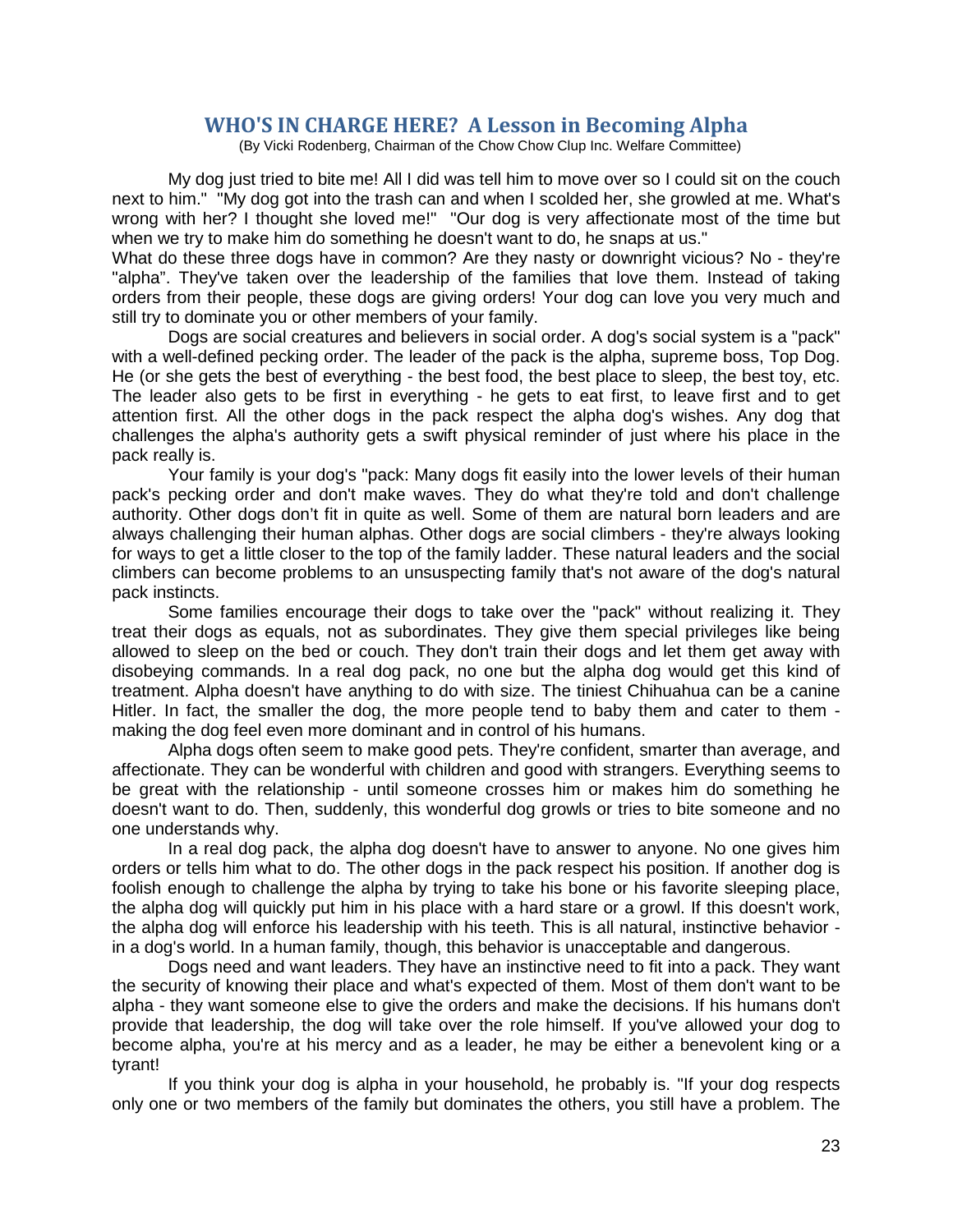dog's place should be at the -bottom- of your human family's pack order, not at the top or somewhere in between.

In order to reclaim your family's rightful place as leaders of the pack, your dog needs some lessons in how to be a subordinate, not an equal. You're going to show him what it means to be a dog again. Your dog's mother showed him very early in life that -she- was alpha and that he had to respect her. As a puppy, he was given a secure place in his litter's pack and because of that security, he was free to concentrate on growing, learning, playing, loving and just being a dog. Your dog doesn't really want the responsibility of being alpha, having to make the decisions and defend his position at the top. He wants a leader to follow and worship so he can have the freedom of just being a dog again.

#### **How To Become Leader of Your Pack**

Your dog watches you constantly and reads your body language. He knows if you're insecure, uncomfortable in a leadership role or won't enforce a command. This behavior confuses him, makes him insecure and if he's a natural leader or has a social-climbing personality, it'll encourage him to assume the alpha position and tell you what to do.

"Alpha" is an attitude. It involves quiet confidence, dignity, intelligence, an air of authority. A dog can sense this attitude almost immediately - it's how his mother acted towards him. Watch a professional trainer or a good obedience instructor. They stand tall and use their voices and eyes to project the idea that they are capable of getting what they want. They're gentle but firm, loving but tough, all at the same time. Most dogs are immediately submissive towards this type of personality because they recognize and respect alpha when they see it.

Practice being alpha. Stand up straight with your shoulders back. Walk tall. Practice using a new tone of voice, one that's deep and firm. Don't ask your dog to do something - tell him. There's a difference. He knows the difference, too! Remember that as alpha, you're entitled to make the rules and give the orders. Your dog understands that instinctively.

With most dogs, just this change in your attitude and an obedience-training course will be enough to turn things around. With a dog that's already taken over the household and has enforced his position by growling or biting and has been allowed to get away with it, you'll need to do more than just decide to be alpha. The dog is going to need an attitude adjustment as well.

Natural leaders and social climbers aren't going to want to give up their alpha position. Your sudden change in behavior is going to shock and threaten them. Your dog might act even more aggressively than before. An alpha dog will instinctively respond to "challenges to" his authority. It's his nature to want to put down revolutionary uprisings by the peasants! Don't worry, there's a way around it.

An alpha dog already knows that he can beat you in a physical fight so returning his aggression with violence of your own won't work. Until you've successfully established your position as alpha, corrections like hitting, shaking, or using the "rollover" techniques described in some books will not work and can be downright dangerous to you. An alpha dog will respond to these methods with violence and you could be seriously hurt.

What you need to do is use your brain! You're smarter than he is and you can out think him. You'll also need to be more stubborn than he is. What I'm about to describe here is an effective, nonviolent method of removing your dog from alpha status and putting him back at the bottom of the family totem pole where he belongs and where he needs to be. In order for this method to work, your whole family has to be involved. It requires an attitude adjustment from everyone and a new way of working with your dog.

This is serious business. A dog that bites or threatens people is a dangerous dog, no matter how much you love him. If treating your dog like a dog and not an equal seems harsh to you, keep in mind that our society no longer tolerates dangerous dogs. Lawsuits from dog bites are now settling for millions of dollars - you could lose your home and everything else you own if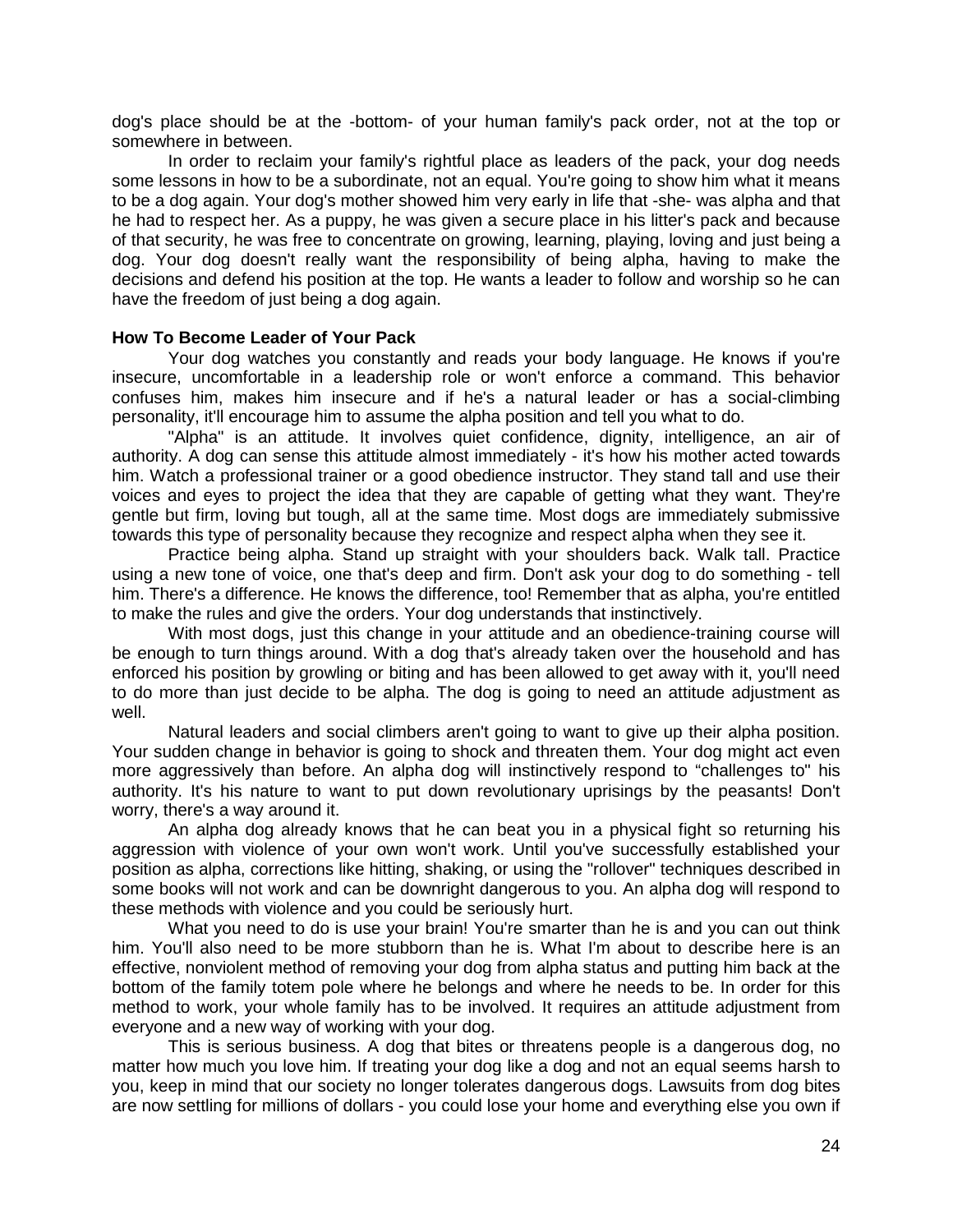your dog injures someone. You or your children could be permanently disfigured. And your dog could lose his life. That's the bottom line. .

#### **Canine Boot Camp For Alpha Adjustment**

From this day forward, you're going to teach your dog that he is a dog, not a miniature human being in a furry suit. His mother taught him how to be a dog once and how to take orders. Along the way, through lack of training or misunderstood intentions, he's forgotten. With your help, he's going to remember what he is and how he fits into the world. Before long, he's even going to like it!

Dogs were bred to look to humans for food, companionship and guidance. An alpha dog doesn't ask for what he wants, he demands it. He lets you know in no uncertain terms that he wants his dinner, that he wants to go out, that he wants to play and be petted and that he wants these things right now. You're going to teach him that from now on, he has to earn what he gets. No more free rides. This is going to be a shock to his system at first but you'll be surprised how quickly he'll catch on and that he'll actually become eager to please you.

If your dog doesn't already know the simple command SIT, teach it to him. Reward him with praise and a tidbit. Don't go overboard with the praise. A simple "Good boy!" in a happy voice is enough. Now, every time your dog wants something - his dinner, a trip outside, a walk, some...attention, anything, tell him (remember, don't ask him -tell- him), to SIT first. When he does, praise him with a "Good Boy"', then tell him Okay and give him whatever it is he wants as a reward. If he refuses to SIT, walk away and ignore him. No SIT, no reward. If you don't think he understands the command, work on his training some more. If he just doesn't want to obey, ignore him - DON'T give him what he wants or reward him in any fashion.

Make him sit before giving him his dinner, make him sit at the door before going outside, make him sit in front of you to be petted, make him sit before giving him his toy. If you normally leave food out for him all of the time, stop. Go to a twice daily feeding and -you- decide what time of day he'll be fed. Make him sit for his dinner. If he won't obey the command – he gets no dinner. Walk away and ignore him. Bring the food out later and tell him again to SIT. If he understands the command, don't tell him more than once. He heard you the first time. Give commands from a standing position and use a deep, firm tone of voice.

If the dog respects certain members of the family but not others, let the others be the ones to feed him and bring the good things to his life for now. Show them how to make him obey the SIT command and how to walk away and ignore him if he won't do as he's told. It's important that your whole family follows this program. Dogs are like kids - if they can't have their way with Mom, they'll go ask Dad. In your dog's case, if he finds a member of the family that he can dominate, he'll continue to do so. You want your dog to learn that he has to respect and obey everyone. Remember - his place is at the bottom of the totem pole. Bouncing him from the top spot helps but if he thinks he's anywhere in the middle, you're still going to have problems. .

Think - you know your dog and know what he's likely to do under most circumstances. Stay a step ahead of him and anticipate his behavior so you can avoid or correct it. If he gets into the trash and growls -when scolded, make the trash can inaccessible. If he likes to bolt out the door ahead of you, put a leash on him. Make him sit and wait while you open the door and give him permission - OKAYI - to go out. If your alpha dog doesn't like to come when he's called (and he probably doesn't!), don't let him outside off leash. Without a leash, you have no control over him and he knows it.

**Petting and attention**: Alpha dogs are used to being fussed over. In a real dog pack, subordinate dogs are forever touching, licking and grooming the alpha dog. It's a show of respect and submission. For now until his attitude has shown improvement, cut down on the amount of cuddling your dog gets. When he wants attention, make him SIT first, give him a few kind words and pats, and then stop. Go back to whatever it was you were doing and ignore him.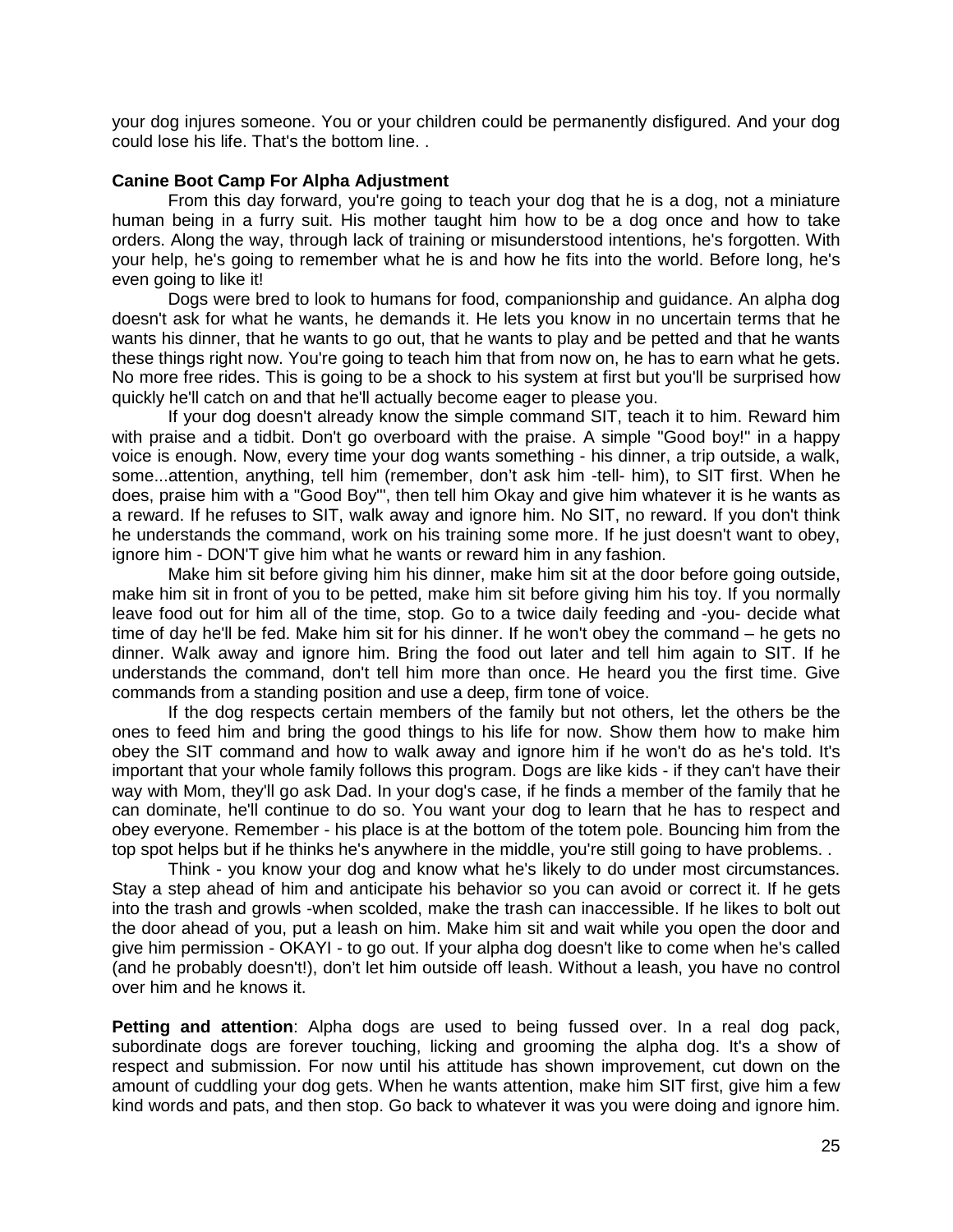If he pesters you, tell him NO! in a firm voice and ignore him some more. Pet him when -youwant to, not just because -he wants you to. Also, for the time being; don't get down on the floor or on your knees to pet your dog. That, too, is a show of submission. Give praise, petting and rewards from a position that's higher than the dog.

**Games: If you or anyone in your family wrestles, rough houses, or plays tug of war with your dog, STOP!** These games encourage dogs to dominate people physically and to use their teeth. In a dog pack or in a litter, these games are more than just playing - they help to establish pack order based on physical strength. Your dog is already probably stronger and quicker than you are. Rough, physical games prove that to him. He doesn't need to be reminded of it! "

Find new games for him to play. Hide & seek, fetch or frisbee catching are more appropriate. Make sure you're the one who starts and ends the game, not the dog. Stop playing before the dog gets bored and is inclined to keep the ball or frisbee.

**Where does your dog sleep?** Not in your bedroom and especially not on your bed! Your bedroom is a special place - it's your "den: An alpha dog thinks he has a right to sleep in your den because he considers himself your equal. In fact*,* he may have already taken over your bed, refusing to get off when told or growling and snapping when anyone asks him to make room *for* the humans. Until your dog's alpha problems are fully under control, the bedroom should be off-limits! The same goes for sleeping on furniture. If you can't keep him off the couch without a fight, deny him access to the room until his behavior and training has improved.

**Crate training:** Dog crates have 1,000 uses and working with an alpha dog is one of them. It's a great place for your dog to sleep at night, to eat in and just to stay in when he needs to chill out and be reminded he is a dog. The crate is your dog's "den". Start crate training by feeding him his dinner in his crate. Close the door and let him stay there for an hour afterwards. If he throws a tantrum, ignore him. Don't let your dog out of his crate until he's quiet and settled. At bedtime, show him an irresistible goodie, tell him to SIT and when he does, throw the goodie into the crate. When he dives in for the treat, tell him what a good boy he is and close the door.

**Graduating from Boot Camp: What's next?** Just like in the any boot camp is really just an introduction to a new career and new way of doing things. A tour through boot camp isn't going to solve your alpha dog's problems forever. It's a way to get basic respect from a dog that's been bullying you without having to resort to physical force*.* 

How long should boot camp last? That depends on the dog. Some will show an improvement right away, others may take much longer. For really tough cookies, natural leaders that need constant reminders of their place in the pack, Alpha Dog Boot Camp will become a way of life. Social climbers may need periodic trips through boot camp if you get lax and accidentally let them climb back up a notch or two in the family pack order.

How do you know if you're making a difference? If boot camp has been successful, your dog should start looking to you for directions and permission. He'll show an eagerness to please. Watch how your dog approaches and greets you. Does he come to you "standing tall," with his head and ears held high and erect? It may look impressive and proud but it means he's still alpha and you still have problems! A dog that accepts humans as superiors will approach you with his head slightly lowered and his ears back or off to the sides. He'll "shrink" his whole body a little in a show of submission. Watch how he greets all the members of the family. If he displays this submissive posture to some of them, but not others, those are the ones who still need to work on their own alpha posture and methods. They should take him back through another tour of boot camp with support from the rest of the family.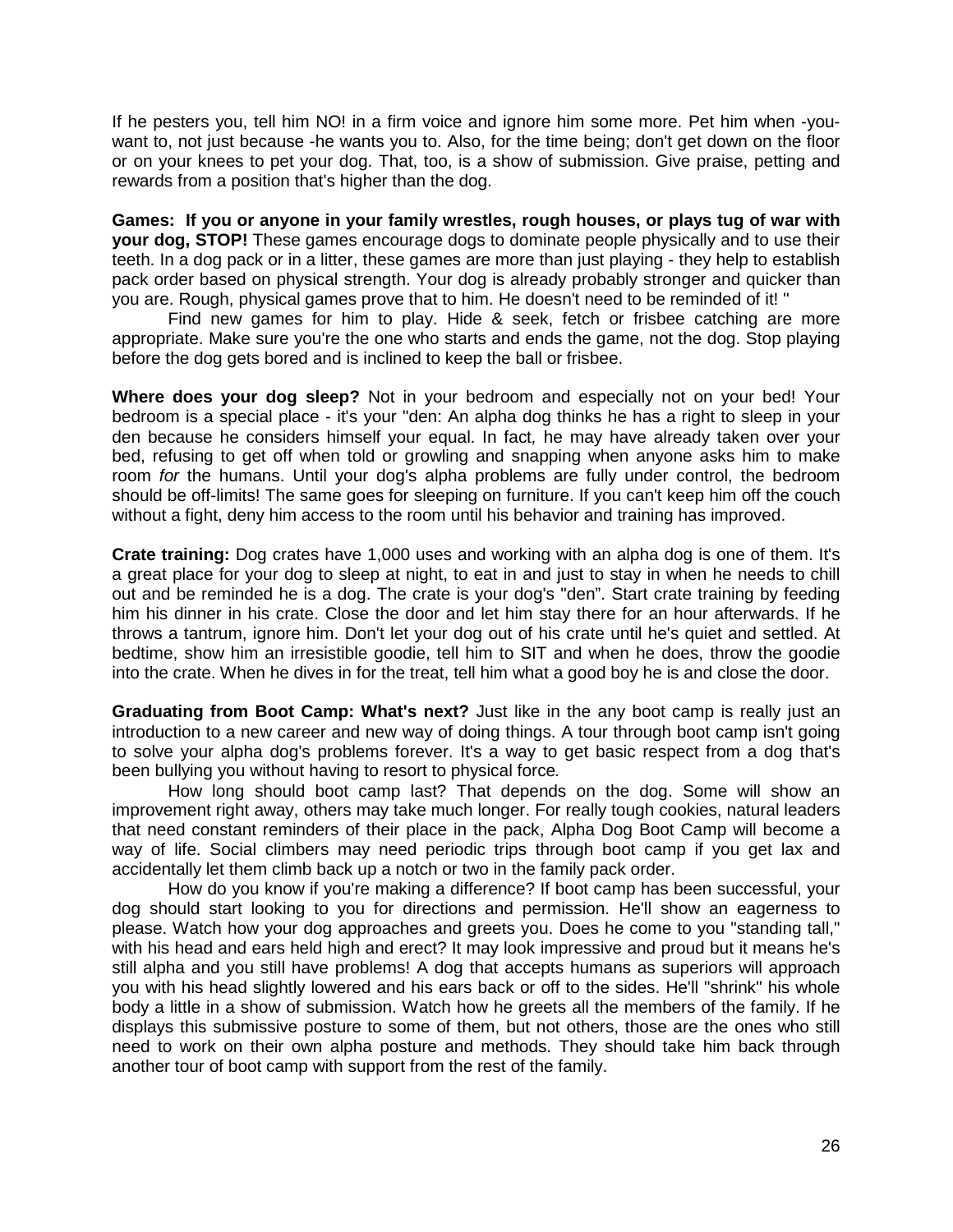**Obedience Training:** Once your dog has begun to accept this new way of life and his new position in the family, you should take him through an obedience course with a qualified trainer.

All dogs need to be trained and alpha dogs need training most of all! You don't have to wait until he's through with boot camp to start this training but it's important that he respects at least one member of the family and is willing to take direction from them.

Obedience class teaches -you- to train your dog. It teaches you how to be alpha, how to enforce commands and rules, how to get respect and to keep it. All family members who are old enough to understand and control the dog should participate in the class.

Obedience training is a lifelong process. One obedience course does not a trained dog make! Obedience commands need to be practiced and incorporated into your daily life. In a dog pack, the alpha animal uses occasional reminders to reinforce his authority. Certain commands, like DOWN/STAY, are especially effective, nonviolent reminders of a dog's place in the family pack order and who's really in charge here.

A well-trained obedient dog is a happy dog and a joy to live with. Dogs want to please and need a job to do. Training gives them the opportunity to do both. A well-trained dog has more freedom. He can go more places and do more things with you because he knows how to behave. A well-trained dog that's secure in his place within the family pack is comfortable and confident. He knows what's expected of him. He knows his limits and who his leaders are. He's free from the responsibility of running the household and making decisions. He's free to be your loving companion and not your boss. He's free to be a dog – what he was born to be and what he always wanted to be in the first place!

**When You Need Professional Help:** If your dog has already injured you or someone else or if you are afraid of your dog, you should consult a qualified professional dog trainer or behaviorist before starting Canine Boot Camp. Your dog should also have an exam by your vet to make sure there are no physical causes for his behavior.

To find a qualified trainer or behaviorist near you, contact your veterinarian or the American Kennel Club for a list of obedience training dubs in your area.

*The American Kennel Club 51 Madison Avenue New York, NY 10010 (212) 696-8200 American Veterinary Society of Animal Behavior. Dr. Gary Landsberg Doncaster Animal Clinic 99 Henderson Ave Thornhill, Ontario, Canada L3T 2K9 (416) 881-2922*

#### **Related Reading:**

Mother Knows Best -. - Carol Lea Benjamin Dog Problems - Carol Lea Benjamin Dogs Love To Please - September B. Mom Psychological Dog Training - Clarence Meisterfield

*Reprinted with permission from the author, it may be reproduced for non-profit purposes with authors credit given.*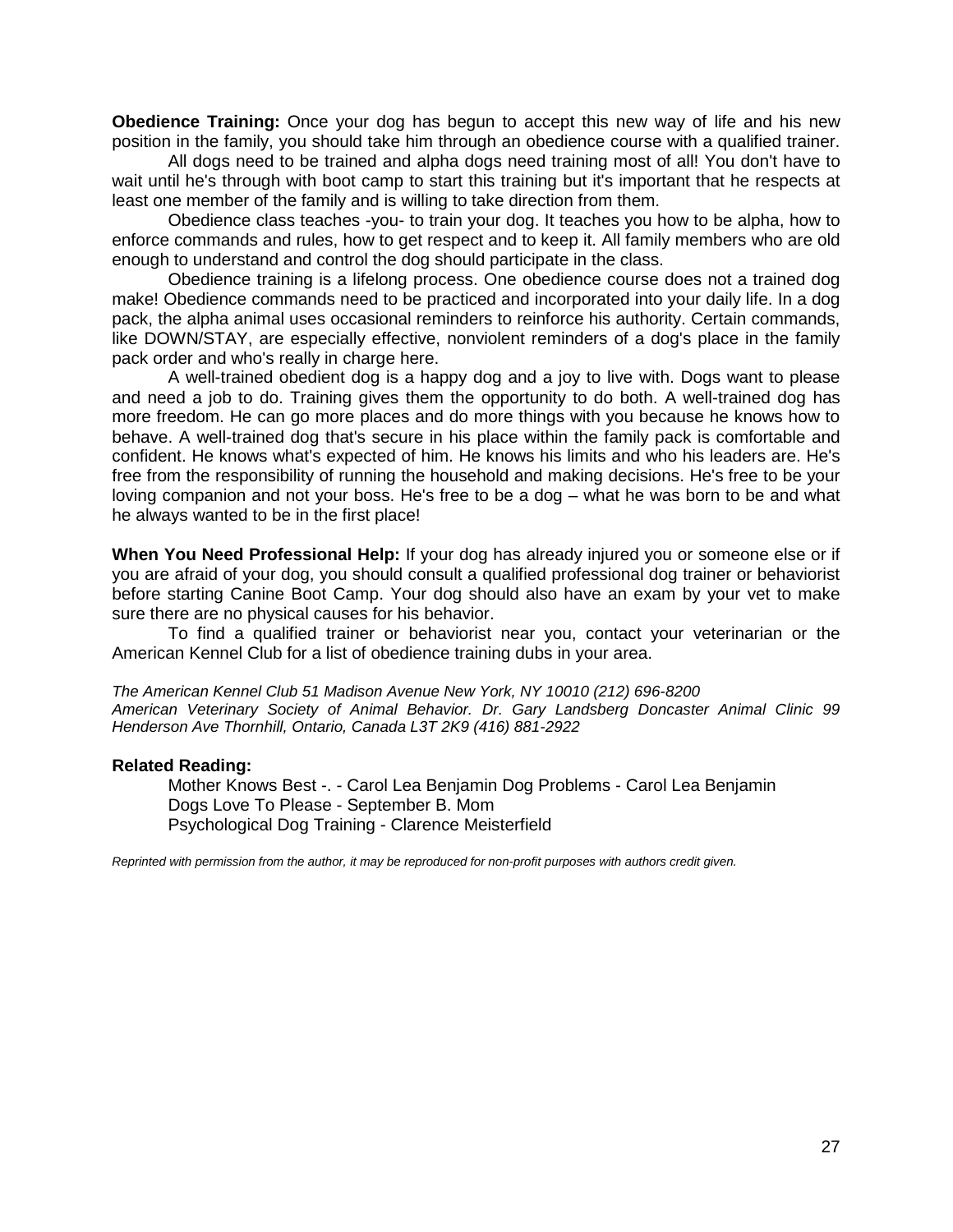## **AKITA, CD**

By Wendy Grudin

<span id="page-27-0"></span>This is the saga of an Akita named Shooter and his metamorphosis from obedience class reject to working dog, par excellence. I purchased Shooter as a conformation show prospect at the tender age of seven weeks; I had repeatedly been advised that Akitas were not readily inclined toward obedience, and, if I wanted a CD (companion dog) candidate, I'd be smart to choose another breed.

By the age of six months, it became quite apparent that Shooter was a far cry from a conformation show prospect. Even if one could dismiss minor structural faults, the fact that he was a monorchid could not be ignored. I was mortified; my \$500 show puppy could never be shown. Or could he?

There really wasn't anything too unusual about Shooter's temperament; he was simply a typical m male Akita. Taken one step further, he was self-willed, stubborn, extraordinarily aggressive toward other dogs, and lazy -- and those were his good points!

At six months (the prime age for beginning obedience training), I registered Shooter and myself in a beginner's obedience class; here is where our problems began. Our obedience instructor did not seem to profess a fondness for dogs demonstrating Shooter's particular behavior patterns. We ended the course disappointed and dejected. At this point, it occurred to me that there must be more than one way to train a dog and I began to pursue other training methods. During this interim period, I also decided to take a trip from my home in Colorado to visit my parents in California. I would make the journey by pickup truck and, of course, Shooter would be my constant companion. The journey was filled with entertaining happenings, most of them initiated by Shooter. He was always the center of attention wherever we went, and it became increasingly apparent to me that there was great potential for this dog to increase his mental aptitude. I was eager to return home and renew the training process.

Shooter was not eight months old, and saying that he was "full of vinegar" could only be interpreted as an understatement. After making several calls to various trainers, I located a woman who was actually enthusiastic about the prospects of working with a dominant, stubborn, eight-month-old male Akita. I began to share her enthusiasm and anxiously awaited the start of the eight-week beginner's course. This series of classes would be my introduction to the unforgettable emotional highs and the unfortunate lows of obedience training and showing.

Class was held at a school gymnasium. To this day, I still vividly remember the first night of instruction. You see, Shooter had decided that it was fine for the rest of the dogs to trot around the gym and learn to heel, but, as far as he was concerned, he wasn't about to conform to such ludicrous behavior. Assuming a dominant posture, I literally dragged him around the circumference of the gym, twice. By the end of the class, he was not only heeling proficiently, but enjoying it too.

It is important to remember to remain in the dominant role throughout the training process and the future relationship with your dog. Once your dog understands his place as subservient to you, he will not only look to you for direction, but he will also become more secure in his attitude toward life.

Just as a child becomes more confident and mature through his parents' direction and love, so does a dog treated in the same manner.

Our classes progressed smoothly. Creating situations that forced him to become aggressive, and then using correction and praise, accordingly, channeled the aggressiveness. By the end of the eight-week period, I was overjoyed with his progress and looked forward to the start of off-lead work. We began the transfer from on lead, to off-lead with the use of a "light line" (a very lightweight corded nylon fine). The light line encourages the dog to see you in control whether you're using a leather lead, or a light line, or no line at all! The light line also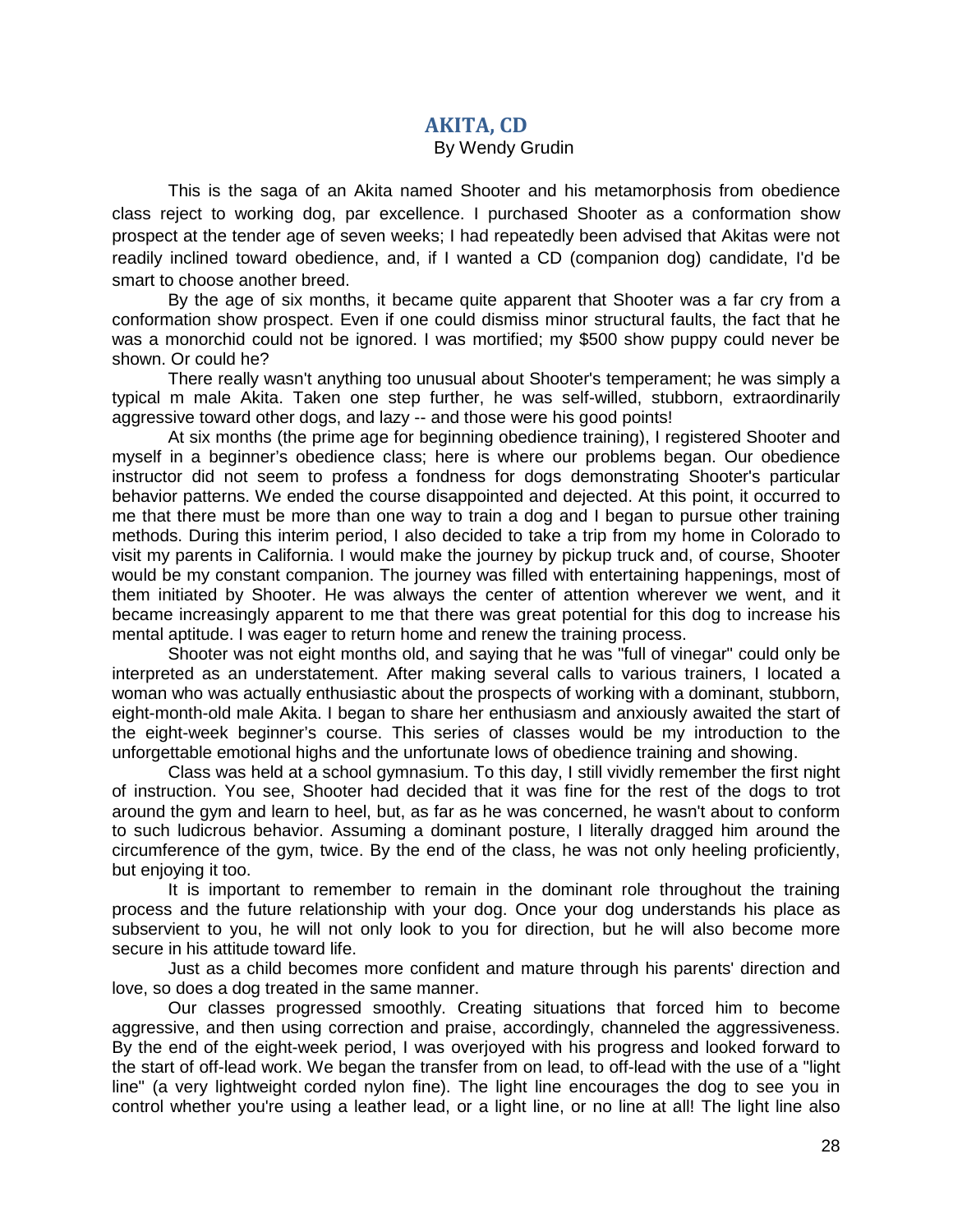works wonders in heightening the proficiency of 30 foot recalls by affording the possibility of immediate reinforcement. The procedure was successful, and one month later, Shooter had adjusted quite well to off-lead work and was ready to compete at the local Denver fun matches.

We had worked diligently as a team, incorporating hard half hour sessions with fun and games following each session. The teamwork paid off. He was hardly ever out of the ribbons in novice competition at area fun matches. At last, he was ready for his first AKC obedience trial, and I hardly had time to work Shooter before the show.

There were 56 entries in Novice A and the judging, which began at 8:00 AM, was not completed until mid-afternoon. Finally, it was our turn and the friendly, reassuring judge could have encouraged even the most nervous handler. . Halfway through our exercises, a dog quite close by began to bark, immediately persuading many more dogs to join the sing-in. Shooter's attention remained focused on me, and I breathed a sigh of relief. Moments such as these make me thankful that I train using distractions. Do not repeatedly train in a sterile area (i.e. your backyard). If so, you will pay the price with a dog that falls apart when distractions appear. Set up situations that force the dog to perform even in the most adverse conditions. Here is a partial list of distracting situations:

- 1. Practice one to three minute sit-stays with many people clapping and whistling. (Have you attended a dog show lately that was quiet?) .
- 2. Practice on and off lead heeling with bait strewn on the ground.
- 3. Practice what we call "variegated recalls" -- leave the dogs on sit-stays and from 30 feet away have each handler individually call his dog. The exercise increases the dog's ability to focus on you, not the distractions around him. (I'd recommend the use of the light line for this exercise!)
- 4. Practice long sit-stays at home in your dog's favorite resting place. That's right, tell your dog to sit where he would normally lie down. This exercise should keep even the laziest Akitas from breaking their sit-stays!

(Back to the show.) At the completion of our exercises, the judge approached me and said "Do you mind if I ask you a question?" "No", I responded, wondering what I could possibly tell him that he didn't already know. 'What kind of a dog is that?" he asked. I responded "Akita", and I suddenly became aware of just how few Akitas are shown in obedience. We qualified that day with a comfortable score of 188.5.

A period of time elapsed before I had the opportunity to enter Shooter in Novice competition again. Finally I decided that the time was right and I entered him in two large Denver area shows. He excelled the first day of competition, scoring an exciting 193.5 That night I dreamed he would take fourth place the next day and receive a lovely trophy. Daylight came quickly and we arrived at the show site with just enough time to pass by the trophy table and locate the fourth place trophy. Competition was keen among the entry of 29 dogs. Our number was 16. It was no time at all before the ring steward called for number 16. We started our pattern and I remember quite vividly how my nervousness was eased by Shooter's attentive performance. It was now time for the 30 foot recall. The judge motioned me to call my dog. "Shooter come" my voice rang out, and he trotted in to me and sat, just a bit crooked, in front of me. He looked up with his typical expression that seems to ask. "Did I do it right, Mom?" I gave him the finish command and we were done. Now just "sits" and "downs" to be completed and then the scoring.

All who qualified were called back into the ring to receive their scores. First place went to an enthusiastic Golden Retriever. A superior-working Siberian Husky secured the second place standing. "And third place", said the judge, "goes to dog number 16," My dream bad become reality, and had gone one better!

Shooter is now a Companion Dog in every sense of the word. He is a main component of our training center and is used as a demonstration dog for on and off lead classes. He is also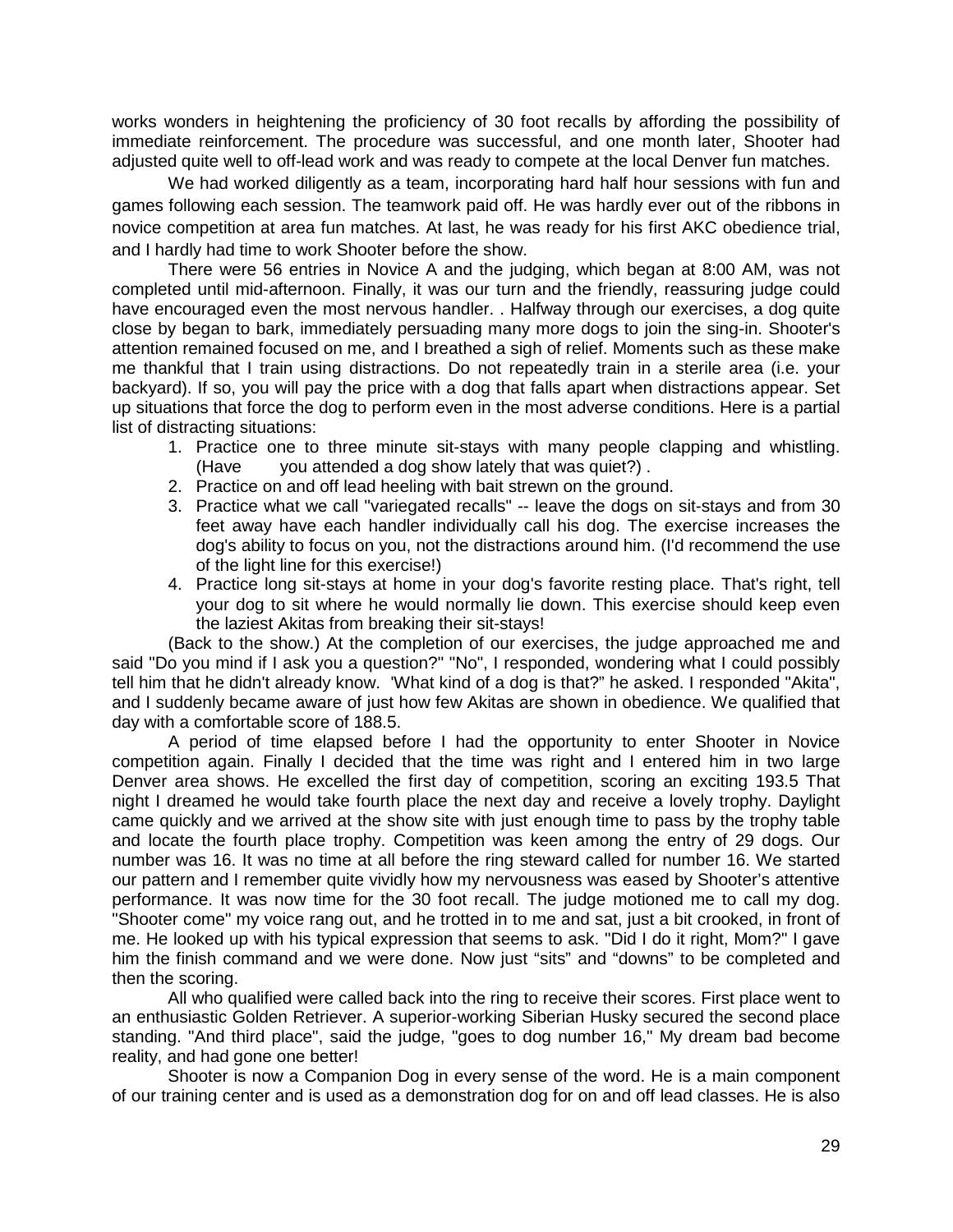the mainstay for obedience demonstrations that we give to nursing and retirement homes. We are now working toward his COX. and hope to have that title by the winter of 1984.

The following recommendations are for those of you who are beginning to work your Akita in obedience:

- 1. Choose your training instructor carefully: Make sure he or she offers individual instruction in a classroom environment, utilizing oodles of distractions. If the trainer's attitude seems to indicate that Akitas lack the ability to perform proficiently, I advise you to change trainers.
- 2. If you remember just one thing about the relationship between you and your Akita, let it be mutual respect. Learn to work as a team and never let yourself see your training sessions as all work and no play. Once your Akita senses that training can't also be fun, he will want to quit your team!
- 3. Complete your training sessions on a positive note (an exercise your Akita performs particularly well).
- 4. I'm often asked which training method works best on Akitas, This question is difficult to answer since all dogs are individuals and respond uniquely to varying training techniques. I do believe that a "companion dog" should work out of respect and devotion for you, the handler. I do not condone the use of food in training. Bribing your dog with choice morsels may produce a dog that works fine at home; but what do you do (for example, at an AKC Trial where no bait is allowed) when you dog looks up at you and asks "Where's the beef?"
- 5. Don't forget to praise. We constantly have to remind novice handlers to praise their dogs. It seems that beginning handlers concentrate all their energies on corrections and neglect the praise. If you succumb to this forgetfulness, you will end up with, at best, a sullen worker.
- 6. Most importantly, be patient! Akitas are slow to mature, both physically and mentally. Always be certain your dog understands the current exercise before progressing to the next.

<span id="page-29-0"></span>*(ARMAC NOTE: Since this article was written, many new training methods have been developed. Training with food, done properly, with the dog weaned from it over time, can be a very effective training tool. "Clicker" training has used with some success with Akitas. It is up to you to check out the different methods and trainers until you find one that both you and your dog like, and can deal with. Sometimes you have to mix and match methods according to what works with your particular dog.)*

## **THE OUTSIDE DOG**

By Elaine Nussbaum (Reprinted, Akita Graffiti - March 1987)

Dogs are considered "pack" animals. They do not tend to be alone or solitary. Domesticated dogs no longer have packs of other dogs to live with, so now want to be members of human families. Also, dogs are "den" animals. This is the reason dogs can be housebroken. Dogs want their den to be clean and secure, so they regard your house as their den.

Obviously, dogs can be forced to live outside, continually alone and away from their families. But to force this kind of life on a dog is one of the worst things you can do to it. Such a life goes against the dog's two most basic instincts.

If you have any doubts about these ideas, think about all the whining, barking, clawing outside dogs you have seen trying desperately, at first, to get to their human families, and then just giving up to become overactive, listless, fearful, or vicious when no one hears their perfectly reasonable requests.

Unless you can accept a dog as a member of your family, joining in your activities and sitting in your living room, DO NOT get a dog. Both you and the dog you DON'T get will be much happier. The dog you keep continually outside will be miserable, and you will have the annoyance of dealing with a miserable animal on your property.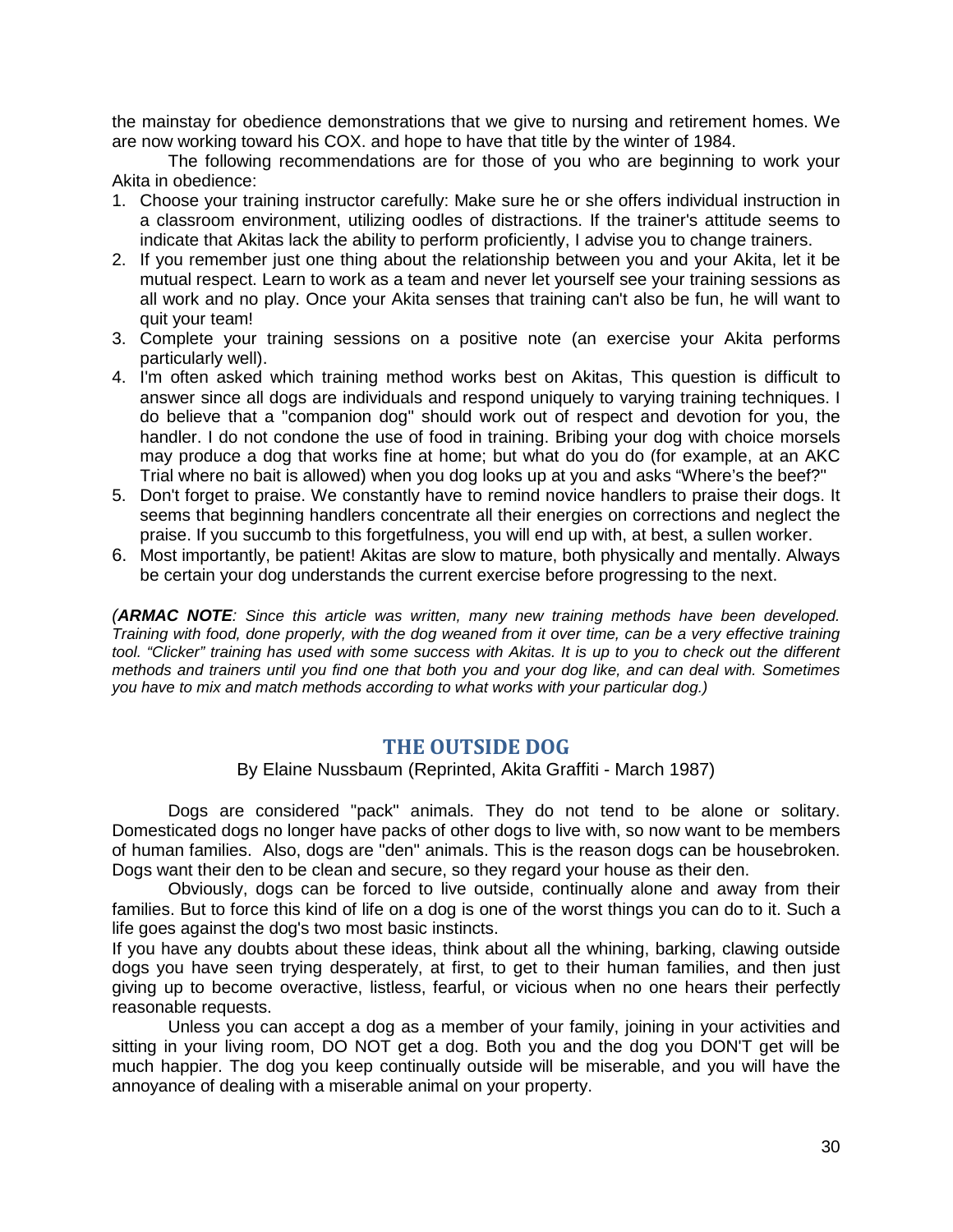Large dogs are just as much in need of attentive human companionship as small dogs. In fact, Shepherds and Setters are among the most dependent breeds. Great Danes, Dobermans, as short and thin as their coats are, cannot tolerate the cold winter weather very well.

Here is just one example of a dog's need for human company: There was a Boxer owned by a man whose wife did not want the dog in their living quarters. The Boxer was confined continually basement where it howled, scratched, banged, and made a general nuisance of itself. The wife then decided to allow the dog into the main part of the house, thinking the dog would continue to be a nuisance, and her husband would then get rid of it. However, as soon as the Boxer was allowed to be where its instincts told it had every right to be, it became a quiet, well-mannered family member.

One of the greatest gifts that a dog can offer a human is its devotion. No other living creature will give you more steadfast, abiding love. Fairly treated, dogs are among the world's most joyful animals to own.

A dog becomes sad, lonely and bewildered tied outside its owner's house wondering why it cannot be with its family. It wants to be your happy, devoted, accepted companion. Unless you can accept a dog's offer of this great gift, please DO NOT get a dog! Dogs are considered "pack" animals. They do not tend to be alone or solitary. Domesticated dogs no longer have packs of other dogs to live with, so now want to be members of human families. Also, dogs are "den" animals. This is the reason dogs can be housebroken. Dogs want their den to be clean and secure, so they regard your house as their den.

Obviously, dogs can be forced to live outside, continually alone and away from their families. But to force this kind of life on a dog is one of the worst things you can do to it. Such a life goes against the dog's two most basic instincts.

If you have any doubts about these ideas, think about all the whining, barking, clawing outside dogs you have seen trying desperately, at first, to get to their human families, and then just giving up to become overactive, listless, fearful, or vicious when no one hears their perfectly reasonable requests.

Unless you can accept a dog as a member of your family, joining in your activities and sitting in your living room, DO NOT get a dog. Both you and the dog you DON'T get will be much happier. The dog you keep continually outside will be miserable, and you will have the annoyance of dealing with a miserable animal on your property.

Large dogs are just as much in need of attentive human companionship as small dogs. In fact, Shepherds and Setters are among the most dependent breeds. Great Danes, Dobermans, as short and thin as their coats are, cannot tolerate the cold winter weather very well.

Here is just one example of a dog's need for human company: There was a Boxer owned by a man whose wife did not want the dog in their living quarters. The Boxer was confined continually basement where it howled, scratched, banged, and made a general nuisance of itself. The wife then decided to allow the dog into the main part of the house, thinking the dog would continue to be a nuisance, and her husband would then get rid of it. However, as soon as the Boxer was allowed to be where its instincts told it had every right to be, it became a quiet, well-mannered family member.

One of the greatest gifts that a dog can offer a human is its devotion. No other living creature will give you more steadfast, abiding love. Fairly treated, dogs are among the world's most joyful animals to own.

A dog becomes sad, lonely and bewildered tied outside its owner's house wondering why it cannot be with its family. It wants to be your happy, devoted, accepted companion. Unless you can accept a dog's offer of this great gift, please DO NOT get a dog!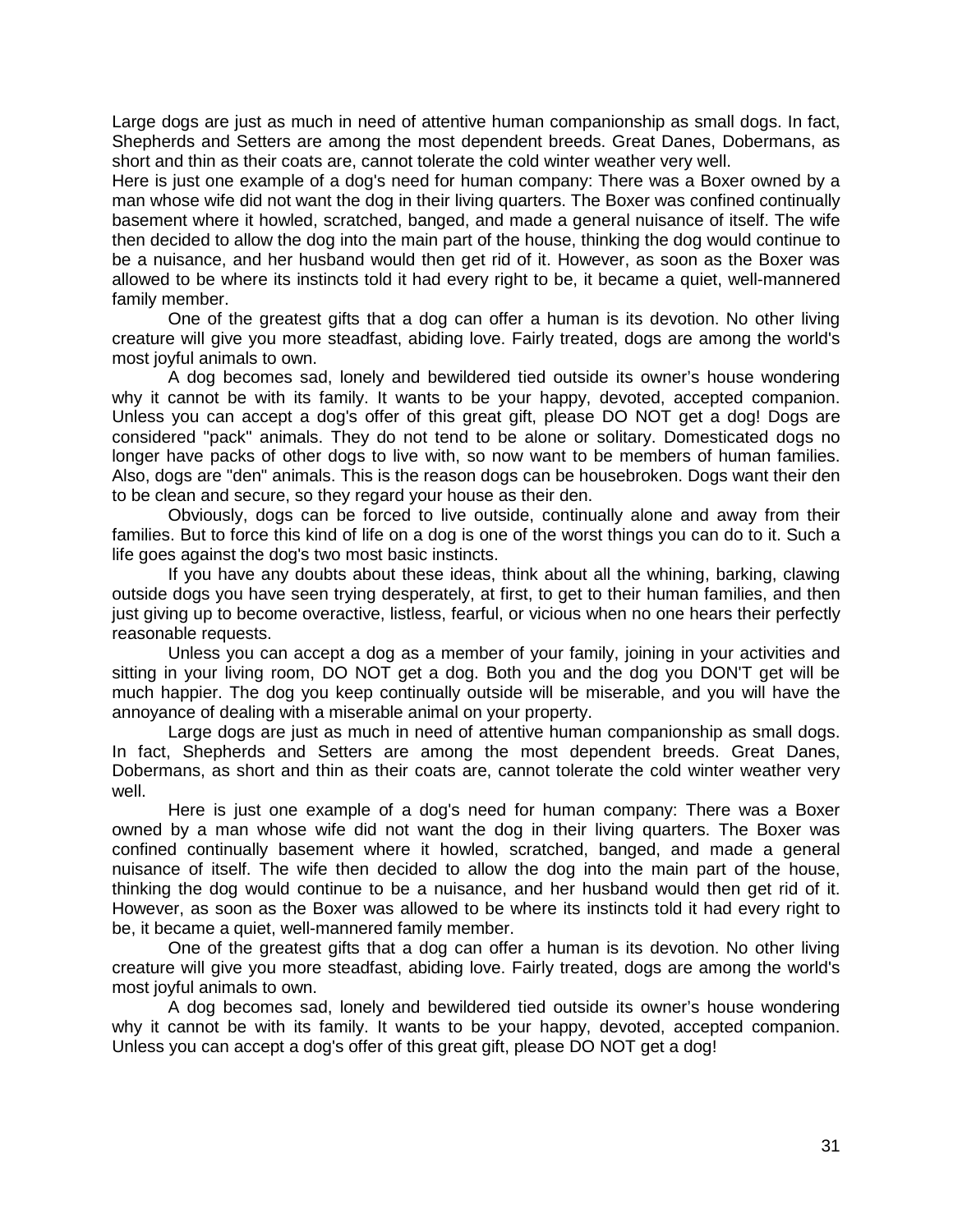# **DOG TRAINER'S DIARY**

# by Carol Benjamin (An Alpha Primer, reprinted AKC GAZETTE)

<span id="page-31-0"></span>In dog training, ALPHA is what it's all about. If your bad dog is nasty, ring wise, marking the house, running away when you call him to his bowl, growling when you roll over onto him in your own bed, ALPHA is what it's all about. If your good dog sit/stays in the elevator, listens to anyone who takes his leash, lets you take his food away, does tricks on eye contact alone, looks to you for direction and approval, understands "No" and "Okay", no matter what, comes when called even if he's off leash, out of doors and playing with another dog, ALPHA is what it's all about.

Professional trainers know that it is a waste of time to try to train a dog without first establishing themselves as alpha to the dog. The dog is a pack animal. He must have a leader to listen to and adore. If he doesn't, he takes the role himself. Then he's nasty, ring wise, he's marking the house, he's running away when you call him, scratching an itch when you say "DOWN", breaking his stays, guarding his bowl, growling when you roll over onto him in your own bed. Having so much to do and so little time, professional trainers establish short cuts to becoming alpha to any dog they meet. Of course, the longer they work with dogs, the more alpha they feel. The dog can read this. He can smell it. And this "eau de alpha" reinforces the message delivered by the trainer's behavior and body language: As you learn and use these short cuts, as you begin to feel comfortable in the role of top dog, you'll wear that all important perfume too. These short cuts follow -- and so do some long cuts (my friend John Bramlette's phrase) -- for as you know, dog training is an art, which takes time. So work quickly and work slowly on becoming alpha. Here's how:

- Always praise a dog, anyone's dog, as if you own it. Put your hands firmly on the dog. Hug the dog. Pull the dog into your leg for his hug when he's in the heel position. Pat him so that your hand gets warm ion the contact. Do not praise in a timid or offhand way.
- Praise warmly, well and quickly. Do not drag out or draw out your praising of a working dog. Do not fawn over the dog just because he gave one crummy sit. As my first teacher used to say. "He wasn't that good."
- Reprimand fairly and quickly and then forgive. Again, if you are putting your hand on your dog, do so with confidence and authority. No -- hands on does not mean hitting. Hands on may mean a collar shake, a shove, a surprising assist into the sit or down. Or, it may mean a yank on the leash. Do it quickly and with authority. Then when you've made the dog do exactly what you want -- once -¬give the beast a hug. That's ALPHA.
- Give permission. Give it for what he is about to do anyway as long as it is okay with you. This does not mean that you say "OK" when you see your dog about to steal the evening roast!! This means you do say OK when your dog is about to get into the car for a motor trip with you, eat the food in his bowl, go out with you for his afternoon constitutional. It means that, in a subtle way, you are teaching the dog to look to you for approval and permission instead of making decisions on his own. This is a good and comfortable set up which is easy to establish and no, it does not turn the dog into a robot. The better behaved the dog, the more freedom and fun he can have.
- Deny permission. Monitor your dog's behavior. Teach him some manners. Even if you like him to walk on your couch and coffee table (You know who you are!), he shouldn't behave that way in other people's homes. When you hike him to the lake, he should wait for permission to swim. It may be too cold some days or there may be too many young children swimming. And he should come onto your bed only with permission, too. More on this very soon. Remember, if you are in charge, you call the shots.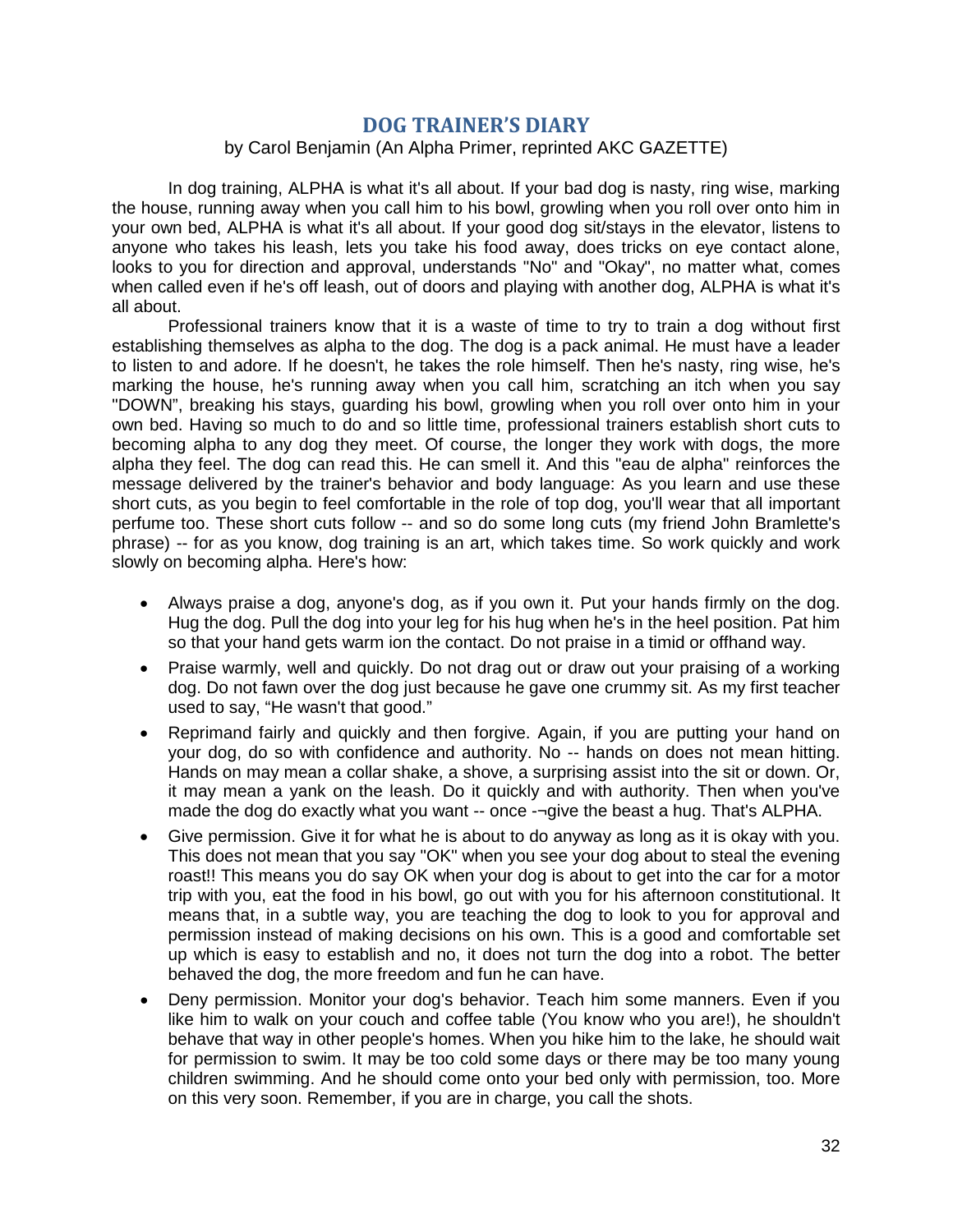- Do a sit stay. My own very laid back way of becoming alpha in five minutes with a new dog is to put the dog on a sit stay. If he's a wild animal and doesn't know the meaning of obedient, all the better. When he breaks, and he will, I put him back. If he breaks 11 times, I put him back 14 times. You see, I have trained terriers! At the end of the five minutes (ten if it's a. terrier), the dog knows you're alpha. No yelling. No hitting. No electronic stimulation. No leaving him in the kennel for three days. Just a sit stay. . .
- Stand tall. Use your voice to express your confidence, your alpha-ness. Use your eyes in a top dog way -- unless you are dealing with a biting lunatic. Breathe like a top dog. Smell like a top dog. What does that mean? Benevolent, but alpha, that's what. Tough but loving. Capable of getting what you want, what's necessary for safety and sanity, that's what. Never jerky, show offy, arbitrarily rough, unfair, sadistic, never! Can a dog understand what's fair and what isn't? You bet!
- Be a model to your dog, as his natural mother was. The top dog behaves with dignity, surety, confidence, authority, and intelligence. He or she is in charge, comfortably. Your comfort in your alpha role will help the dog to be calm. Comfort is contagious. Remember -- he's watching.
- The Hindu proverb says, "A dog is a lion in his own lane." Don't let a lion sleep in your bed! If you've got no problems being alpha and no problems with your dog and you want your dog in your bed, invite him up. Invite him. He should never feel it's his right to sleep in your bed. That would make him your equal, which he is not.
- Indulge in an occasional demonstration of power. Wolves and dogs do this all the time. The alpha wolf will remind the others ritualistically that he is in charge. It may look violent to you -- that grabbing of the muzzle, that tossing of the other onto his or her back, that icy stare over the still, submissive body. But it's not. It is a ritual. It is communication. You can indulge in a demonstration of power symbolically, too. Use the down stay, one hour long, once a day. It's a panacea...It's easy. It says, "I'm alpha." It says, "Calm down." It's humane and effective. It's communication. It's non-violent, yet it does the trick.

What your dog sees, hears and smells; what he feels when he's in your presence should all read ALPHA to him. As you can see, this does not require you to walk around your house growling. Far from it; the more confident you are as "top dog", the more easily you can step into your dog's mother's shoes -- for surely, she was alpha and taught him the power and justness of the role -- the more relaxed and loving your household will be. . With his faith well placed in you, your calm dog knows there are rules and customs to be honored, love and fun to be shared.

With the role of alpha yours, no longer will you have to tiptoe around your own house, hoping against hope not to come upon your dog when he is guarding his plastic frog or chomping on a bone. No longer will you fear a dogfight breaking out when you are least prepared. No longer will you need to spend afternoons searching the neighborhood for your runaway. With order established and the habit of reminding your dog who's who and what's what firmly established, peace will rein and there'll be time and energy for fun. That, too, is what it's all about, this living with dogs.

*(ARMAC CAUTION***:** T*rying the methods listed in the preceding and following articles on an already dominant adult dog could result in you being bitten. If you have a dominant dog that is causing problems, you should seek professional help in dealing with him/her initially.)*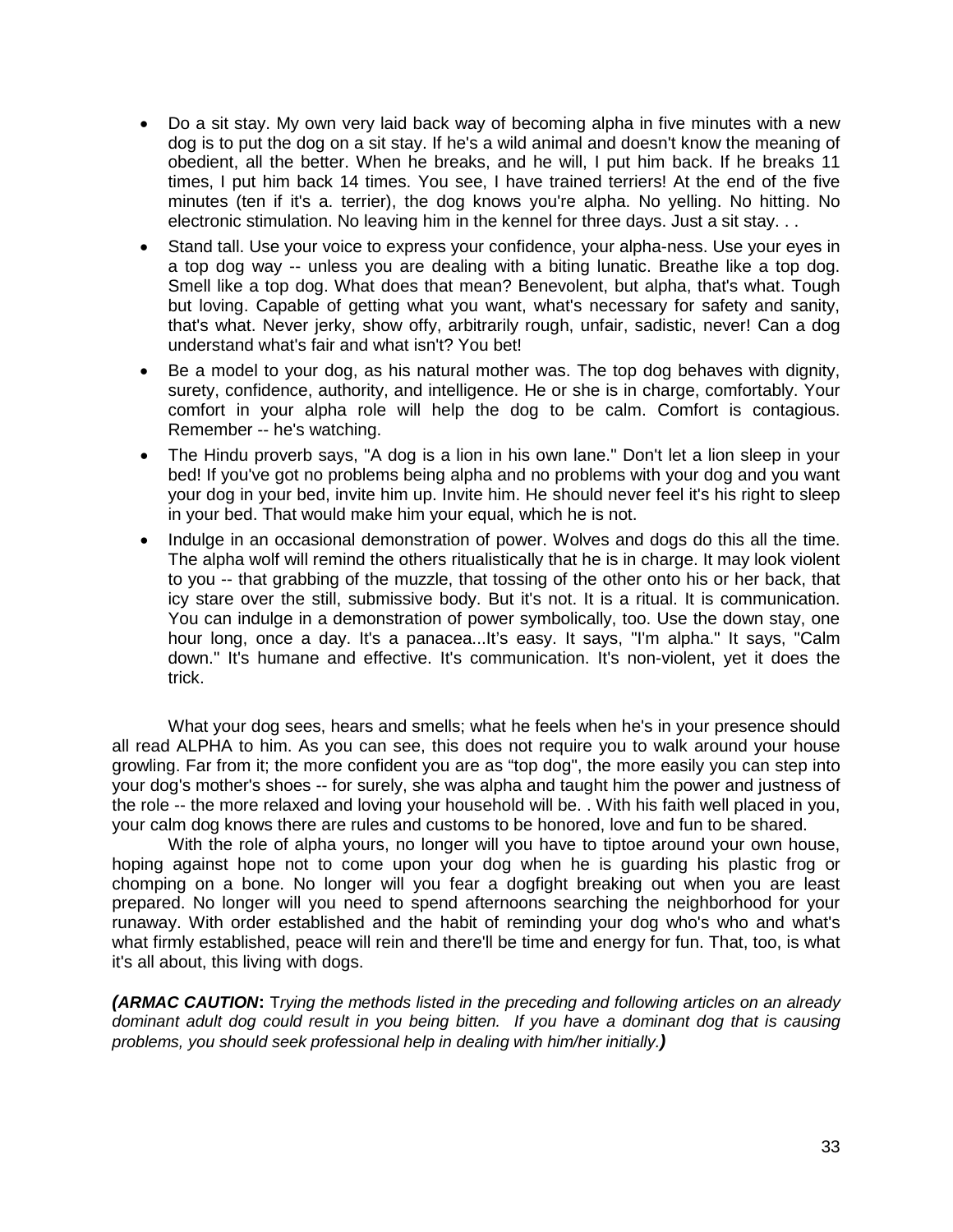## <span id="page-33-0"></span>**DOMINANT DOGS AND AGGRESSIVE DOGS** By Roy Hunter (reprinted, OFF LEAD MAGAZINE via Inland AC NL, July 1988)

The wording of the Title of this article was deliberately chosen. "Dominant Dogs and Aggressive Dogs", not "Dominant and Aggressive Dogs". Because a dog is dominant, it does not necessarily follow that he is aggressive, not to the normal way of interpreting the word aggression, anyway. The word "dominant" means, according to the Oxford dictionary: RULING, PREVAILING, MOST INFLUENTIAL, OVERLOOKING OTHERS. A dominant dog, in his wild environment, would either be a pack leader, or desire to be pack leader. A dominant dog can be dominated by a dog (or person) that is stronger physically or has a stronger personality than he bas. He is quite content to be dominated, provided he knows where he stands. Some dogs that are not really dominant will try to be "pack leader" if no one else appears to want the job! This is where confusion often arises. The dog, in his mind, says, "Well, if you don't want to rule me, then perhaps I should rule you." Someone has to be governor!! The Oxford' dictionary shows the word "aggressive" as meaning: OFFENSIVE, DISPOSED TO ATTACK; FORCEFUL, or SELF-ASSERTIVE. Most dominant people are not usually violent! Because a dog is aggressive, it does not follow that he is dominant Dominance can be shown by little things such as: demanding to be petted, trying to continually walk in front, etc. Aggression can be caused by many factors other than dominance: jealousy, over-protectiveness (of owner, pack, territory, food, or self), fear, insecurity and sex can all cause aggression.

Each week, I get letters and telephone calls about dominant or aggressive dogs - some come to see me. Some ask me to take their dog for a couple of weeks. Basically, however, the Cure, or Control, must come from the handler/owner. In the old days (note: I don't say "Good Old Days"), I must be getting old myself, - using an expression like that. In the old days, there were many more aggressive and dominant dogs about, especially some strains of Alsatians (as they were then called). The cure that was spoken of when I was a kid was for the new owner to take the dog into a shed, strip off to the waist and with a stick or whip, actually FIGHT the dog until one of them submitted. This was the tale that went about - I never saw it done, and, if it was the practice (rather than just a romantic story), I wonder what happened to the men who submitted, presumably eaten and never seen again!

The story was probably grossly exaggerated, but it does show the way of thinking in those days. Indeed, until relatively recently, the method of the handler establishing his authority (leadership) over the dog was by harsh methods: a harsh, loud voice, the heavy jerks on the check chain, exaggerated hand, arm, and body movements, even blows with the hands, feet and sticks. There is, of course, no need for these cruel methods and, generally, they are counter-productive anyway.

In his wild environment, a dog was a pack animal. This still applies with the small pack of owner/dog and family/dog. The pack leader in a wild pack would tolerate no insubordination from the pack members. Mostly just a look, with a threatening expression, or a growl was sufficient to subdue any challenger, or "wrong doer". Sometimes physical force was used. Body checks, where the pack leader slammed into the flank of the other dog, were the most used punishment; biting only being used as a last resort. Even then, the bite was generally inhibited (a fairly light bite).

If the subordinate did not accept his "punishment", and a fight ensued, this would be quickly terminated when one of the contestants gave in (submitted). In the wild dog environment, the conqueror is prevented by instinct from continuing to attack when his adversary rolls over on his back exposing his throat. Only "mental" dogs would kill another.

It is in the interest of the pack for all members to be kept alive. It used to be the same with humans.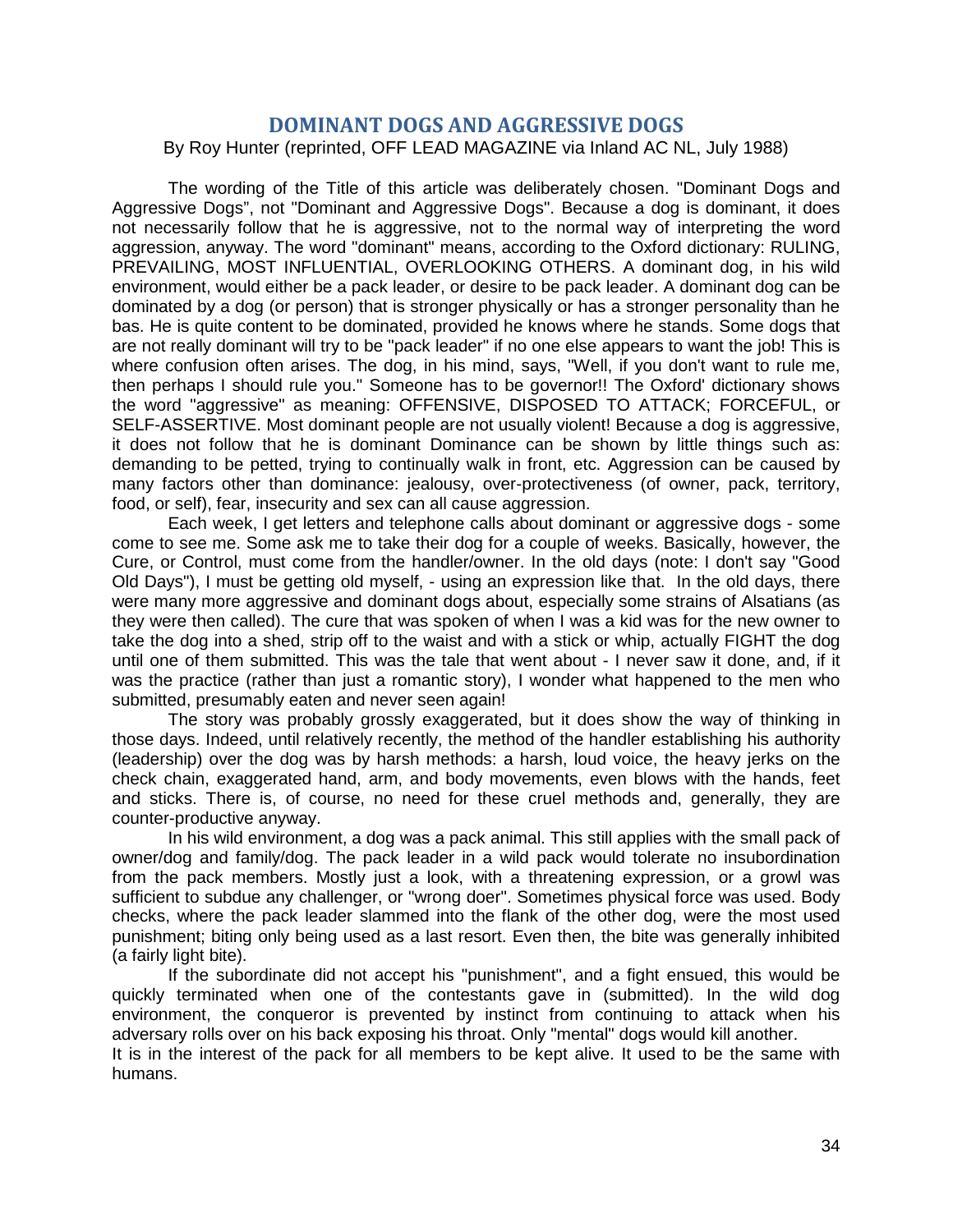Thirty or forty years ago, in a street fight, if one party had had enough he only had to say "I give in" and the fight would end, or if he were knocked down, he only had to lay still with his face exposed and he would be left alone --try that now! Which proves that dogs are more civilized than humans!!

In our conditioning of the dog to be subordinate to us, we do not normally have to go as far as "body checking" and biting. Remember, however, that the pack leader was continually reminding the subordinate of his lowly position. The pack leader ate first. The pack leader drank first. The pack leader walked in front. The pack leader went through gaps first. The pack leader walked in a straight line from "A" to "B", and any dog standing on the route got out of the way or else! The pack leader decided which "foe" or victim was to be attacked. The leader also controlled any aggression between members of his own pack. It is, therefore, very important that we establish AND MAINTAIN OUR POSITIONS AS PACK LEADER. With our knowledge of these criteria, we can adapt them for our own relationship with a dog. The following methods will do this for us with no unkindness. The more dominant a dog, the more he needs to be reminded of his position in the hierarchy.

1. Tell the dog, "Down". Place him in the "Down" position and keep him there for a half hour. If you allow him to get up when he decides to, he is being allowed to question your authority. You have said, "Down" and he has to stay down until you release him. If he tries to get up, you must physically hold him down. Depending on the size/strength of the dog, either one hand resting lightly on his withers (shoulders), or two hands, one firmly on his withers, the other through his collar. You decide when he can get up. If at twenty-nine minutes, fifty-five seconds, just before you say "free", he decides to get up, you must not give in, even though you were about to release him. He has just earned himself another minute! Half an hour may be boring from you, but you can watch TV, or read a book. Later on, when you are not actually holding him in the down, but still practicing the "long downs", you will have to be more attentive, as you will not feel him give you warning that he is about to move. When you have reached your preconceivedtime; release the dog with your "release word"; FREE, Let's Go, etc. whatever you prefer. If he has gone to sleep (some will), wake him before you release him, so that you are letting him go, not him eventually waking up, and then disobeying your original command "Down".

2. Do not allow the dog to eat food until you tell him he can. Tell the dog "Sit", place food bowl down and, after a varying length of time (pause), tell him, "OK".

3. Do not pet the dog when he demands it. He will do this by nudging you with his nose, or pawing at you. Before you pet him under these circumstances, make him earn the petting by obeying a command such as "Sit", "Down" etc. For the same reasons, do not let him crawl up on your lap. If you don't mind having a dog on your lap that is up to you, but you decide when he is to be allowed this privilege, not him.

4. Do not walk around your dog if he is in your way. Make him move.

5. Do not allow him to precede you through any door, gap, gateway or opening.

6. Do not allow him to jump in or out of the car just because you have opened the door. He does so when you tell him.

7. Enforce any commands you give. If he is on the couch and you say, "OFF", then he is to get off. Ensure you are in a position to enforce any command before you give it. If he does happen to catch you unaware, and disobeys when you can do nothing about it (refused recall, etc.), do not repeat the command, but ensure that you can enforce it next time you give it. In the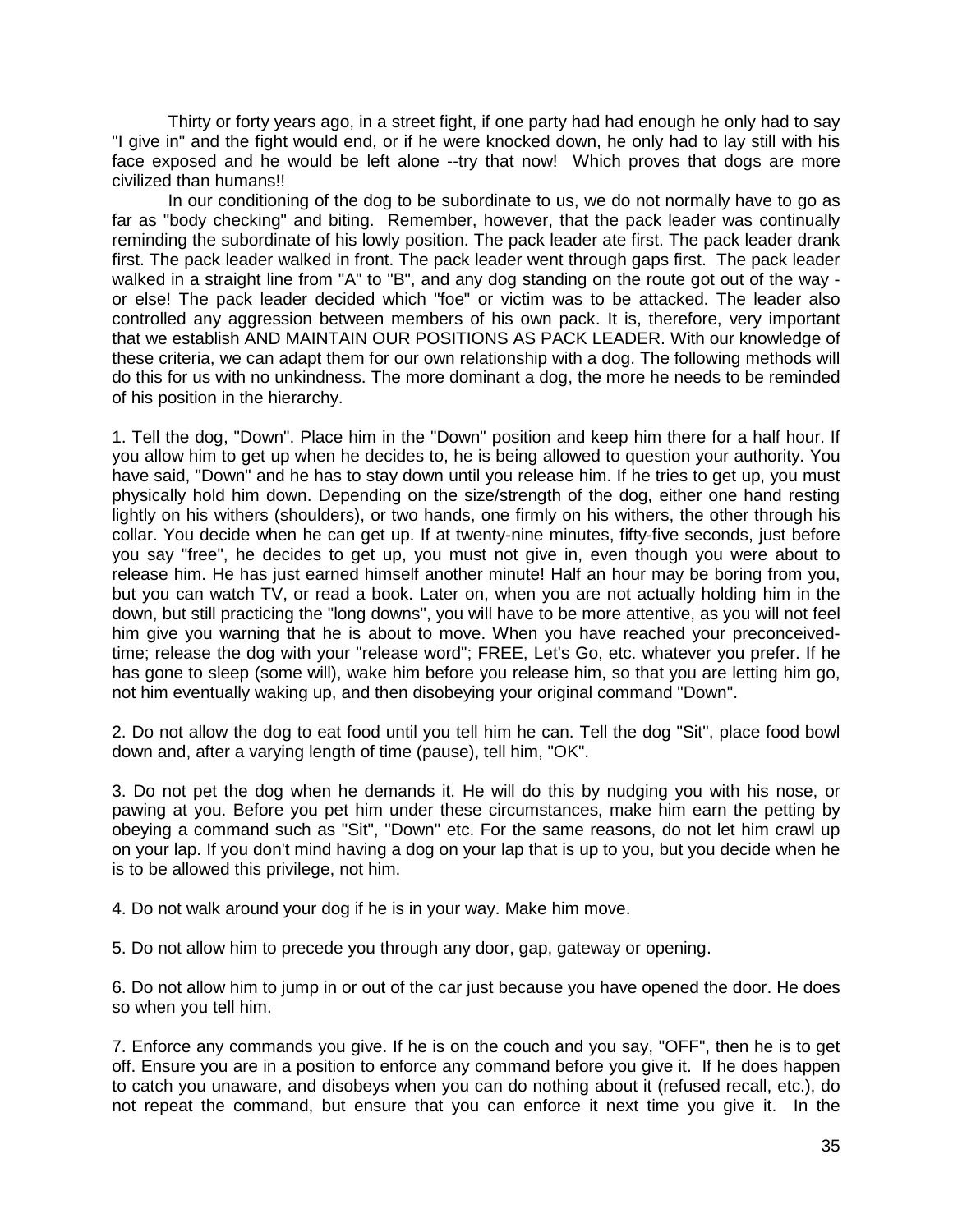example "Refused Recall", don't call him again; he will come to you eventually. When he comes, you must praise him but, NEXT TIME he will be on a long line, thus ensuring obedience. If your dog challenges you, as when you go to take his food bowl away, do not make an issue of it on that occasion; back off slowly without any further argument. Next day, have the dog on a leash and check chain when you feed him and then take the dish. If he challenges you then, you are in a position to look after yourself and enforce his subordination.

8. Do go to a Dog Club so that he learns to obey commands and mix with others and you learn under supervision.

9. Do intervene quickly and ruthlessly if your dog shows aggression to another dog, person or yourself. By INTERVENE, I mean act effectively BEFORE the aggression by the dog is put into action. Your action is with your harsh and firm voice (not necessarily loud), and the hard jerking of the check chain with the leash. The heaviness, or harshness of the jerk is determined by the dog's size, tough sensitivity (pain threshold), and temperament. If you are too gentle, you will just stimulate the dog to greater aggression or cause him to think you are a drip, wimp or wally and ignore you.

10. DO NOT praise the dog when he ceases to show aggression after "9" above. If you have had to "intervene", then it is very important that you do not praise or fuss afterward. Please read this again and stick to it.

11. Do praise the dog when he shows no aggression to that particular dog or person WlTHOUT you having to "intervene".

12. Do be able to take food, bones, or toys away from your dog, but DO NOT practice this too often.

13. Do practice giving him extra food, bones or toys when he already has some. Do this more frequently than taking things from him.

Do not make his life a misery by keeping on practicing the points above, BUT do be consistent and any conduct that YOU consider undesirable must NEVER be allowed. It is no good if you sometimes permit certain things and at other times you don't. For example, it is no good allowing your dog to jump up on you when you are wearing old clothes and getting cross when he does the same thing when you've got your best suit on. It is not good giving him an old shoe to chew on and then losing your temper when he chews your brand new ones. Any variations on your part will cause your dog to become confused. BE CONSISTENT. BE PERSISTENT.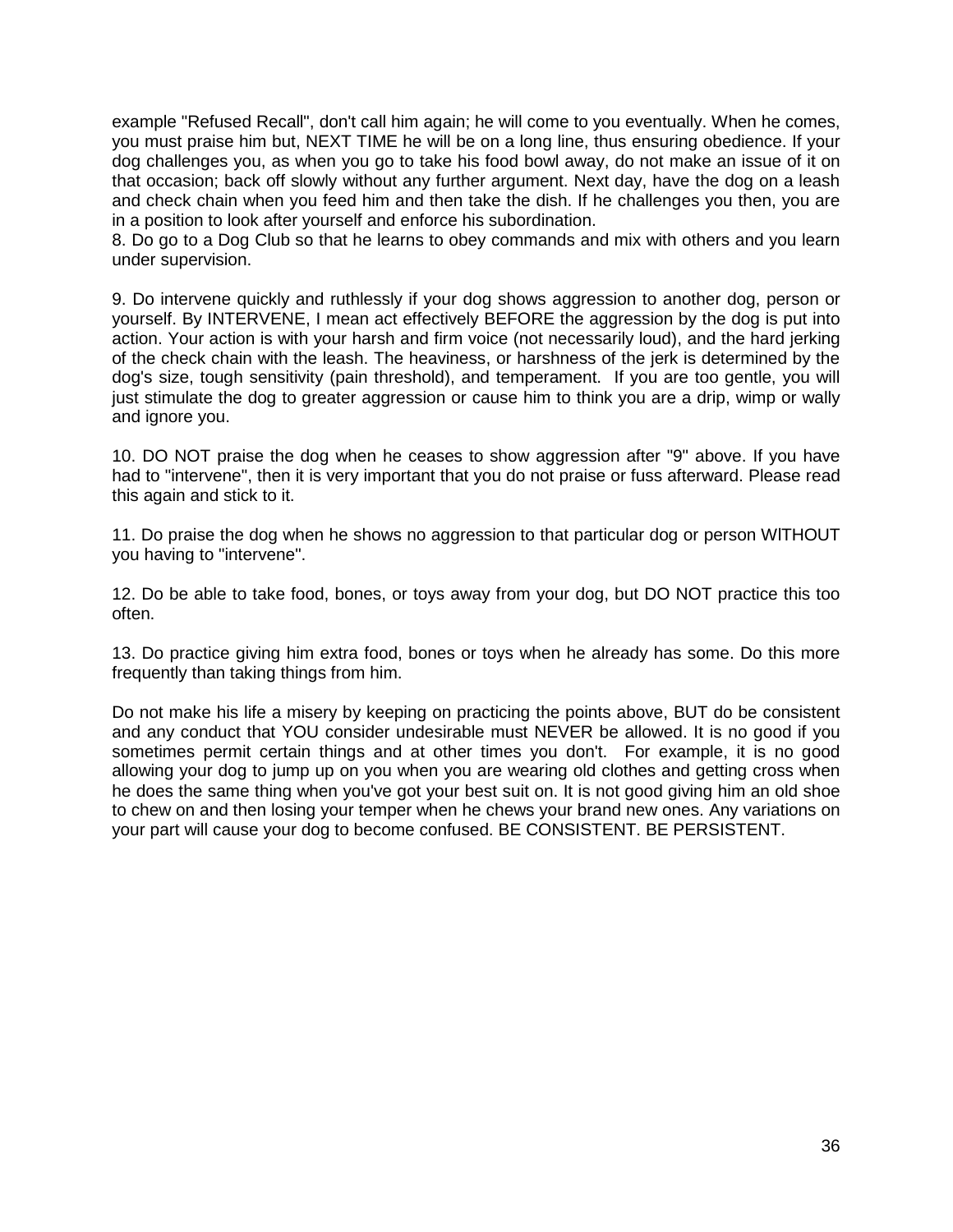## **TRUST -- A DEADLY DISEASE**

By Sharon Mathers

#### *Courtesy of Canine Concepts and Community Control magazine, September 1986*

<span id="page-36-0"></span>There is a deadly disease stalking your dog; a hideous, stealthy thing just waiting its chance to steal your beloved friend. It is not a new disease, or one for which there are inoculations. The disease is called TRUST.

You knew before you ever took your puppy home that it could not be trusted. The breeder who provided you with this precious animal warned you, drummed it into your head. Puppies steal off counters, destroy anything expensive, chase cats, take forever to house train, and must never be allowed off lead.

When the big day finally arrived, heeding the sage advice of the breeder, you escorted your puppy to his new home, properly collared and tagged, the lead held tightly in your band. At home, the house was "puppy-proofed". Everything of value was stored in the spare bedroom,

garbage stowed on top of the refrigerator, cats separated, and a gate placed across the door of the living room to keep at least some part of the house puddle free. All windows and doors had been properly secured, and signs placed in all strategic points reminding all to "CLOSE THE DOORI"

Soon it becomes second nature to make sure the door closes .9 of a second after it was opened and that it really latched. "DON'T LET THE DOG our" is your second most verbalized expression. (The first is "NOI") You worry and fuss constantly, terrified that your darling will get out and a disaster will surely follow. Your friends comment about whom you love most, your family or the dog. You know that to relax your vigil for a moment might lose him to you forever.

And so the weeks and months pass, with your puppy becoming more civilized every day, and the seeds of trust are planted. It seems that each new day brings less destruction, less breakage. Almost before you know it your gangly, slurpy puppy has turned into an elegant, dignified friend.

Now that he is a more reliable, sedate companion, you take him more places. No longer does he chew the steering wheel when left in the car. And darned if that cake wasn't still on the counter this morning. And, oh yes, wasn't that the cat he was sleeping with so cozily on your pillow last night?

At this point you are beginning to become infected. The disease is spreading its roots deep into your mind. And then one of your friends suggests obedience. You shake you head and remind her that your dog might run away if allowed off lead, but you are reassured when she promises the events are held in a fenced area. And, wonder of wonders, he did not run away, but carne every time you called him!

All winter long you go to weekly obedience classes. And, after a time, you even let him run loose from the car to the house when you get home. Why not, he always runs straight to the door, dancing in a frenzy of joy and waits to be let in. And, remember he comes every time he is called. You know he is the exception that proves the rule. (And sometimes late at night, you even let him slip out the front door to go potty and then right back in.)

At this point the disease has taken hold, waiting only for the right time and place to rear its ugly head.

Years pass - it is hard to remember why you ever worried so much when he was a puppy. He would never think of running out of the door left open while you bring in packages from the car. It would be beneath his dignity to jump out of the window of the car while you run into the convenience store. And when you take him for those wonderful long walks at dawn, it only takes one whistle to send him racing back to you in a burst of speed when the walk comes too close to the highway. (He still gets into the garbage, but nobody is perfect!)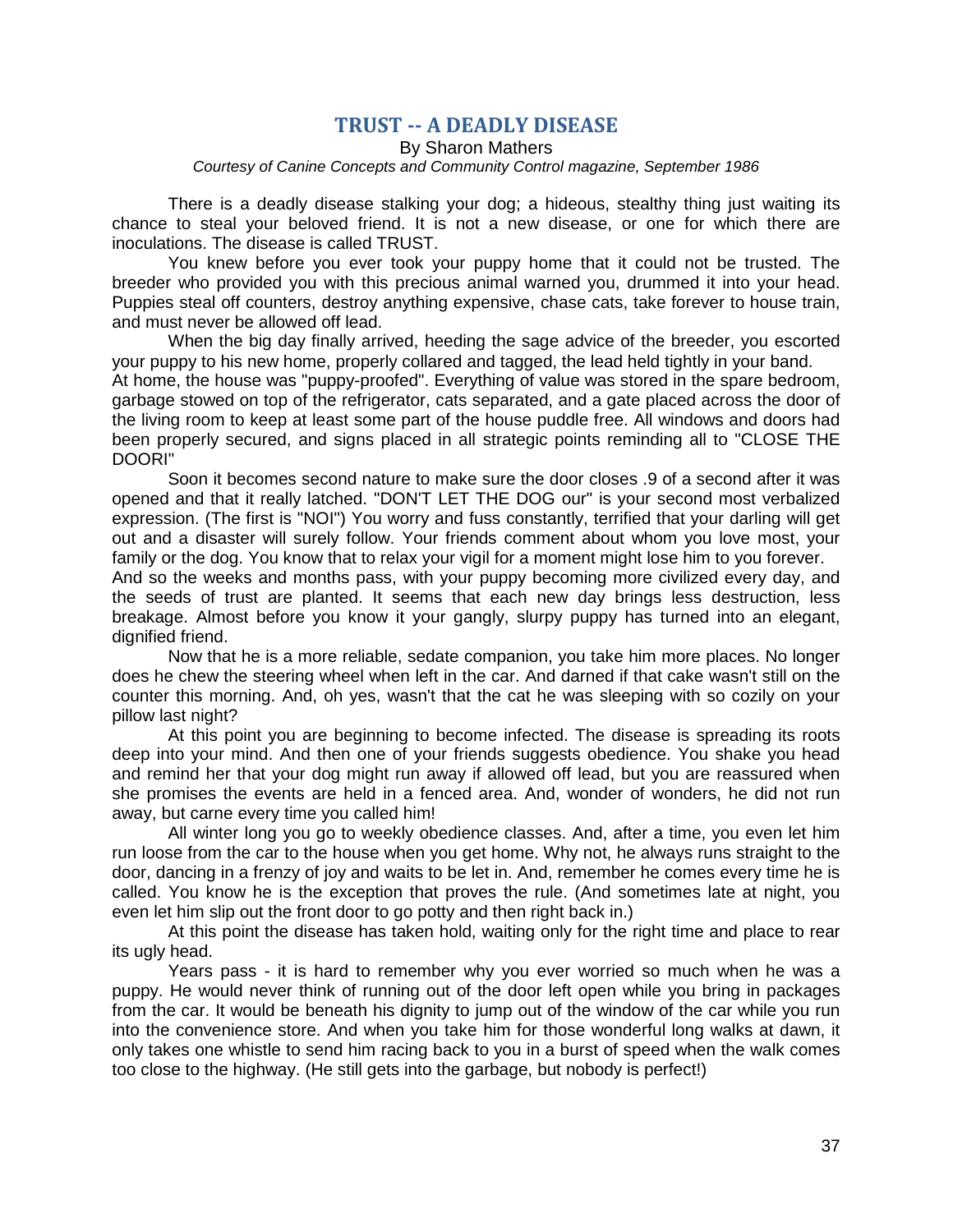This is the time the disease has waited for so patiently. Sometimes it only has to wait a year or two, but often it takes much longer. He spies the neighbor dog across the street, and suddenly forgets everything he ever knew about not slipping outdoors, jumping out windows or coming when called due to traffic. Perhaps it wasn't a dog, but a paper fluttering in the breeze, or even just the sheer joy of running. A Life is stopped in an instant. Stilled forever - Your heart is as broken as his still beautiful body. The disease is TRUST. The final outcome: hit by a car.

Every morning my dog, Shah, bounced around off lead exploring: Every morning for seven years be came back when he was called. He was perfectly obedient, perfectly trustworthy. He died Fourteen hours after being hit by a car. .

Please do not risk your friend and your heart. Save the trust for things that do not matter.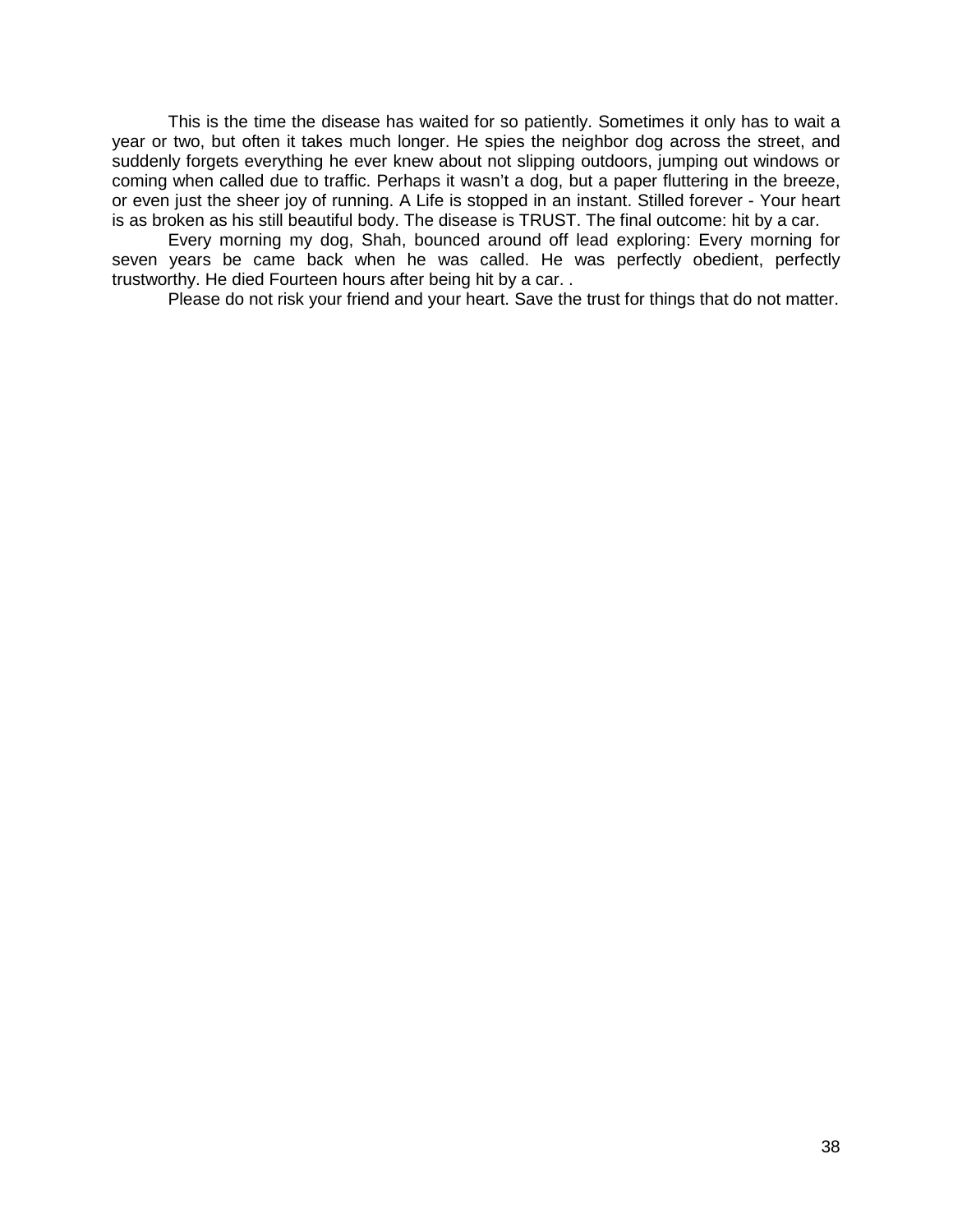### <span id="page-38-0"></span>**USEFUL COMPANION OR LETHAL WEAPON -- MAKE A CHOICE** By Mardi Dowling (reprinted, "Akita World", November 1983)

In horses, we blindfold them and if they are not careful to protect themselves, but instead thrash around and crash into fences, etc., we know the horse is crazy and could be danger to himself or others. I wish we had such a simple test for Akitas. Granted, there are times when something is physically wrong; a tumor for instance, that literally causes a dog to go bad. In such instances, the Akita should be humanely put to sleep; regardless of how loving he is when the influencing factor is not affecting him.

Because our Akitas are both aggressive and dignified, I believe there are some whose attitudes are too keyed into the wild to be totally safe. This does not mean that such Akitas are "bad"; it just means that the natural reactions of the wild are not softened enough for the Akita to make a value judgment – so they react as an undomesticated animal would. These Akitas need to have a carefully structured life. If you are not willing to be responsible for this type of Akita, it should be euthanized, not passed on to a unwary home. In the wild, those members of the pack who are hurt and not salvageable are put out of their misery, often referred to as: "They are turned on and killed".

Danger signals are: I) the Akita pup that frequently attacks you as you pass by his food bowl in spite of repeated discipline; 2) the Akita pup that never gives up going after something even though restrained and disciplined; and 3) upon maturity, but sometimes sooner, the Akita that comes running to a crying child, not with licks and reassurances, but with an intense resolve.

In my mind, there is a vital difference between discipline and training. In training, various instructors have promoted an assortment of means and equipment to accomplish specific things with various breeds of dogs. There is nothing wrong with what they have done as long as it suits you and your dog's personality and traits. Except in rare instances, canines, wild or domestic, do not train each other. So, all the man-made ideas and equipment, as long as humane, are fine for training as long as they suit both you and your dog.

There is no question as to who is pack leader when disciplining. Discipline should be immediate and on a level of the seriousness of the infraction and clearly understood as such. In no instance does a canine "swat" or "spank" another canine, but they all, wild or domestic, shake by the scruff of the neck if a warning growl does not stop the errant behavior. In some cases, the offender is thrown to the ground. In no case is the offender choked into submission. Whether to submit or fight is dependent upon the offender. The sooner we follow through with this simplistic approach to discipline, the sooner the pup wiII understand more readily what is expected of him before dignity sets in to complicate things in the future.

I have heard Akita owners, usually men but not always, mention that their Akita challenges them on what seems to be a regular basis, such as once a year. It seems to be (forgive me, men) a matter of pride that you are able to force your dog to submit. In instances where a dog is allowed to challenge a person for leadership, you as a trainer have not established yourself as the pack leader. Although you are initiating training and controlling the situation, you are giving the dog a choice in as pleasant a manner as possible. Certainly, discipline that allows an Akita to challenge a person for leadership works in a lot of cases, but not in all cases.

The recent tragedy in Maryland where an Akita killed a three-year-old boy is what I would hope to prevent by either weeding out a mentally unsound animal or by correct, understandable discipline for the dog. Look for potential problems and head them off before they become a real problem. Don't hide ostrich-like with your head in the sand while you hope your pup "outgrows" his behavior that may lead to disaster.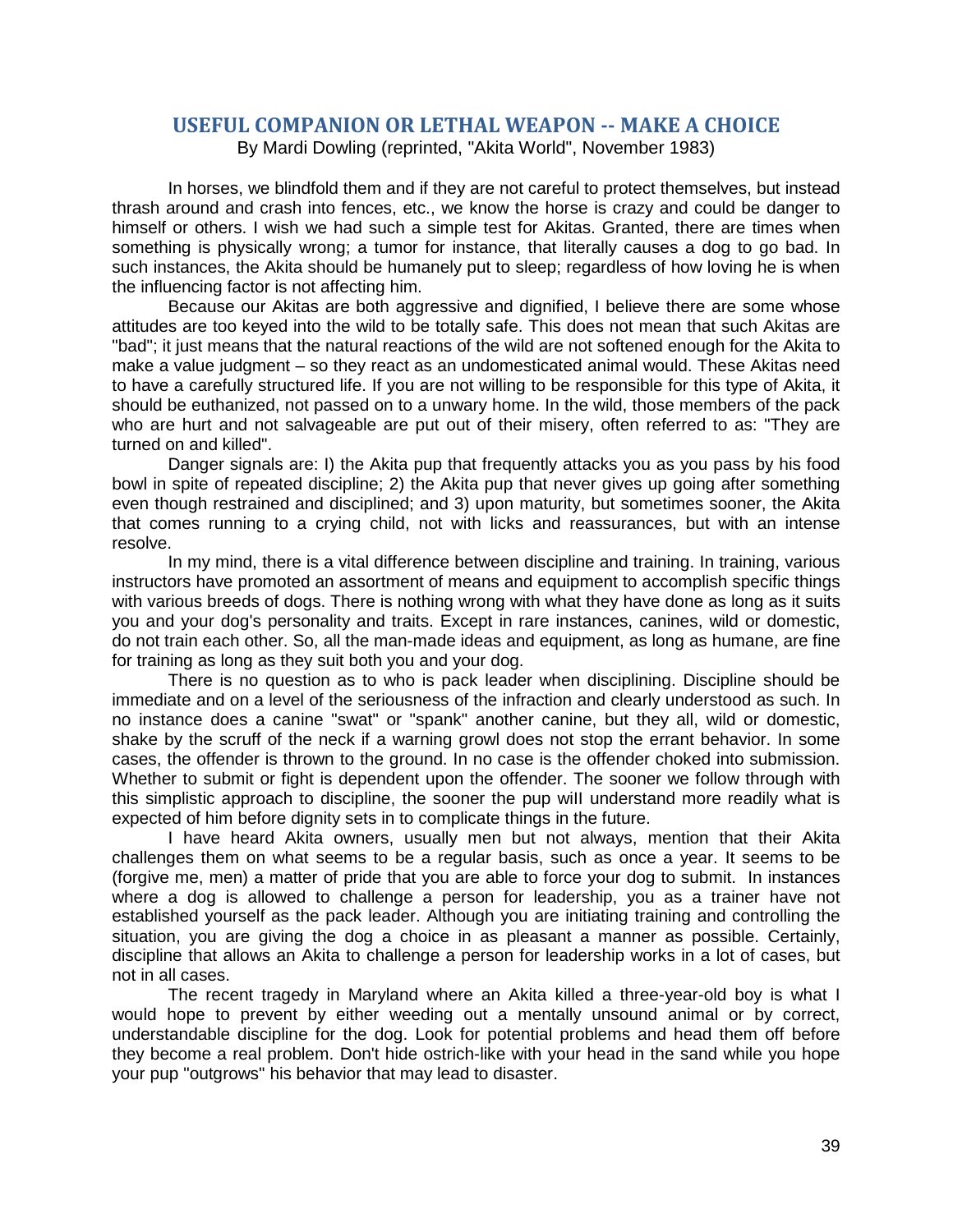I have found that puppy owners who "shake by the scruff of the neck" for discipline, do so with good results, until they get into obedience. Many times you will find a growling dog provoked into something worse by the so called "stringing up" he gets with his collar. I know there is a time and place for discipline using a choke collar, but why not head off that situation by shaking? If I did not understand or like a situation and I suddenly found myself choking to death, I would certainly fight back, and resent the person inflicting the choke. On the other hand, a verbal command from a person I respect (parent, spouse, police officer) would bring about the needed response. The Akita is not human but similarities in response can be drawn to bring about a little more understanding. Various physical, combative type human responses when disciplining put you on your Akita's level. If this happens continually, believe me when I say, there will come a day when the Akita, particularly a male, will win.

I advocate shaking by the scruff of the neck because: 1) the dog understands and accepts this form of punishment; 2) it does not break the spirit of the Akita unless unfairly and severely overdone (I have yet to see any cowering except from yelling and spanking); 3) there is no equipment required; 4) nothing is expected of the dog except to stop growling and cry and/or submit; 5) only a self-assured authority (i.e. pack leader) would do this; 6) it is not life threatening; 7) it is totally reproduced in nature, finally, 8) because it works! When it does not work, you know you have a problem dog. There is specific guidelines set down by nature; the dog knows how to respond to given situations. If he continually defies normal responses, you know this dog is out of control by norms set by humans as well as nature.

If, after carefully evaluating the dog's responses, he does not react normally to discipline - seek help immediately! If the help is to no avail, then it is time to consider having the dog destroyed. For your peace of mind and the dog's, it is better to destroy a sometimes-good dog than to allow a potential killer to be free. The more you understand nature, the less likely it is you will ever be faced with this decision.

Once again, I raise my voice to ask you to choose to mold your Akita into a useful companion. I not only ask you, I beg you! Particularly now since some money hungry fools have managed to make the Akita look like "The Dog" to own. Ignorant novices seek to raise their status with an Akita because of recent exposure in non-dog publications. Then follows the sales pitch something like "...this is the only breed for you." As a result, all Akitas whelped are sold for "mucho bucks", and these breeders amazingly can even sleep at night

Do not own an Akita if you cannot be responsible for his death as well as his life!

*(ARMAC CAUTION: This article pertains to puppies. The scruff of the neck punishment should only be used with puppies. Trying this on an adult dog could prove very hazardous in that a dominant adult, especially one unfamiliar to you, will take violent exception to it.)*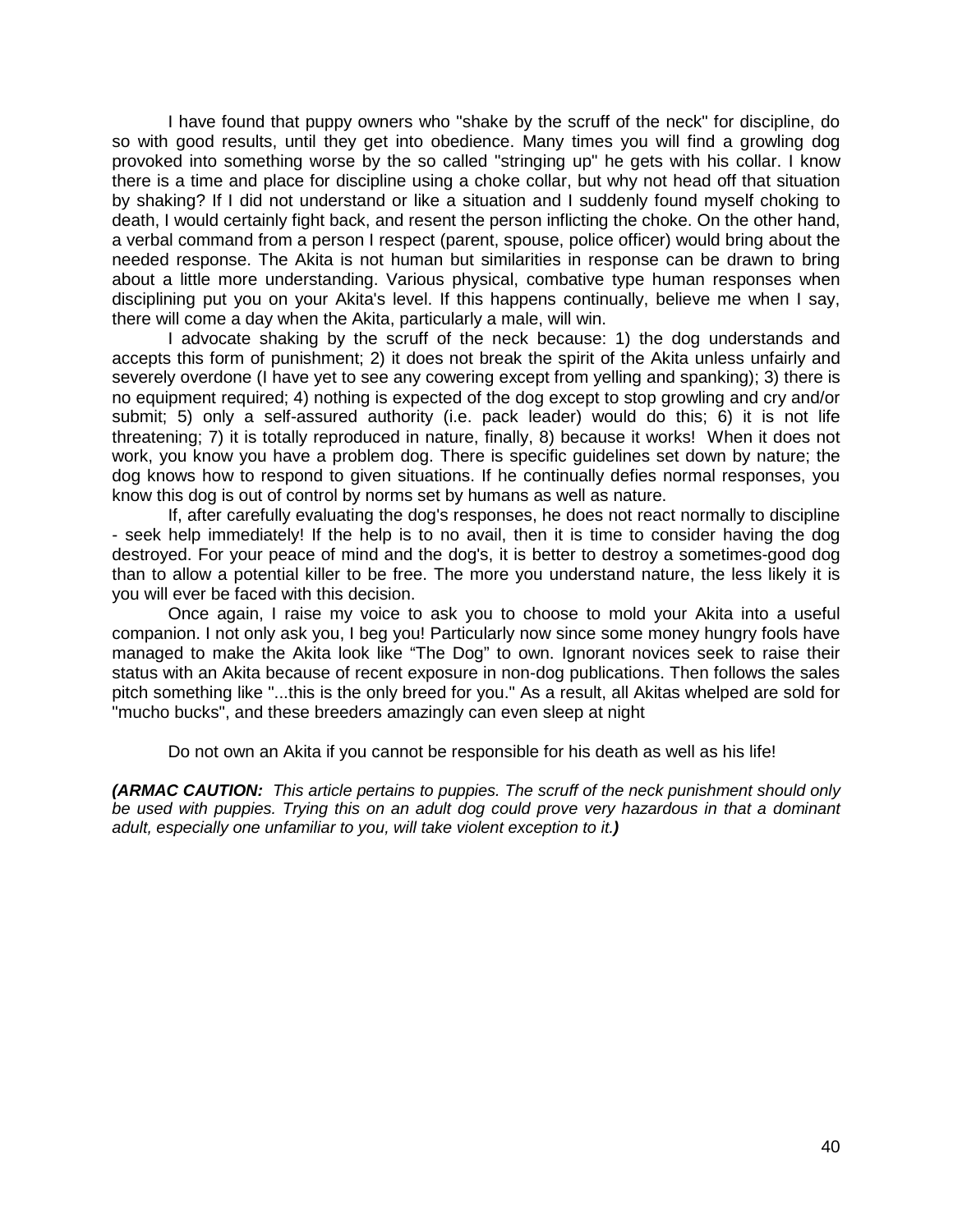## **MEDICAL CONDITIONS OF OUR BREED** By Liz Harrell

<span id="page-40-0"></span>The following was researched and written by Liz Harrell and presented at the 1983 National Specialty during a seminar. In Liz's absence, Andy Mershon read it to the group. (Special thanks to Sylvia Thomas for recording the talk and to Barbara Bouyet for painstakingly transcribing and spelling the difficult words.)

The Akita has been a recognized breed for ten years. In that time, Akitas have become very popular. In 1963, you might have found two or three small ads for Akitas squeezed in between other miscellaneous ads in Dog World. Twenty years later, Dog World carries several full pages of ads for Akitas, all of which, those ads assure us, are produced from the very best stock which has been championed, tested, certified, guaranteed, etc. Is the current status of our breed really this marvelous? Or would it be closer to the truth to say that the great popularity and corresponding great increase in numbers has adversely affected the breed in some ways. This presentation will examine the Akita as it now exists and we will limit the discussion to medical problems inherited and otherwise.

**HIP DYSPLASIA** is a problem for all dogs. If you think large dogs are the only ones involved, consider this. A research program done in England a few years ago brought to light the fact that one of the breeds most involved was the tiny Brussels Griffon, a ten-pound dog. Hip dysplasia will be with us for a long time to come, so it would be wise to know as much as possible about this problem.

In the last twenty years, many theories about hip dysplasia have surfaced and disappeared. When the Orthopedic Foundation for Animals first began scanning x-rays, certification of free from dysplasitic problems was given at twelve months. Then it became evident that changes took place within the joint after twelve months, so certification was then granted to normal at twenty-four months of age. Today many breed Clubs specify in their "codes of ethics" that no breeding may be done, prior to thirty-six months of age. This is because many dogs have been found to have arthritic changes after twenty-four months. The dog certified as normal at two years may not be certifiable at three or four years. You cannot assume that every certified dog will be normal for the rest of its life. Most will but some will not.

The Swedish Canine Corp. did a ten-year study of hip dysplasia. They x-rayed breeding stock and kept working detailed records of what was produced by breeding normal to normals, normals to dysplastic and dysplastic to dysplastic: At the end of ten years, they discovered they were getting the exact same percentage of dysplasia from breeding. normals to normals that they were getting when the study started, In short, although the percentages varied up and down over the years, the average for the ten-year period was the same as when the project started.

To some, this means to stop x-raying, breed for whatever moves well and looks good. A lot of breeders are pursuing this idea and in a few years, we'll know their success or their failure. Particularly if it's a failure! Nothing surfaces faster than bad news.

I think most of us have come to the conclusion that hip dysplasia is a very complex problem. While it is certainly inherited, we must also accept the fact that the environment appears to be involved as well. Environment in this case means health and well-being. If a growing dog becomes ill with a viral or bacterial infection, the results of this illness may show up in his x-rays. Viruses and bacteria can cross the synovial barrier and produce arthritic changes within the joint capsule.

In another large breed, a litter of six pups was x-rayed at six months because they were observed to be weak in the rear. The x-rays showed considerable arthritic problems in the hips of all six. They were destroyed and postmortem examinations were made. Something very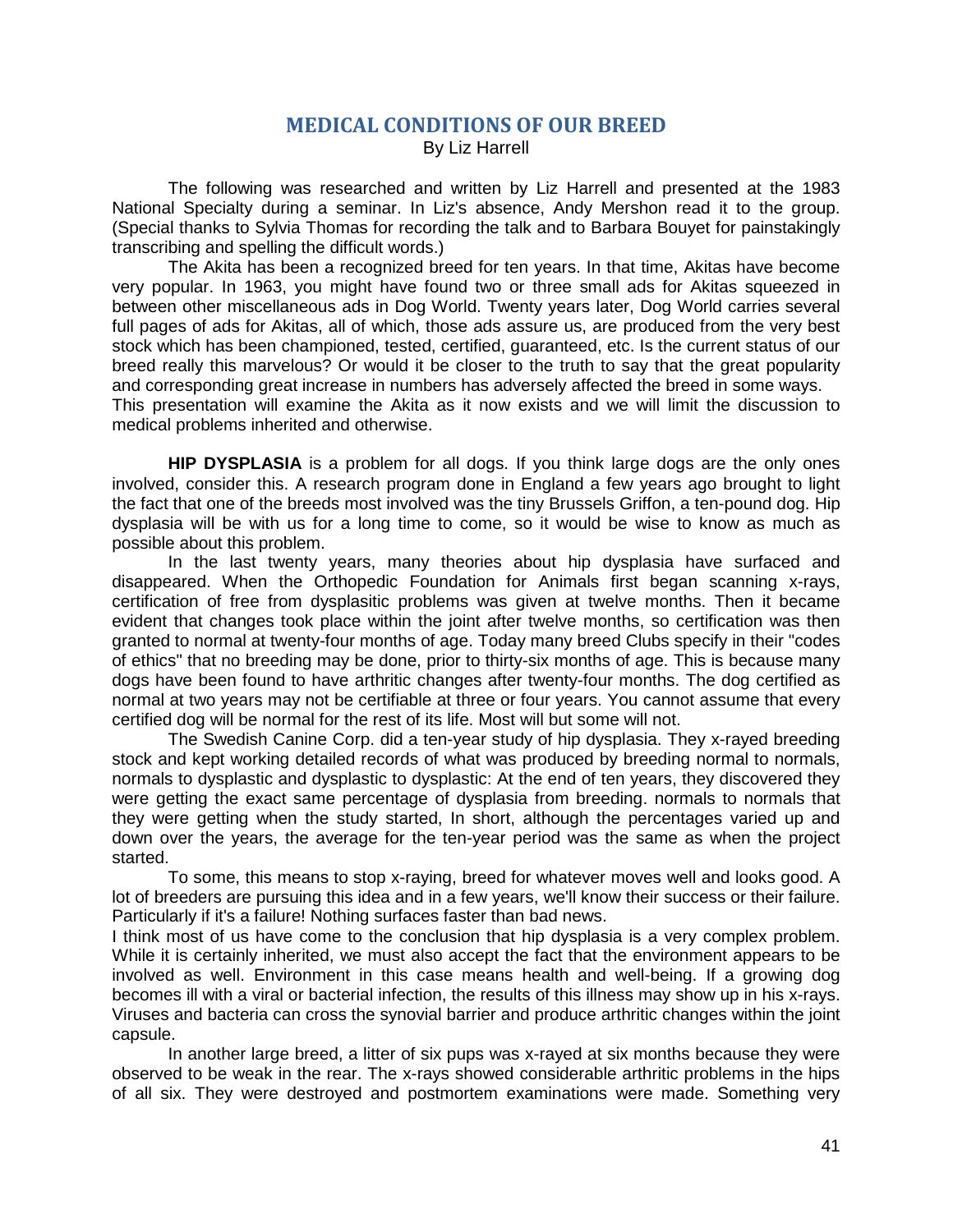interesting was discovered. The fluid in the synovial sacs of the hips, shoulders and knees contained pseudomonas. The dam of this litter had been treated for pseudomonas uterine infection for two weeks prior to being bred. She'd been tested and thought free of pseudomonas when she was bred. The irritation and resultant arthritic buildup in those pups was from pseudomonas. No one will ever know how many of them would have been otherwise normal.

Another environmental factor can be nutrition. When an animal is growing, it needs proper and balanced nutrition. Too little of the necessary nutrients can rob the dog of what it needs to produce bone, ligaments, nerve fiber, etc. The dogs fed whatever is on sale at the local supermarket will not likely prosper and will, in the case of a female, have little to pass on to her get when she's bred. You will get from your animal precisely what you have given the animal. Don't expect a bargain sale fed animal to produce more than bargain sale pups. A slight exaggeration, but I think you get the idea.

The fat pup is in almost as bad a position. Fat pups are cute, but the excess weight produces stress on the joints and results in splayed feet, sway backs and a lot less than average chance of having good hips, knees, etc. If too much stress is put on the joints when the dog is growing, that dog may never reach its full potential, even if it slims down as it gets older. There's one other aspect to hip dysplasia that all breeders would be wise to consider. The medical profession has been investigating arthritis in humans for a long, long time. The current thinking is that arthritis might be caused by the body's own immune system. That is something in the body triggers the immune system to put down bone deposits in the joints, on the spine, or wherever the programming directs. This could happen after a viral or bacterial infection, especially if the immune system overreacts. It is also possible that some animals are born with an overactive immune system which can be triggered to act against the body's own cells. This is autoimmunity and it is an inherited factor.

We know that the Akita is involved in hip dysplasia. We know that hip dysplasia is a very complex problem involving inheritance, the genes from the parents for normal or dysplastic hips, environment, the animal's health, welfare, plus the additional inherited possibility of a good immune system. Obviously, hip dysplasia must be given great consideration by those who are to produce sound and strong moving animals.

The next important problem concerns **ENTROPION**. About thirty years ago, the Akikyo Club in Japan published a book about the Akita in which considerable space is given to problems in breeding Akitas. One picture clearly shows an Akita with a characteristic rolled-in lid. Entropion causes the lid of the eye to roll inward allowing lashes to scrape the eyeball. This causes irritation and, in time, can affect the eye. This is an inherited problem. Six to eight week old pups can show the problem. One way it's manifested is that a wet patch appears around the eye and the pup will paw at the eye on occasion.

Examination will show the lower lid is probably turning inward at the outer rim. In severe cases, both upper and lower lids can be involved. Sometimes only one pup in a litter is affected, but there have been litters in which 80% of the pups had the problem.

Entropion is a recessive gene and can skip one or two generations. Without intending to, some breeders have selected for breeding animals carrying the gene for entropion. Consequently, in some strains of the breed, the problem of entropion is now considered to be a dominant rather than recessive. How dominant entropion becomes in Akitas depends on how the breeders select their stock. The decisions made now, will determine whether or not litters of Akitas will be presented to the local ophthalmologist for corrective surgery, as is now the case with Chows, Shar-Peis, etc. Surgically correcting entropion is a very minor procedure. Once done, the eye can pass for normal in every way and it's no secret that many dogs have been shown after surgery. Some believe entropion can be treated in the breed by selecting breeding animals without loose facial skin , and too much wrinkle. This must be a valid theory if one limits the discussion to breeds like Chows and Shar-Peis. However, the Irish Setter is also deeply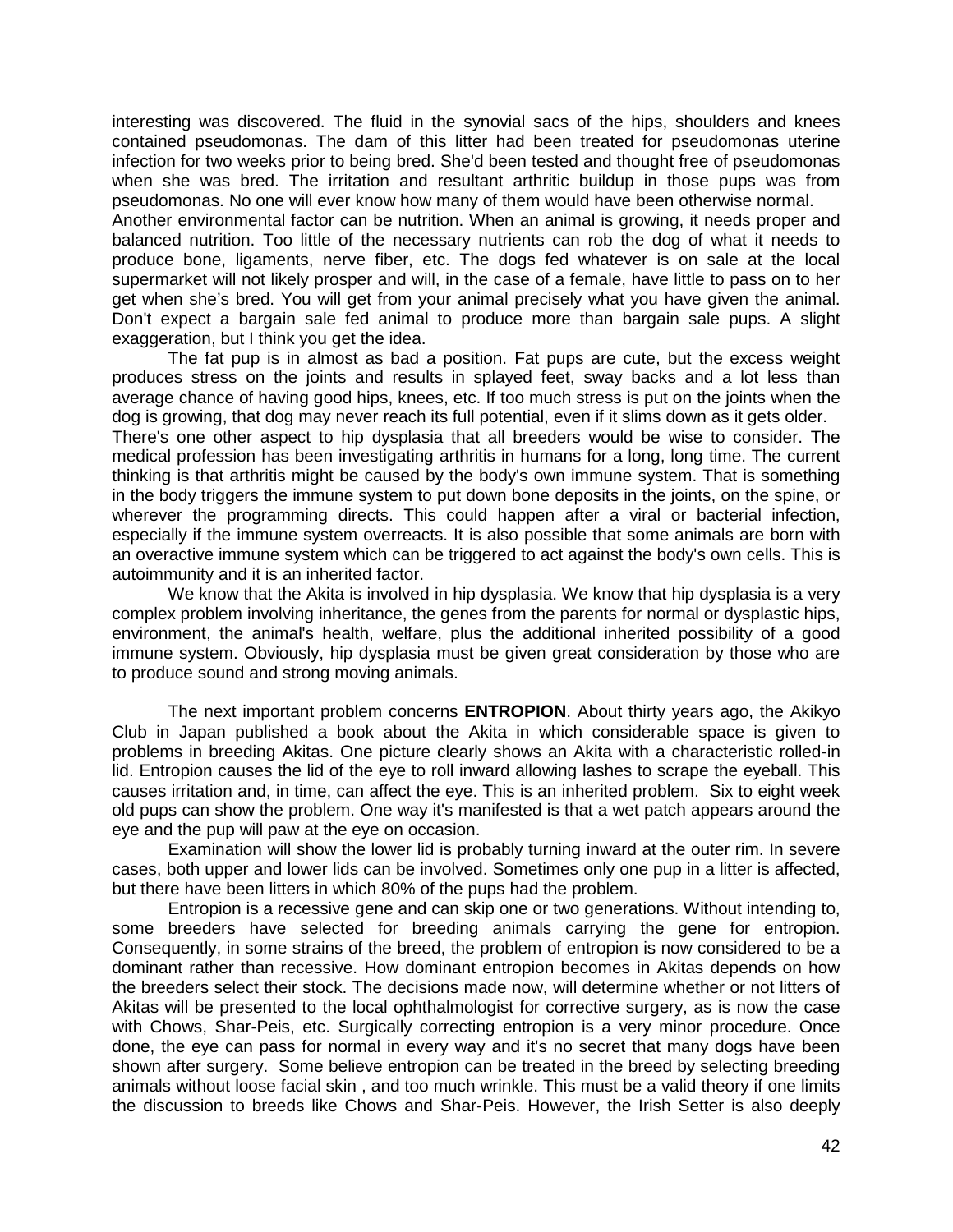involved with entropion and it would be hard to make a case based on the loose facial skin theory for Setters. Bacterial invasion can produce a temporary form of entropion. As the eyelid swells, it rolls inward causing the lashes to scrape the eye just as in the inherited type. In this case, a culture should be made made of the eye secretion and treatment started as soon as possible. When the swelling reduces, the lid returns to normal. A blow to the eye can cause the same temporary type of swelling. Allergic reactions to insect bites, bees in particular, will also cause temporary entropion. Bee stings can also cause the ears to swell and droop at the same time if the bite is located on the head. Immediate treatment with antihistamines and steroids will reverse the situation and the eyes and ears will return to normal.

Another problem in our breed is **COAT**. You probably think that while it's definitely a problem, it certainly couldn't be considered medical...Here are a few things you might want to consider.

Akita pedigrees done in Japan just prior to, and after 1900, show these dogs have ancestors listed as "foreign dog" "unknown", etc. About this time, Japan had opened up to world trade and one of the most popular gifts used by traders to impress those with whom they wished to do business were dogs. Most impressive was the Mastiff. In fact, one Japanese gentleman with whom I corresponded, and the third generation of his family to breed Akitas, told me he was certain the brindle coloring came from Mastiffs brought to Japan from the Netherlands. Some feel that the short coat seen in present-day Akitas might be traced to the Mastiff-Akita crosses in those 'early days.

Some long hair in our breed comes from the Karafuto, which is another Japanese breed. You may remember a few years ago there was a Japanese participation in the geophysical studies down in Antarctica. The dogs used in the Japanese expedition were Karafutos. They're a large dog with medium bone and pricked ears, resembling the Akita but with head, body and coat looking more like a Belgian Tervuren. So, here at least, two different types of dogs crossed with Akitas. There were actually more but for this discussion, we'll consider only the Mastiff and the Karafuto.

The Mastiff would bring to any breeding, not only his short coat, but also a skeleton different from that of the Akita. The tail carriage, ears and head shape, particularly the muzzle, are all very different from our breed. The Karafuto would bring the long coat, medium bone, narrow chest, high loin and loose tail curl. Now, considering whatever else has come down in today's Akitas from past crosses, there well may have come inherited problems from these outside breedings at the time, too. In short, perpetuating coat problems may also be perpetuating a few other goodies as well.

**BLOAT** is definitely a problem in Akitas. The term "bloat" includes anything from simple gas attacks to torsion to intussusception and strangulation. Dogs that forage and ingest unusual foodstuffs can suffer a gas attack as a result of their feeding habits. Some things causing gas include apples, cabbage, onions, and decaying meat. The gas forms a bubble in the stomach and the resultant pain will make expelling the gas in either direction impossible. A tube run through the mouth into the stomach will relieve the gas at once, after which some soothing liquid like Kaopectate, Pepto-Bismol, Milk of Magnesia, etc. should be put in the dog's stomach to soothe the stomach lining. change in the dog's eating habits is necessary. Bear in mind that a simple gas attack can escalate into torsion very easily and torsion is not so easy to correct. When the stomach inflates with so much gas that it becomes distended, it starts to rotate. Picture a balloon with the input valve on one end and output on the other. Fill the balloon part way with fluid and the rest with air. Notice how easily the balloon can rotate on the two valves anywhere from a few degrees to 360. That's what torsion is. The twisted input tube makes it impossible to get the stomach pumped through the tube that slides down into the stomach. The twisted output valve makes it impossible for the gas to go in that direction. As the stomach gets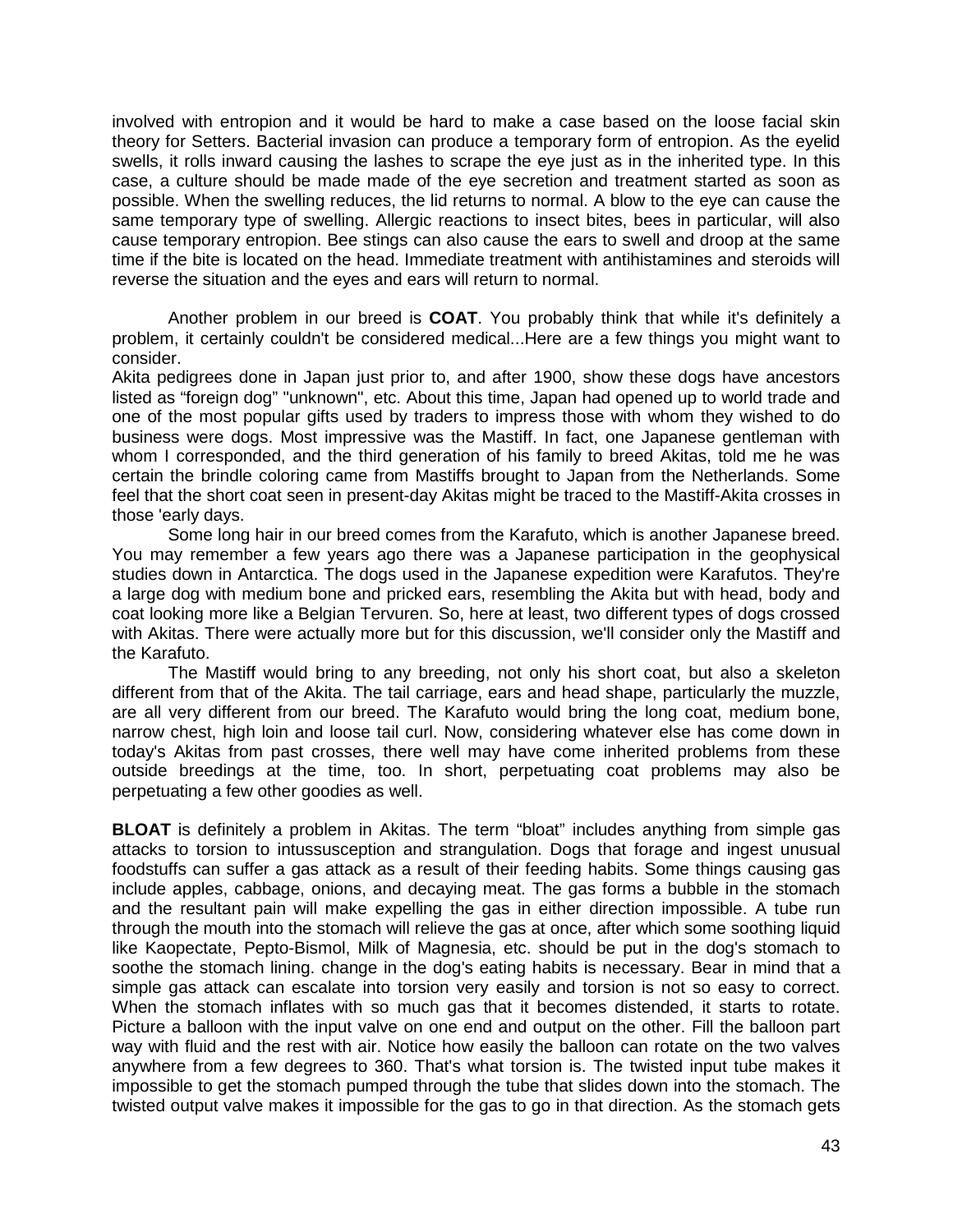larger and larger, it pushes into the spleen, which also starts to rotate, cutting off the blood supply to the spleen. Now there are two serious problems to correct.

Large animal veterinarians approach this problem somewhat differently than small animal vets. Some large animal vets work on horses and cows, which also suffer from bloat. They have more opportunity to cope. The usual procedure here is to insert a large needle through the abdominal wall to draw off gas as soon as possible. When the stomach deflates, it can often be turned enough to allow the stomach pump in and the rest of the .gas and stomach contents can be drawn off without resorting to surgery. If the spleen has not been damaged, it should return to normal when the pressure recedes. Small animal vets, however, usually opt for immediate surgery and manually returning the stomach to normal. Most dogs will live through this experience if they get to the vet before gross damage has been done. If you suspect your dog is in bloat, every minute is precious. If the dog is in bloat a long time (45 minutes or less) before treatment is started, pressure on the body cavity may be too severe for the heart to withstand.

There's a dichotomy of opinion on this. Some feel that there is a heart problem prior to the onset of bloat and the rest feel that heart involvement is a result of bloat. I tend to believe in the latter because if there's one thing that's super strong in an Akita, it is its heart. The stresses of pressure in the stomach too long distended by bloat often causes small blood vessels to rupture and the resultant bleeding can cause death.

Bloat must not be ignored. If your dog looks bulgy, is pacing with anxiety and drooling a bit, he cannot sit or lie down comfortably and is in general distress; get moving, get to a vet!!

INTUSSUSCEPTION is the telescoping of the intestine upon itself, often the result of a prolonged session of diarrhea in puppies. It can also appear in adults. The only solution is surgery. It's rarely successful on pups, but older dogs have a far better chance. The affected section of the intestine is removed and the ends are sewn together.

STRANGULATION occurs when a section of the intestine loops through a tear in the mesentery and hangs out in an area of the abdomen where it doesn't belong. This must be corrected surgically.

What most dog owners do not know is that all four of these bloat situations tend to repeat. In short, if it happened once, it will likely happen again, so be prepared.

Akitas are **sensitive to sedation**. Every year several Akitas sedated for hip x-rays or surgery die. Most deaths occur as a result of a combination of drugs. For example, acepromazine and suritol seem safe enough when given separately, but seem to cause problems when given together. Some of these drugs have side effects the owners seldom see.

For instance, a young female of mine was given a slight overdose of suritol and suffered forty-five minutes of hallucinations when the drug was wearing off. I held her during this time because she was thrashing around and banging her head on the concrete floor. This took place in the vet's office where I'd taken her for a hip x-ray.

As for acepromazine, there is a record of a case of a young female taken to emergency for removal of a foxtail in her nose on a Saturday noon. By the following Monday evening, she still could not stand, swallow or control her urine. This dog did not overreact to the sedation; she was overdosed.

When major surgery is necessary, most veterinarians will use gas. The dog is mildly tranquilized so gas equipment can be inserted in the throat. Most hospitals now use monitoring devices—controlling the flow of gas and/or oxygen depending on the need. Also, the vital signs are checked constantly, either by an assistant or by machine. Most surgeries go along without incident. 0ccasionally though, a dog will react adversely to the gas and will show this by an elevated heartbeat, sometimes over twice normal. Procedures are set in motion at once to bring the dog back to normal heartbeat. If the heart reacts well, the dog will be fine. If the heart is quite slow in reacting, the dog will make it, but he might have an enlarged heart the rest of his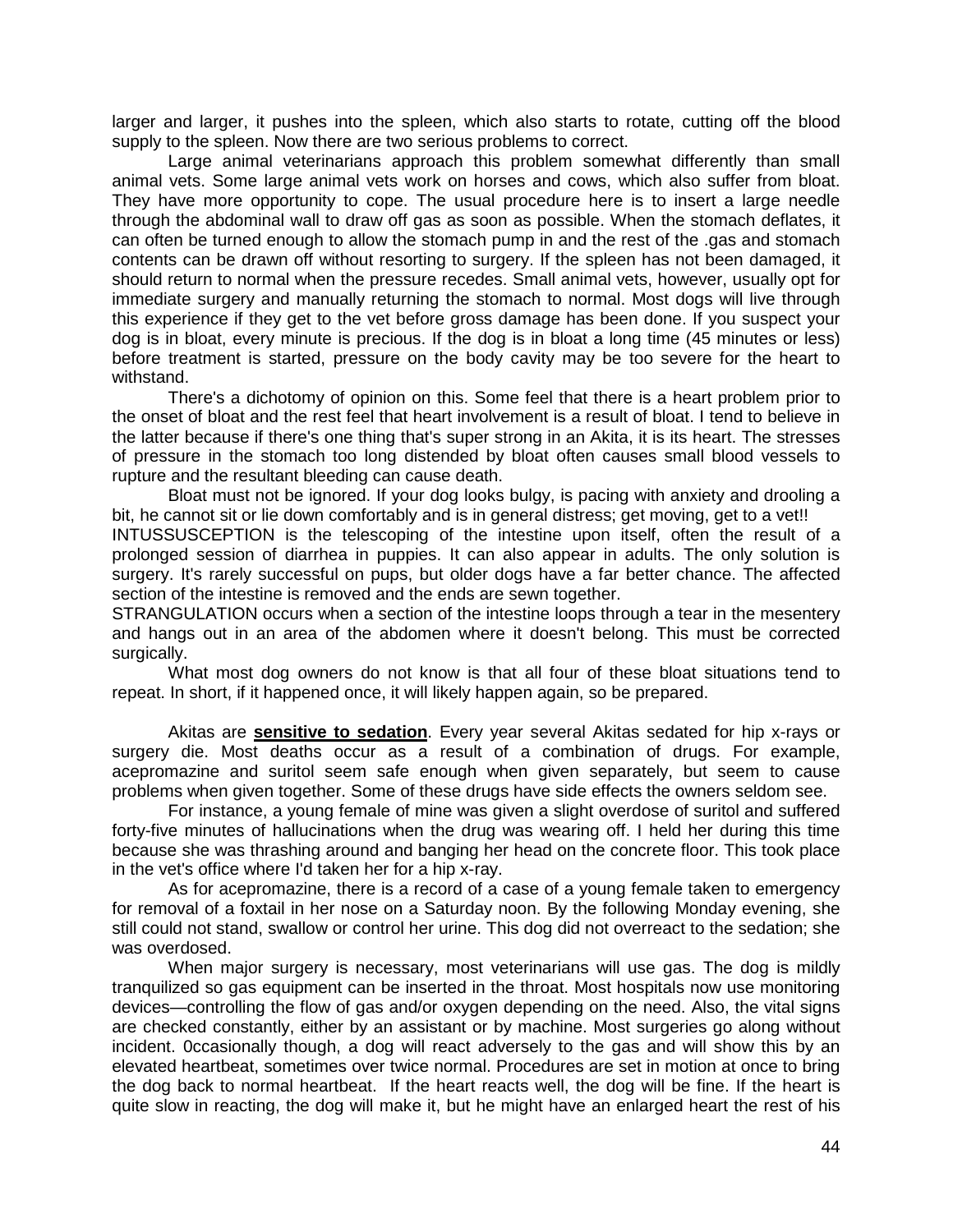life. If the heartbeat can't be controlled, the dog will die. There are many drugs available now to correct this situation and you can bet your veterinarian is weII¬prepared before he ever starts a surgery.

Sometimes dogs are tranquilized with rompun. In most cases, there's no problem although brain damage can result if the dog is overdosed. The animal will be very slow in recovering; you can see breathing and swallowing difficulties, and also a staggering gait if the animal can get up and walk. Sometimes one person will look at a dog and estimate his weight at 125 pounds. Another, at the same time, may estimate the weight at 85 pounds. This is a great way to overdose a dog if the second guess was correct. It is true that breeds react differently to sedation. In an experiment, I watched a really hyper 30-pound dog that was given 3cc of sedation. It hardly slowed him down. One half of 1 cc of the same sedation would knock out an average-sized adult Akita. Different breeds have different responses.

*(ARMAC NOTE: Now, most veterinarians use a very safe anesthesia call Isoflurine. This was not available when this article was written)* 

Judging from letters and phone calls received in the last few years, **infertility** is on the rise in several strains of our breed. This is a complex problem and cannot be covered in a few paragraphs but here are just a few ideas.

Most of the animals exhibiting infertility problems are those that have been shown a great deal. Two possibilities come to mind. One, the dog owner must realize that dog show circuits are very stressful on a dog. Under stress, the immune system may not function as well as usual and the animal may become more susceptible to low grade infection. If the circuits are long and showing pretty continuous, the infection could become chronic. The dog may only act tired, not too unusual on a long trip. The dog's system may be keeping the bacteria at a low level but this sort of situation can interfere with sperm production as well as form and motility of the sperm.

An example from a veterinarian specializing in reproductive problems: A small breed male had been bred to five bitches, none of which produced puppies. Since he was about the top dog of his breed in the U.S., the owner was really worried.

Tests showed the dog has a low-grade infection, very low sperm count and those sperm were not well formed and had very low motility. After six weeks of treatment, the tests showed no infection, good sperm count and the form and motility were again normal. The first bitch he bred produced five pups. Almost constant showing had contributed to making him a top dog of his breed. He's still shown but now the owner gives him ample time to rest and recuperate, therefore keeping him in top breeding condition as well as top show condition.

For owners of females, during heat the cervix is open and the vulva enlarged creating a perfect setup for bacteria. There is no better incubator for bacteria than the bitch's uterus. If she has been bred, bacteria can grow right along with the fetuses. Some of the bacteria that thrive in these circumstances cannot be disposed of easily and may proliferate on successive heats. Pseudomonas, for example, can be responsible for dead pups in a litter and death will ensue in a few days with pups born alive unless the problem is recognized and treatment is started.

No doubt there are Akitas who have inherited a lack of interest in breeding. Some feel this is related to the number of cryptorchidians within the strain. I doubt this theory. However, as more and more cryptorchids appear in our breed, we will be able to test this. I think some males may be just below par for producing sperm and some females may not produce enough eggs in their lifetime.

I think the majority of infertility problems are related to stress, long show circuits, depressed living conditions, poor nutrition, etc. The decision the dog owner must make is this: Is showing of greater importance to the breed than producing? You must be the judge.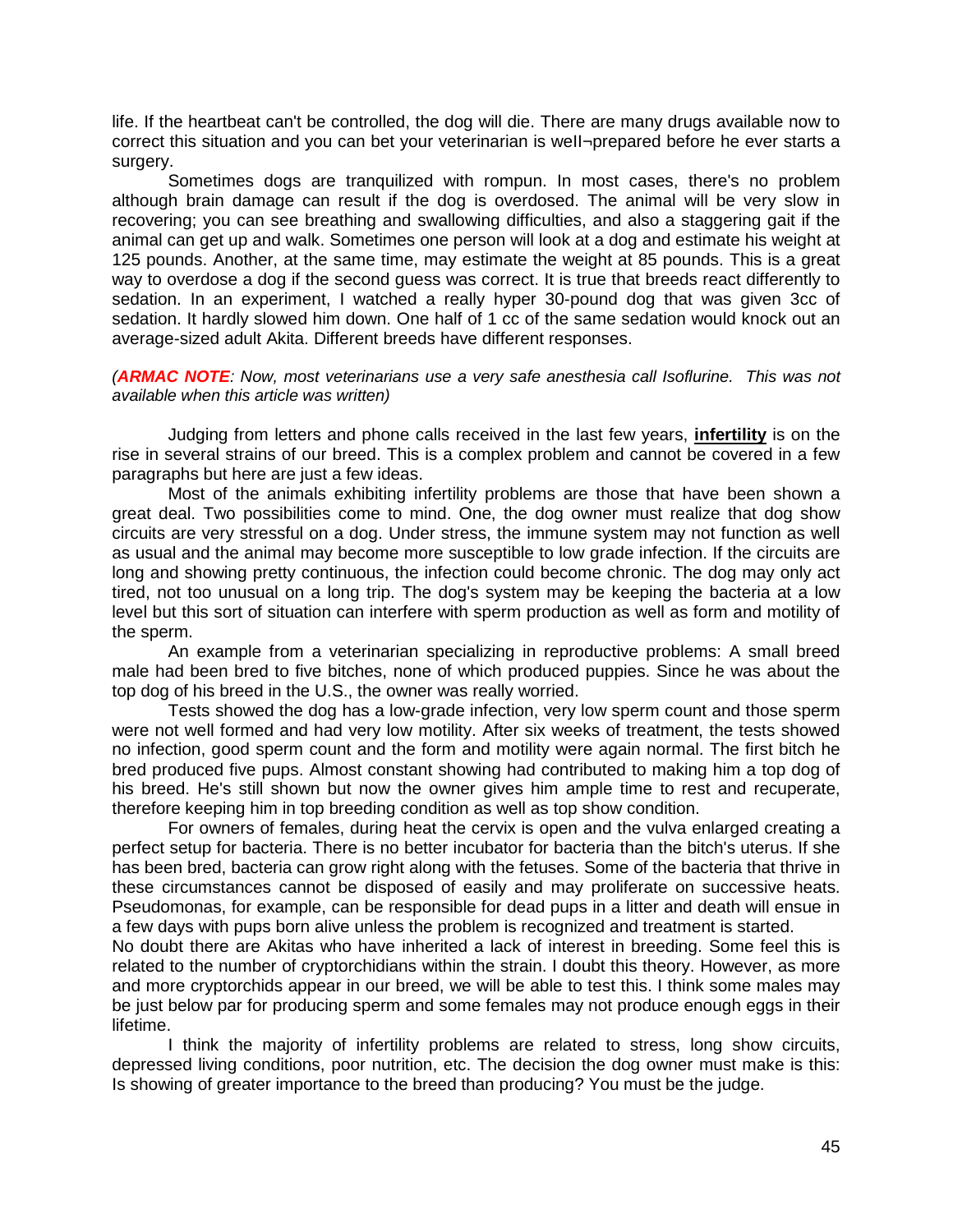**EPILEPSY** is also a problem in the Akita. It's a symptom of a serious dysfunction within the brain, an abnormal electrical discharge that can affect the brain, the brain stem, or the spinal cord. Idiopathic or true epilepsy is considered an inherited problem in several breeds: Shepherds, Setters, Poodles, Saint Bernard's, German Shorthair Pointers, to name a few. This form of epilepsy cannot be cured but it can be controlled with medication. The dog can live a fairly normal life but, obviously, should not be put to the stress of showing and certainly should not be bred.

Acquired or false epilepsy is a temporary situation that can be caused by toxic materials such a lead, cyanide, phosphates, chlorinated hydrocarbons, distemper, parasites, low blood sugar, electrolyte imbalance, hyperthermia, brain tumors, or a buildup of bone deposits in the inner surface of the skull in elderly dogs. An epilepsy attack is very frightening for both the dog and the owner. Fainting and convulsions occur.

Seizures may last for several minutes. Soon the dog recovers and acts quite normal. Seizures will not kill the dog unless they come at too frequent intervals. This is a difficult problem for veterinarians to diagnose without a good description of what actually happened and the owner should be as complete as possible in describing the occurrence since the veterinarian must rely a lot on the owners' observations. If epilepsy is suspected, tests can be run and the animal can be treated. In the case of acquired epilepsy, usually once the source of the trouble is established and dealt with, the dog can respond and return to normal. It all depends on how much damage was done.

Now for some more esoteric diseases that are starting to come to light in our breed -- as it we didn't have enough problems.

**PROGRESSIVE RETINAL ATROPHY** has been found in Akitas. This is a situation that is not reversible, so once encountered there is no doubt the dog will eventually become blind. The disease is inherited. It varies from dog to dog. In some, progress is rapid and blindness can ensue in a few weeks time. In others, it may take several months before blindness occurs.

There are other problems that can involve the retina such as retinal damage due to distemper, so if you suspect your dog may have PRA, consult an ophthalmologist as soon as possible. If the diagnosis is PRA, then you must decide how to handle the problem. Blind dogs can lead a pretty useful life but the owner must be willing to accept the responsibility for the extra care the dog requires.

You should also notify the dogs breeder so that he or she will know that one or both of the parents of your dog is carrying PRA. Some experts in the field of eye disorders feel that PRA is an immune response problem.

**MICROTHALMIA** or "small eye" syndrome seems to be one of our more recent problems. The only time I've seen this was several years ago. I'd been invited to look at a litter of seven-week-old pups, the product of a father/daughter mating. There were seven pups, part of which had very small eyes. In this case, the small eyes were secondary to the main problem, which was hydrocephalus. I wonder how many small eye problems are in Akitas related to this litter. Some experts feel that small eyes maybe associated with detached retinas and congenital cataracts. Also, geneticists feel that there is a relationship between hydrocephalus, eye abnormalities, nervous seizures and cryptorchidism, and therefore relate these problems to inherited hormonal defects.

The eye, particularly the retina, is affected because like any other part of the body, it depends on a supply of blood to keep it fed and healthy. If the body is fighting a battle with a viral or bacterial infection it will be reflected in the eye. If the blood supply is contaminated, the eye will be affected just like any other part of the body with this one big difference -- the eye is like a window, and changes within the eye can be observed when the dog is examined. This is often important, too, in making a diagnosis of an illness.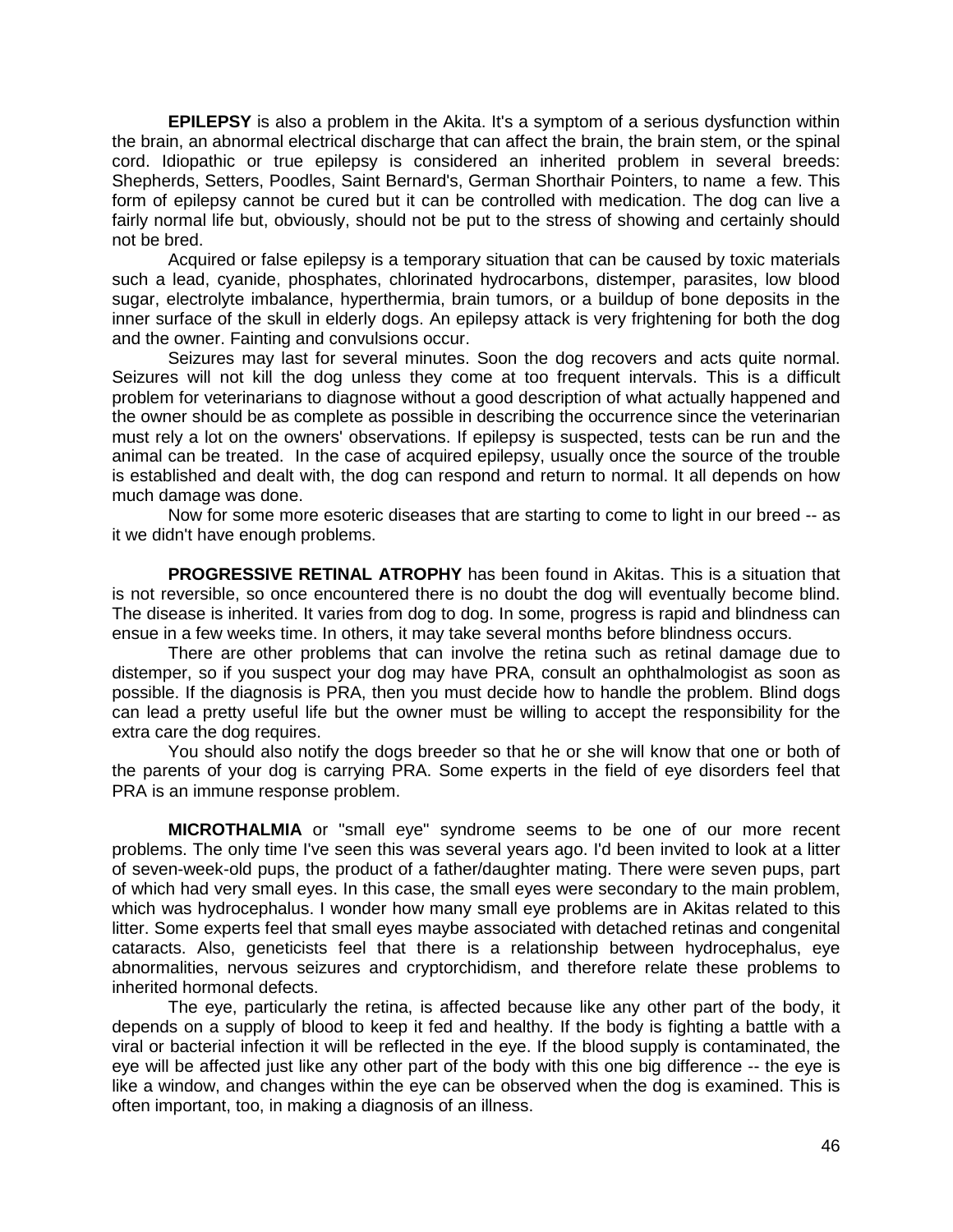**UVEITIS** is the inflammation of the iris in the eye and sometimes the ciliary part of the eye, in short, the pigmented part of the eye. One authority on the subject of eyes divides the iris problem into two classes: acute recent sudden onset is call iritis or iridocyclitis. The chronic or longtime problem is called uveitis. Iritis can be the result of systemic disorders such as an infected prostate, inflamed sinus, pyometra, distemper, hepatitis, infected tonsils, or skin disorders like phemphigus. Although it is believed that systemic problems can trigger a uveitis situation, the feeling is that something else more serious has to be involved to create such a massive reaction. This is where the idea of autoimmunity comes in.

Example: The dog may have an autoimmune problem that has never become apparent because the body and immune system have remained in some sort of balance. When a systemic invasion triggers a reaction, the balance may be lost forever. In the newborn and elderly, the immune system is weakest. There are animals that have very little immune systems all their lives and are consequently wide open to any virus or bacteria that happens along. This is immune deficient. The opposite, when the body has such an over-reactive immune system that the system attacks the body's own cells, is called autoimmune. Lupus, phemphigus and VKH syndrome are all immune related diseases.

In a recent publication limited to skin disorders, I was surprised to see Akitas used to illustrate **phemphigus** f**olliceus** and **Voight Kayanaga Harada** (VKH) syndrome. These two problems look a lot alike except for eye involvement and may often be confused with each other or with lupus. Facial skin, nerves, tongue, lips and sometimes even footpads can be affected. There are skin eruptions followed by crusting over with later loss of pigmentation of the skin. In advanced cases, there may also be swelling of the legs and feet, very high temperatures, lethargy and loss of appetite. In VKH syndrome, uveitis is also present.

(*ARMAC NOTE: Panepidermal Pustular Pemphigus is the most common form of pemphigus in Akitas, affecting 32% of the 31 cases examined in 1998. It is characterized by pigment loss on and around the nose, eyes and ears. Differentiated from other skin diseases by formation of large blisters and pustules that cover other areas of the body. It is positively diagnosed by the presence of acantholytic cells. Uveodermalogical Syndrome, most commonly, VKH (Vogt-Koyanagi-Harada). It is characterized by depigmentation on nose that is exacerbated by exposure to sunlight. It also affects skin and eyes with eventual vision loss. 6% of the 31 cases examined in 1998 were uveodermalogical Syndrome)* 

**SKIN PROBLEMS** in the Akita may be secondary to other diseases. Two examples are the loss of pigmentation and resultant redness of the eye rim, lips and nose of the dog suffering from lymph sarcoma, or the loss of hair, redness of skin and moist skin of the animal with lupus erthematosus. When a skin disorder is persistent and it's obviously not our old complaint of flea allergy, the dog owner has to accept the possibility that something more serious may be happening to his dog.

*(ARMAC NOTE: In recent years, Sebaceous Adenitis, an autoimmune skin condition, has been discovered in the breed. The biggest complication of skin diseases such as Sebaceous Adenitis (SA) and others is the separation of the human-animal bond. Most people have difficulty adjusting to their pets when they have massive hair loss, scabbing and scaling, and unpleasant odor related to symptoms of skin diseases. Those who cannot cope, or whose pets do not respond to treatment usually put their pets down. But affected dogs can and do live full and productive lives with some of the less severe skin diseases. The stratum cornea or upper layer of skin is essential for life and appears as a "basket weave" under the microscope. Changes to the stratum cornea result in an inability to provide adequate protection from germs and infections set in. With skin diseases, there is a change in the maturation of the stratum cornea and instead of the skin sloughing off gradually in*